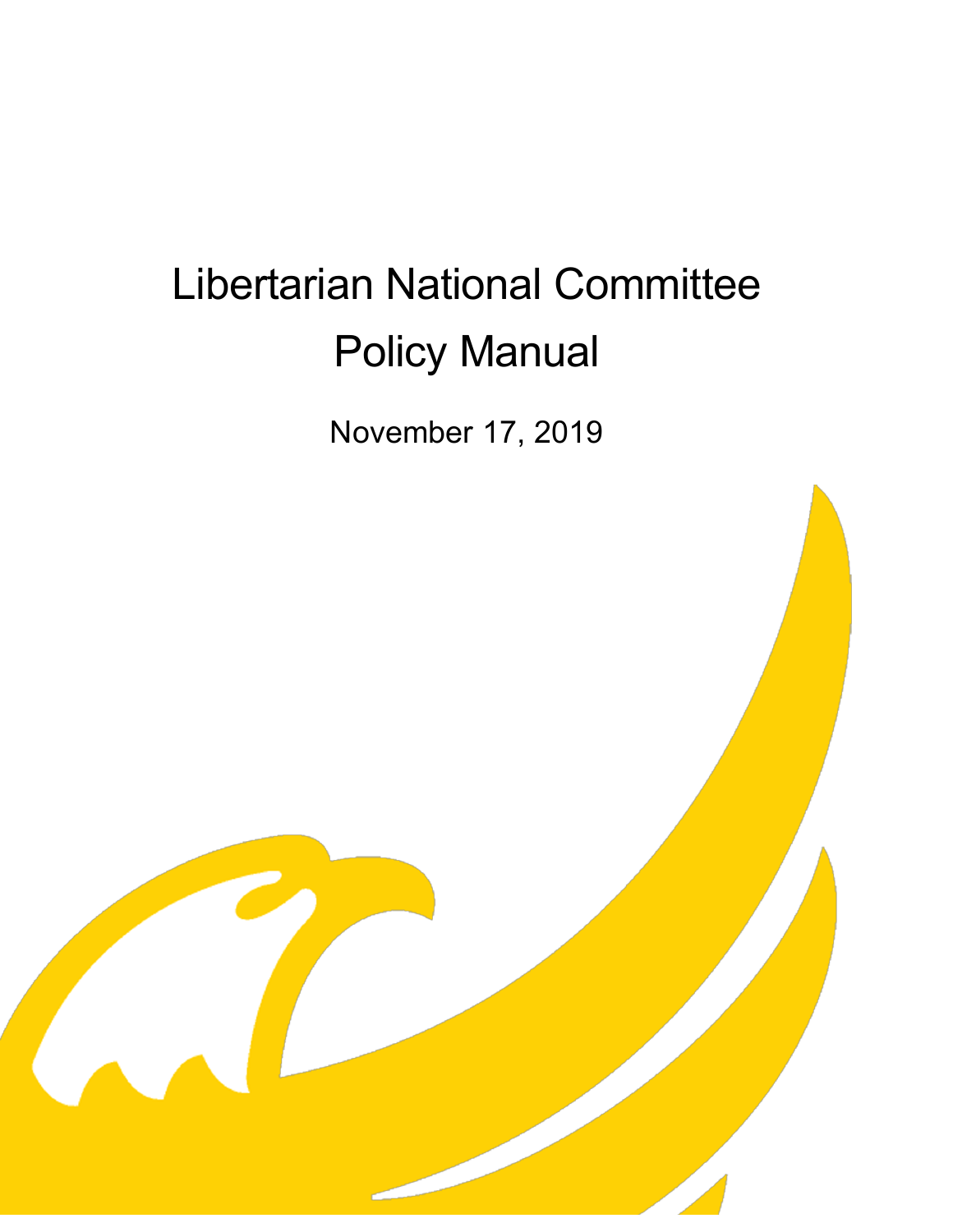## **Libertarian National Committee - Policy Manual**

**Table of Contents**

## Condensed Table of Contents

| Article I.          |                                                          |  |
|---------------------|----------------------------------------------------------|--|
|                     |                                                          |  |
|                     |                                                          |  |
| Section 1.03        | COMMITTEE APPOINTMENTS AND TERMS OF OFFICE  16           |  |
| Section 1.04        |                                                          |  |
|                     |                                                          |  |
| Article II.         |                                                          |  |
|                     | Section 2.01 OBLIGATIONS AMONG BOARD MEMBERS AND STAFF21 |  |
|                     |                                                          |  |
| Section 2.03        |                                                          |  |
| Section 2.04        |                                                          |  |
| Section 2.05        |                                                          |  |
| Section 2.06        |                                                          |  |
| Section 2.07        |                                                          |  |
| Section 2.08        |                                                          |  |
| Section 2.09        |                                                          |  |
| <b>Article III.</b> |                                                          |  |
|                     |                                                          |  |
| Section 3.02        |                                                          |  |
| Section 3.03        |                                                          |  |
| Section 3.04        | DONOR & VENDOR RELATIONS AND FINANCIAL MATTERS54         |  |
| Section 3.05        |                                                          |  |
| Section 3.06        |                                                          |  |
| <b>Article IV.</b>  |                                                          |  |
|                     |                                                          |  |
|                     |                                                          |  |
| <b>ENDNOTES</b>     |                                                          |  |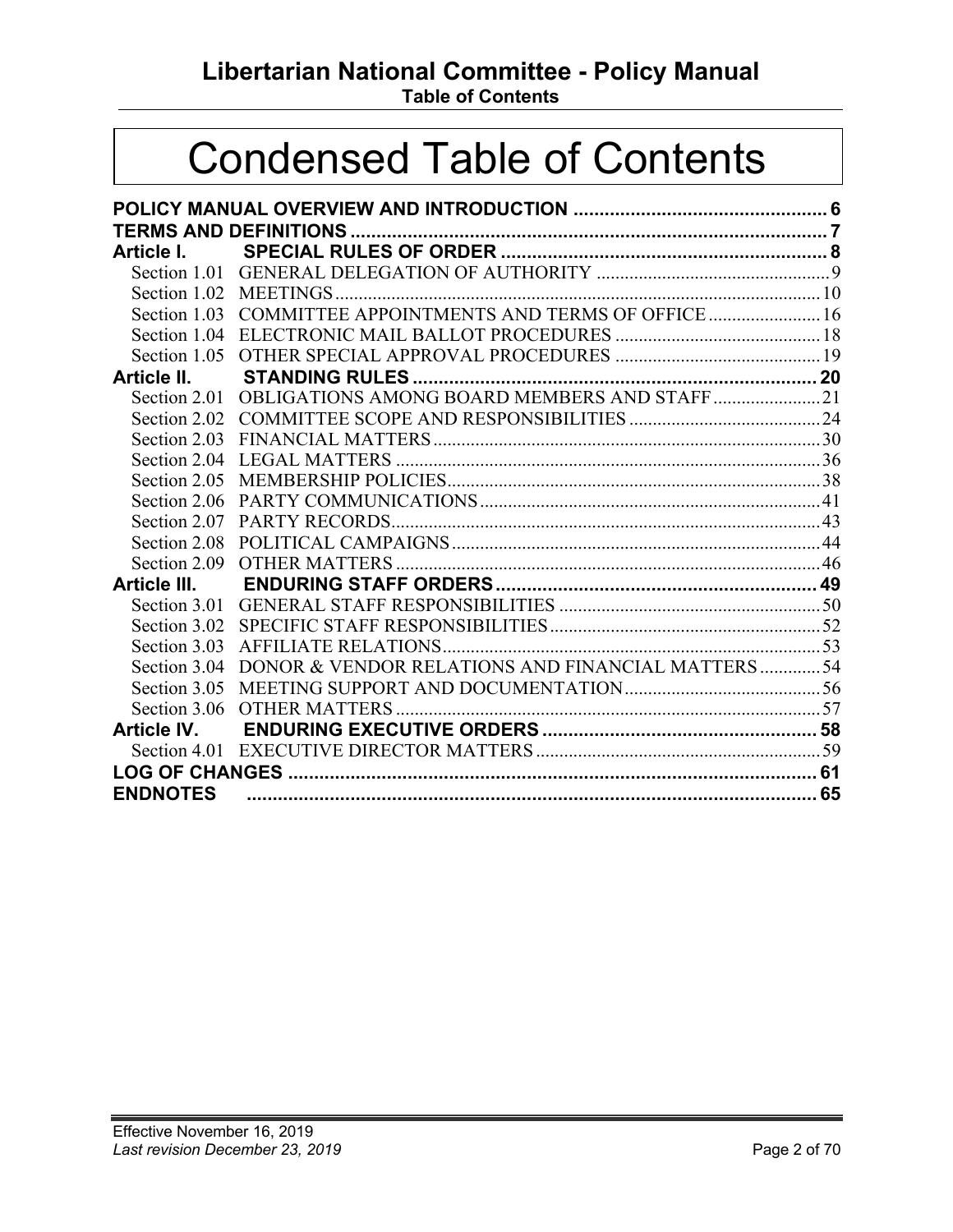## Libertarian National Committee - Policy Manual

**Table of Contents** 

## **Detailed Table of Contents**

| Article I.  |                                                            |  |
|-------------|------------------------------------------------------------|--|
|             |                                                            |  |
| 1)          |                                                            |  |
| 2)          |                                                            |  |
| 3)          |                                                            |  |
| 4)          |                                                            |  |
|             |                                                            |  |
| 1)          |                                                            |  |
| 2)          |                                                            |  |
| 3)          |                                                            |  |
| 4)          |                                                            |  |
| 5)          |                                                            |  |
| 6)          |                                                            |  |
| 7)          |                                                            |  |
|             | Section 1.03 COMMITTEE APPOINTMENTS AND TERMS OF OFFICE 16 |  |
| 1)          |                                                            |  |
| 2)          |                                                            |  |
| 3)          |                                                            |  |
| 4)          |                                                            |  |
|             |                                                            |  |
| 1)          |                                                            |  |
|             |                                                            |  |
| 1)          |                                                            |  |
| 2)          |                                                            |  |
| Article II. |                                                            |  |
|             | Section 2.01 OBLIGATIONS AMONG BOARD MEMBERS AND STAFF21   |  |
| 1)          |                                                            |  |
| 2)          |                                                            |  |
| 3)          |                                                            |  |
| 4)          |                                                            |  |
|             |                                                            |  |
| 1)          |                                                            |  |
| 2)          |                                                            |  |
| 3)          |                                                            |  |
| 4)          |                                                            |  |
| 5)          |                                                            |  |
| 6)          |                                                            |  |
|             |                                                            |  |
| 7)<br>8)    |                                                            |  |
| 9)          |                                                            |  |
|             |                                                            |  |
| 10)         |                                                            |  |
|             |                                                            |  |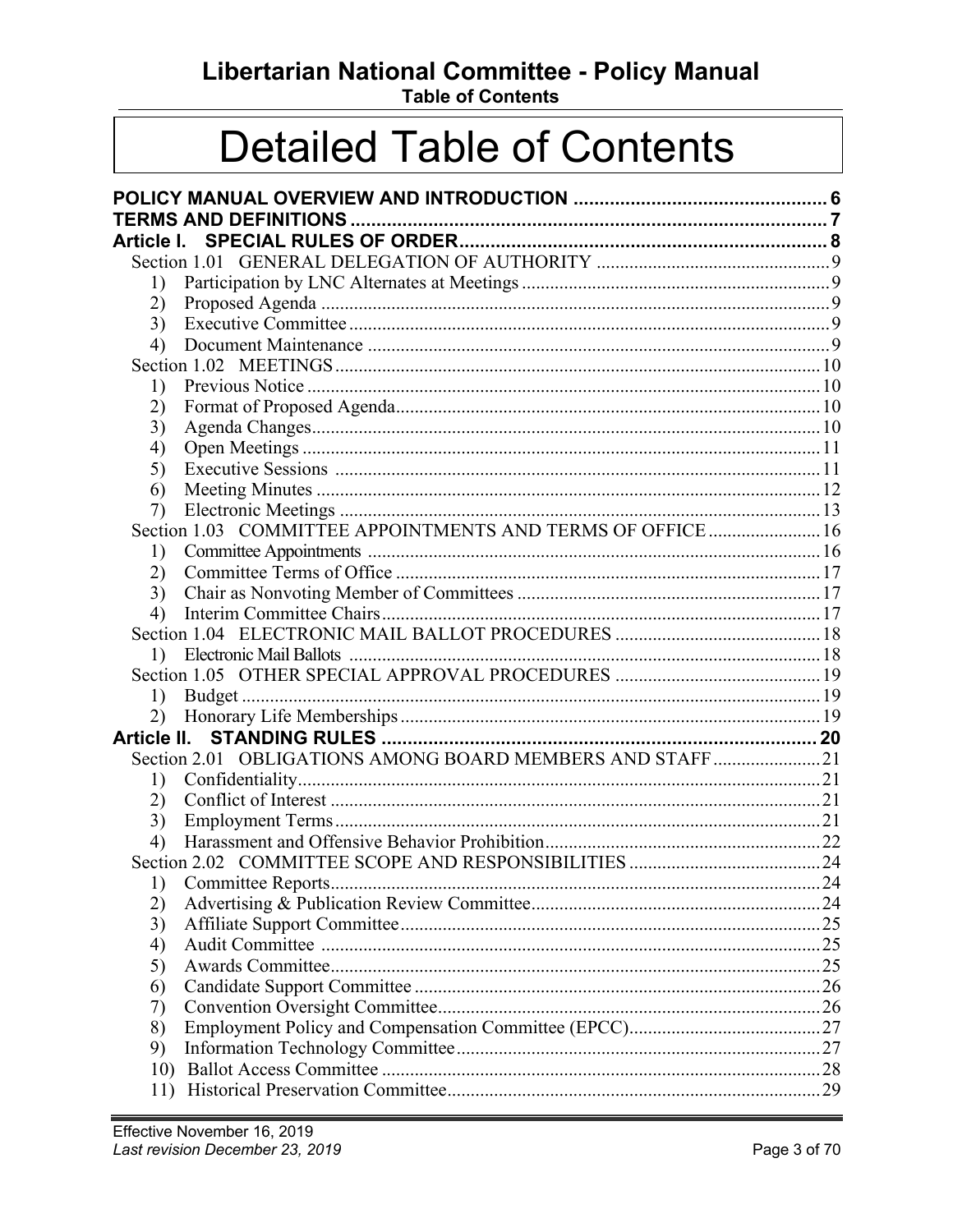# Libertarian National Committee - Policy Manual<br>Table of Contents

| 1)  |  |
|-----|--|
| 2)  |  |
| 3)  |  |
| 4)  |  |
| 5)  |  |
| 6)  |  |
| 7)  |  |
| 8)  |  |
| 9)  |  |
| 10) |  |
| 11) |  |
| 12) |  |
| 13) |  |
| 14) |  |
| 15) |  |
| 16) |  |
| 17) |  |
|     |  |
|     |  |
| 1)  |  |
| 2)  |  |
| 3)  |  |
| 4)  |  |
|     |  |
|     |  |
| 1)  |  |
| 2)  |  |
| 3)  |  |
| 4)  |  |
| 5)  |  |
|     |  |
| 1)  |  |
| 2)  |  |
| 3)  |  |
| 4)  |  |
| 5)  |  |
|     |  |
| 1)  |  |
| 2)  |  |
| 3)  |  |
| 4)  |  |
| 5)  |  |
|     |  |
| 1)  |  |
| 2)  |  |
| 3)  |  |
|     |  |
| 1)  |  |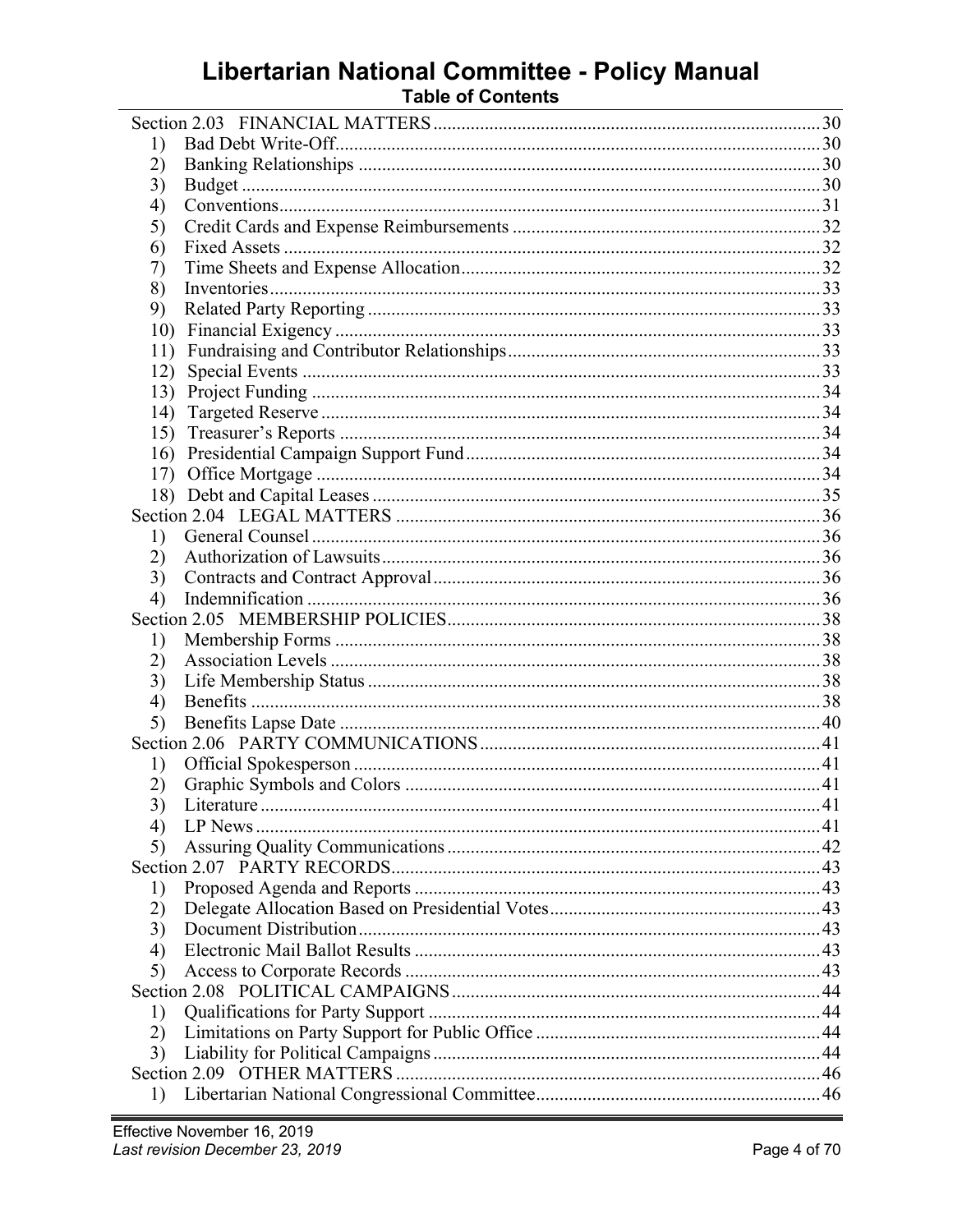## **Libertarian National Committee - Policy Manual Table of Contents**

| 2)               |                                                                |  |
|------------------|----------------------------------------------------------------|--|
| 3)               |                                                                |  |
| 4)               |                                                                |  |
| 5)               |                                                                |  |
| 6)               |                                                                |  |
| 7)               |                                                                |  |
| Article III.     |                                                                |  |
|                  |                                                                |  |
| $\left( \right)$ |                                                                |  |
|                  |                                                                |  |
| 1)               |                                                                |  |
| (2)              |                                                                |  |
| 3)               |                                                                |  |
|                  |                                                                |  |
| 1)               |                                                                |  |
| (2)              |                                                                |  |
|                  | Section 3.04 DONOR & VENDOR RELATIONS AND FINANCIAL MATTERS 54 |  |
| 1)               |                                                                |  |
| 2)               |                                                                |  |
| 3)               |                                                                |  |
|                  |                                                                |  |
| 1)               |                                                                |  |
| 2)               |                                                                |  |
| 3)               |                                                                |  |
| 4)               |                                                                |  |
|                  |                                                                |  |
| 1)               |                                                                |  |
| (2)              |                                                                |  |
|                  |                                                                |  |
|                  |                                                                |  |
|                  |                                                                |  |
| 1)               |                                                                |  |
|                  |                                                                |  |
| <b>ENDNOTES</b>  | 65                                                             |  |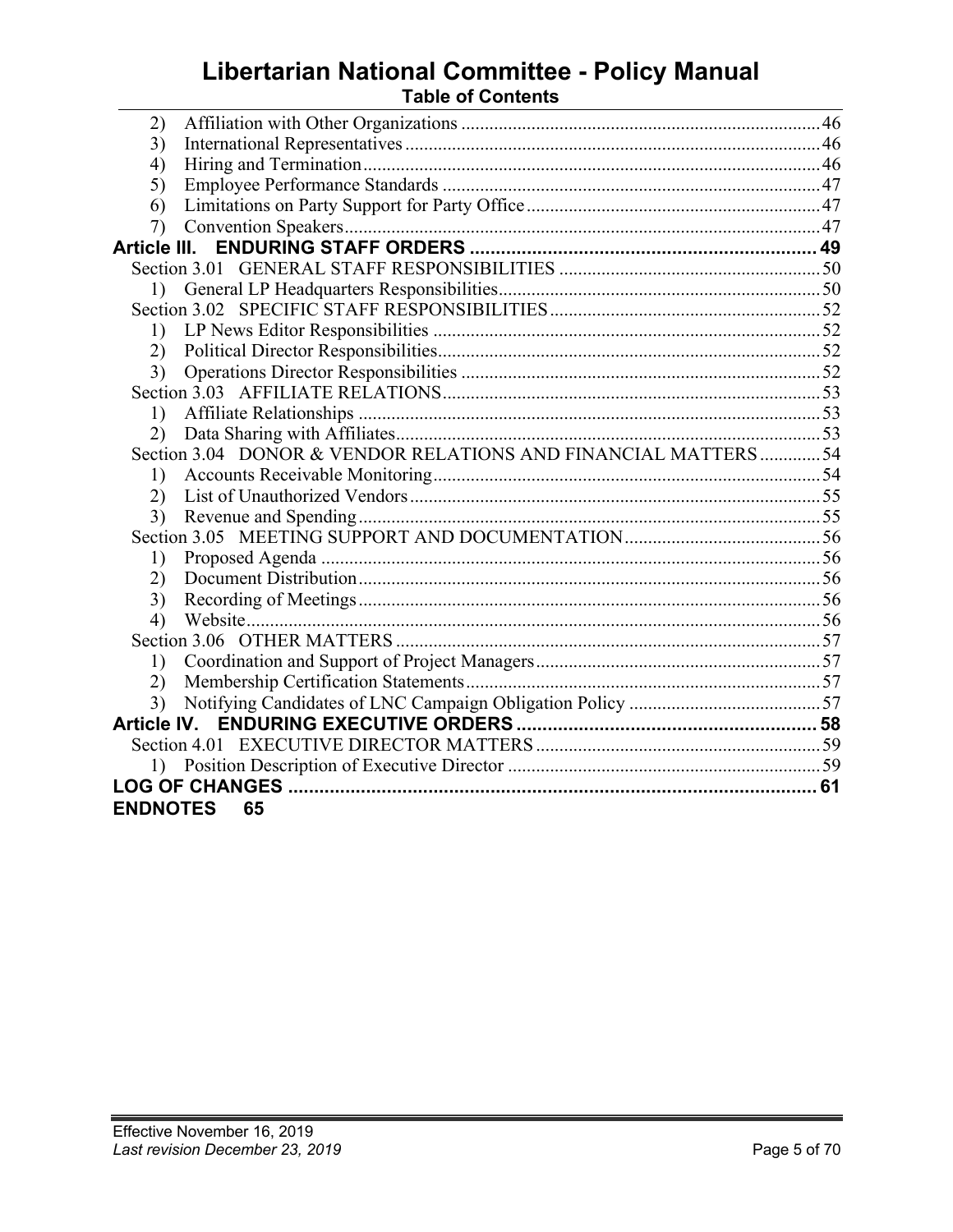## <span id="page-5-0"></span>**POLICY MANUAL OVERVIEW AND INTRODUCTION**

An organization is subject to public law and such other rules it adopts to govern its operation. The rules governing the Libertarian National Committee, Inc. are as follows and supersede each other in the order listed:

- Corporate Charter: The legal instrument conforming to state and federal laws. The Libertarian National Committee, Inc. is incorporated in the District of Columbia and is subject to its laws.
- Bylaws: Prescribe how the organization shall function. They may not be suspended, except for clauses that provide for their own suspension or clauses clearly in the nature of rules of order.
- Special Rules of Order: Relate to rules for orderly transaction of business that differ from those contained in the adopted parliamentary authority.
- Rules of Order: Relate to orderly transaction of business. These are usually contained in the adopted parliamentary authority, which in our case is the current edition  $(11<sup>th</sup>)$  of Robert's Rules of Order, Newly Revised (RONR).
- Standing Rules: Relate to details of administration. They are adopted as the need arises. Special categories of Standing Rules include:
	- o Staff Orders orders to staff by the Libertarian National Committee; and
	- o Executive Orders orders to staff by the Chair.

This Policy Manual is a compilation of the rules governing the Libertarian National Committee, Inc. not already reflected in its corporate charter, bylaws or rules of order.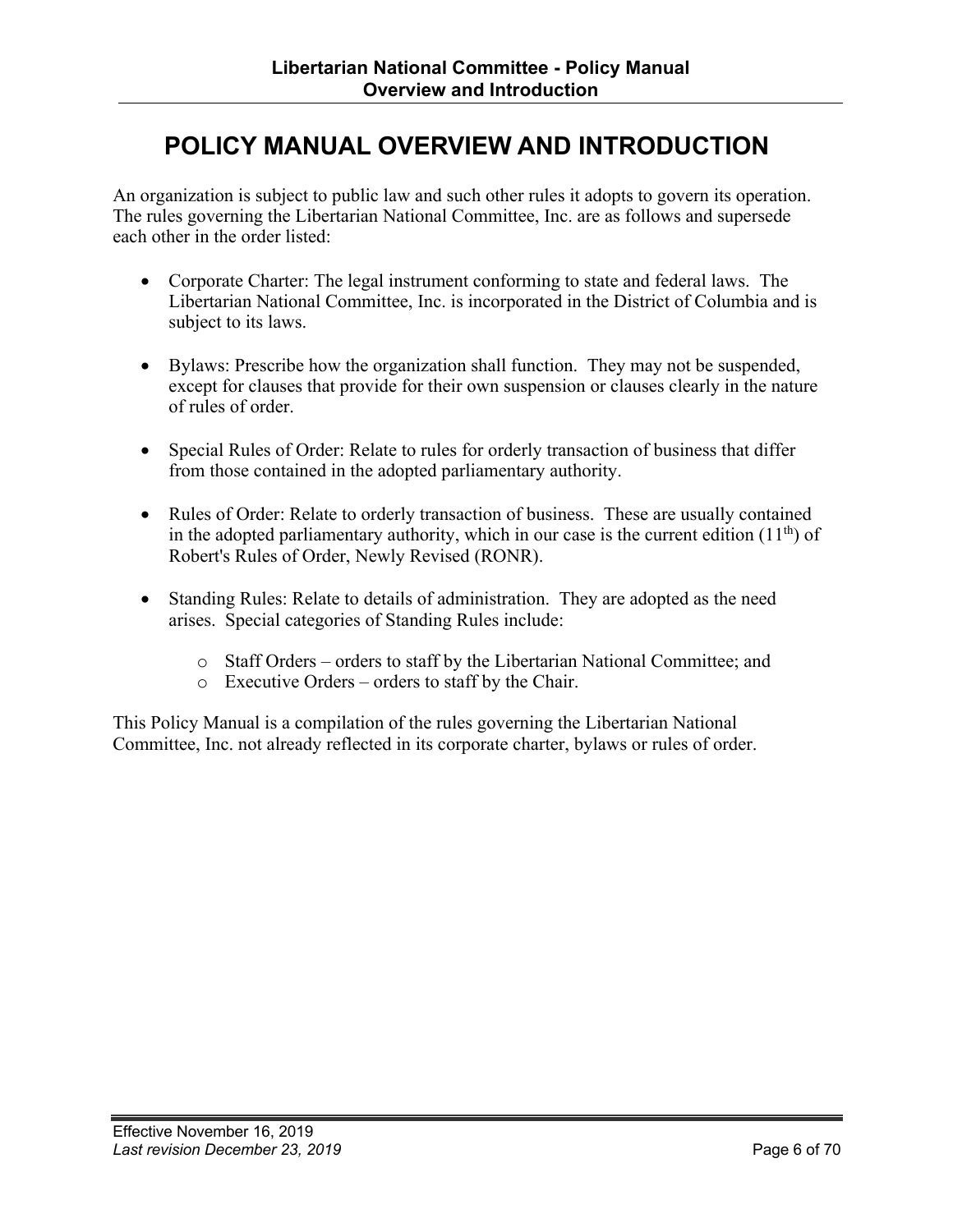## **TERMS AND DEFINITIONS**

<span id="page-6-0"></span>The following terms may be used throughout this document**<sup>1</sup>**:

"Constituent" is anyone who has paid money to the LNC in the past, regardless of whether he or she signed the certification, along with all individuals who have requested information from the national party (aka inquiries).

"ED" is Executive Director

"LNC" is Libertarian National Committee

"LNC Members" are Officers, At-Large members, and Regional Representatives

"LPHQ" is Libertarian Party Headquarters

"LP News" is Libertarian Party News

"Party Platform" or "Platform" is the Platform of the Libertarian Party

"Project" is any activity that is neither a core activity nor required to perform a core activity. The categories of such projects are:

- Perpetual, such as candidate support;
- Long-term (i.e. without a clear end date), such as branding;
- Short-term (i.e. with a distinct completion date), such as implementation of an accounting system; or
- Intermittent (i.e. occurring periodically), such as acquiring lists of registered voters

"Renewal Period" for an individual is the period commencing with the first membership renewal appeal sent to that individual until the receipt of a contribution sufficient to extend that individual's benefits lapse date.

"Reserve" is calculated as the total cash balance less the sum of :

- **●** restricted funds,
- **●** accounts payable,
- **●** accrued expenses, not including vacations, and
- **●** deferred revenue in excess of corresponding prepaid expense.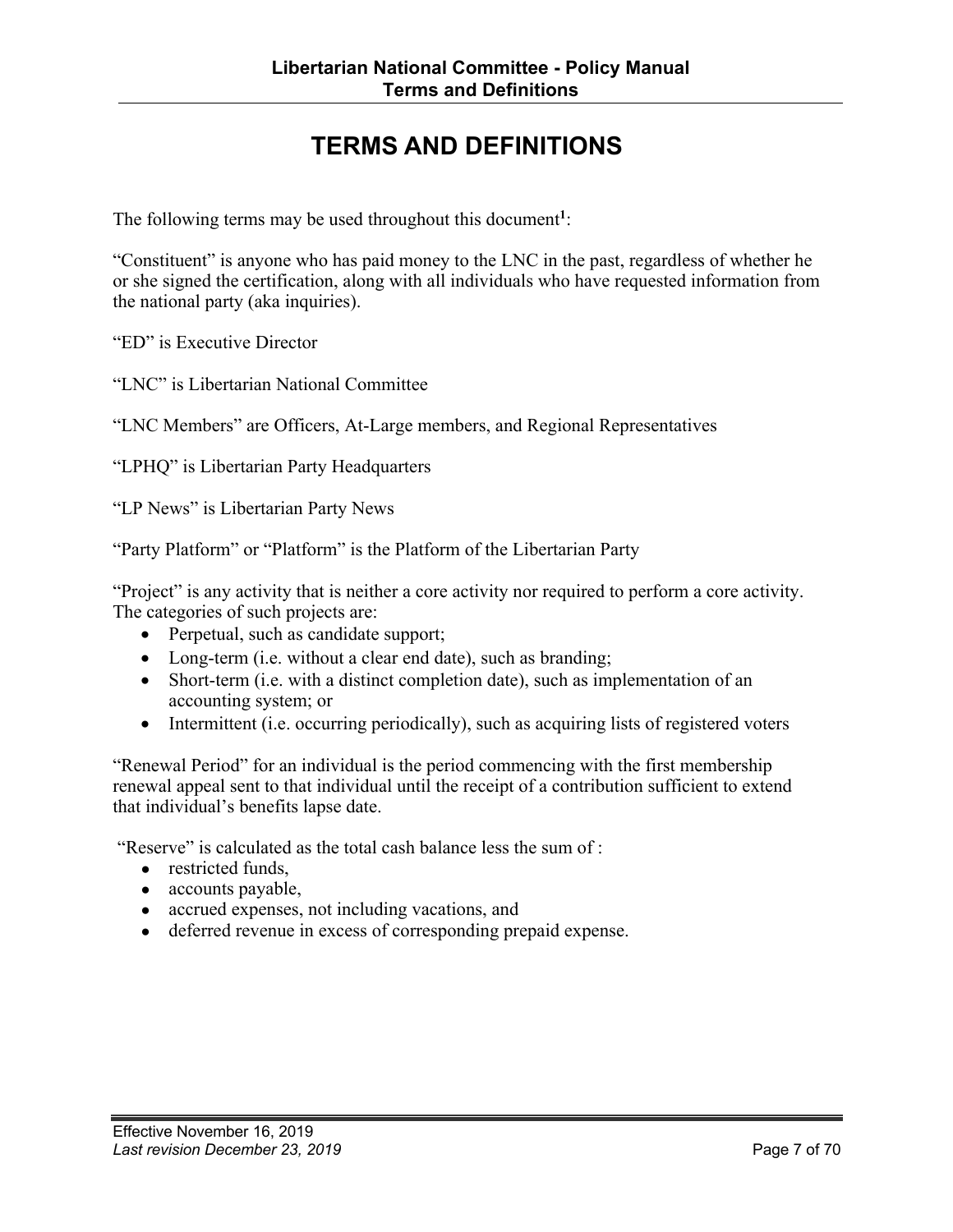## <span id="page-7-0"></span>**Article I. SPECIAL RULES OF ORDER**

Special Rules of Order are rules for orderly transaction of business (i.e. relating to parliamentary procedure) that differ from those contained in the adopted parliamentary authority. They are superseded only by the Bylaws, the Corporate Charter and any applicable procedural rule prescribed by federal, state or local law, unless the rules in such documents specifically provide for their own suspension.

A special rule of order may be adopted, amended, rescinded or suspended. Adoption, amendment, or rescission requires either (a) a two-thirds vote with previous notice or (b) a vote of a majority of the entire membership of the Libertarian National Committee. Suspension requires a two-thirds vote of the Libertarian National Committee. Rules that have their application outside of the session which is in progress cannot be suspended, but can be rescinded or amended. **2**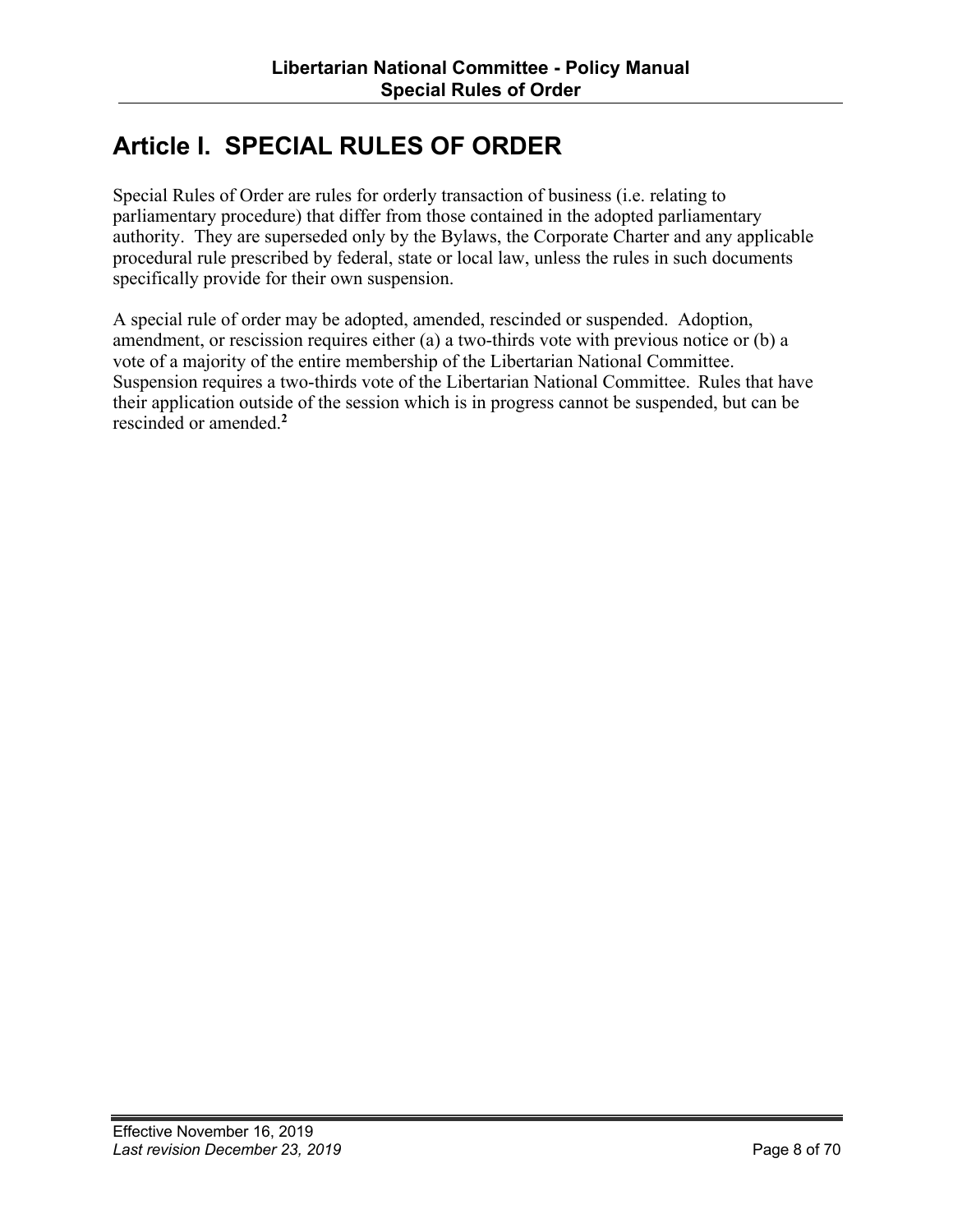## <span id="page-8-0"></span>*Section 1.01 GENERAL DELEGATION OF AUTHORITY*

#### 1) Participation by LNC Alternates at Meetings

Free substitution of Alternates for Regional Representatives at LNC meetings is permitted.<sup>3</sup>

#### 2) Proposed Agenda

The Chair shall propose an agenda for each session of the LNC.<sup>4</sup>

#### 3) Executive Committee

The Executive Committee shall exercise all powers of the LNC between LNC meetings except for the addition, deletion, or amendment of the LNC policy manual or amendment of the budget beyond the limits specified elsewhere in this Policy Manual. Notwithstanding, the LNC reserves the right to exercise its authority through electronic mail ballots.<sup>5</sup>

#### 4) Document Maintenance

The Secretary shall maintain a complete copy of this Policy Manual.

The Secretary is authorized to propose corrections to formatting, spelling, grammar, capitalization, punctuation, article and section designations, cross-references, and such other technical and conforming changes as may be necessary to the Policy Manual, provided such changes would have no effect on the meaning of the adopted Terms, Definitions, Rules, and Orders.

The Secretary may propose adding or amending annotations in the form of endnotes and introductory language to provide relevant references to authoritative statutes, the Party's Corporate Charter and Bylaws, the parliamentary authority, and explanations as to how Special Rules of Order differ from the parliamentary authority.

The Secretary shall promptly submit such proposals to the LNC, along with any written opinions provided by the Party's parliamentarian. These proposals shall be considered adopted thirty days thereafter or upon the close of the next LNC meeting, whichever is sooner. The LNC may veto such proposals by majority vote prior to adoption.

The LNC reserves the right to also propose and adopt non-substantive, as well as substantive, changes.<sup>6</sup>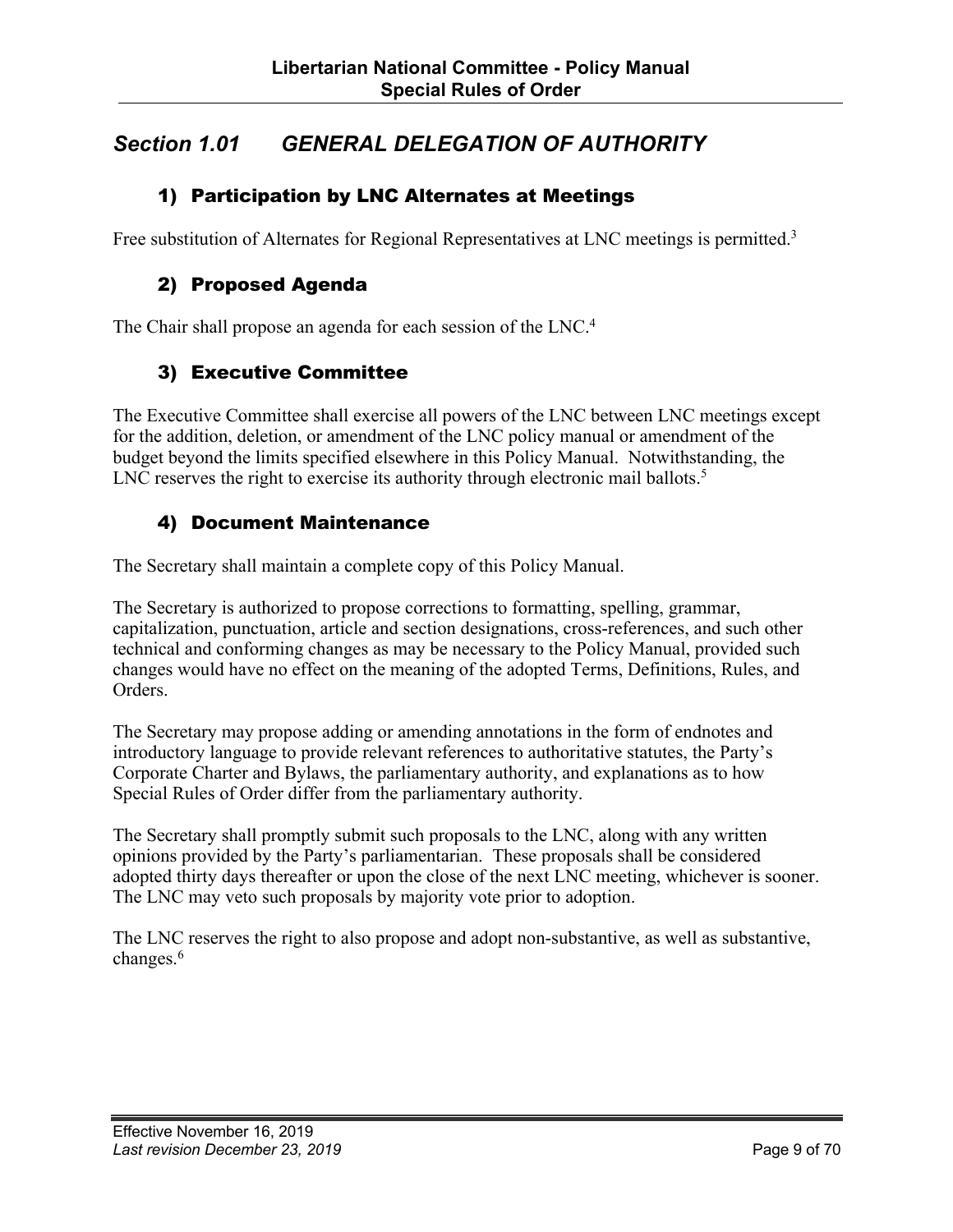## <span id="page-9-0"></span>*Section 1.02 MEETINGS*

#### 1) Previous Notice

An LNC Member may satisfy by either one of two methods the requirement of giving previous notice of his or her intention to introduce an original main motion<sup>7</sup> at the next session:

- announcing this intention at the previous session in the presence of a quorum, providing an accurate and complete statement of purport, such notice to be taken note of in the minutes; or
- send the complete language of the motion to the entire LNC by e-mail at least 14 days prior to the session. 8

#### 2) Format of Proposed Agenda

The proposed agenda shall be in the following format<sup>9</sup>:

- Opening Ceremony
	- o Call to Order
		- o Opportunity for Public Comment
- Housekeeping
	- o Credentials Report and Paperwork Check
	- o Adoption of Agenda
	- o Report of Potential Conflicts of Interest
- Officer Reports
	- o Chair's Report
	- o Treasurer's Report
	- o Secretary's Report
- Staff Reports
- Counsel's Report
- Regional Reports (supplements to printed reports)
- Committee Reports
	- o Reports of Standing Committees
	- o Reports of Special Committees
- Unfinished Business and Items Postponed from Previous Meeting
- New Business
	- o with Previous Notice
	- o without Previous Notice
- Closing Ceremony
	- o Announcements
	- o Opportunity for Public Comment

#### 3) Agenda Changes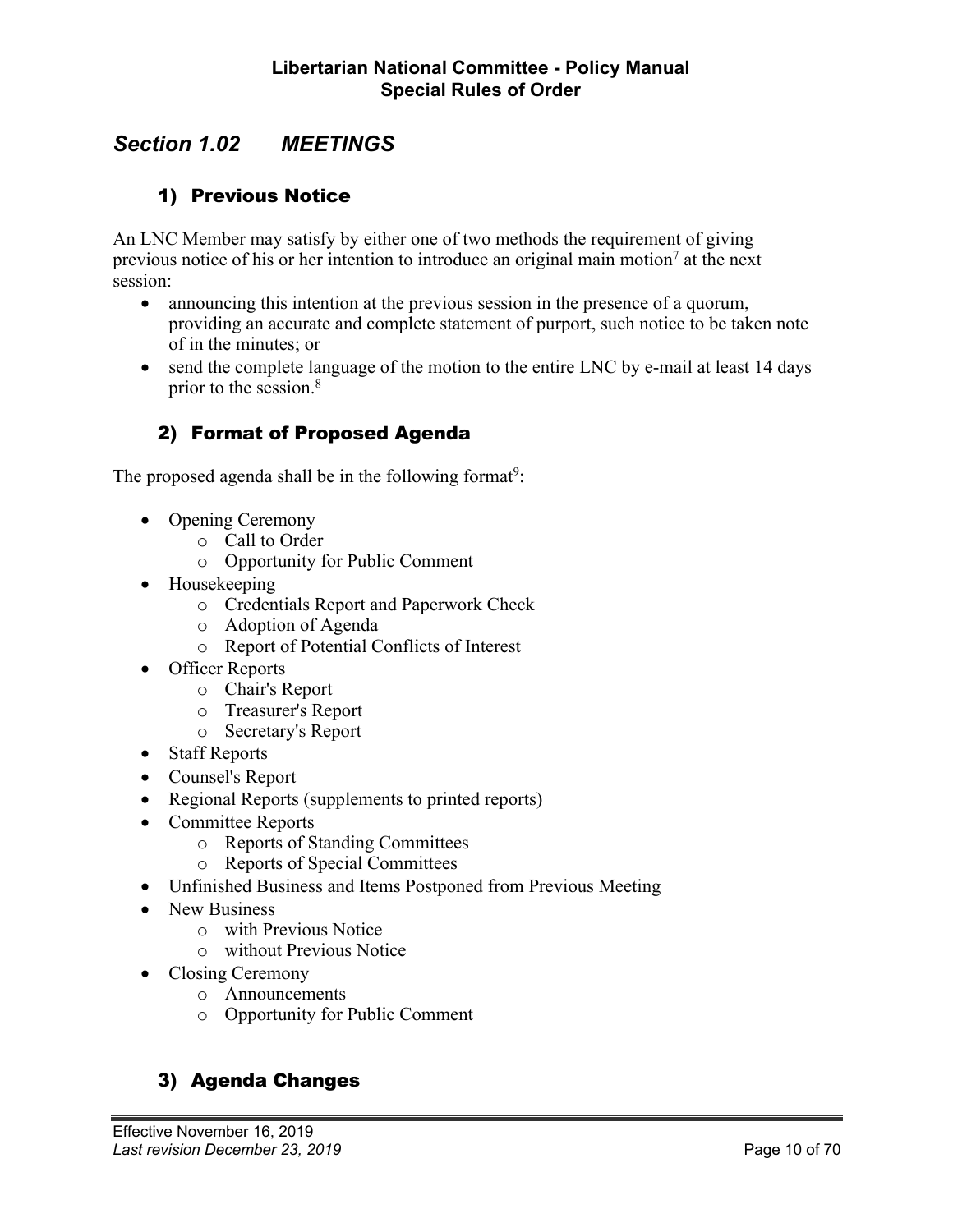<span id="page-10-0"></span>Changes in the placement of items on the agenda may be made by majority vote; this includes those items placed on the agenda by two-thirds approval.<sup>10</sup>

#### 4) Open Meetings

LNC meetings are open to Party members, except while in Executive Session. However, participation is not permitted except by majority vote of the committee.<sup>11</sup>

#### 5) Executive Sessions 12

The LNC may enter into Executive Session only in compliance with this special rule of order.13

The motion to enter Executive Session must list all reasons for doing so. If the list of reasons is solely comprised of the identified topics listed below, a majority of LNC Members voting is required for passage.

- Legal matters (potential, pending, or past)
- Regulatory and compliance matters (potential, pending, or past)
- Contractual compliance
- Personnel matters (including evaluation, compensation, hiring, or dismissal)
- Board self-evaluation
- Strategic issues (only those requiring confidentiality)
- Negotiations (potential, pending, or past)

Other topics require a two-thirds vote of LNC.14

No action can be taken while in Executive Session.<sup>15</sup> Discussion of action which may be taken in Open Session can occur.<sup>16</sup>

No recording shall be made or minutes taken of the following topics:

- Legal matters (potential, pending, or past)
- Regulatory and compliance matters (potential, pending, or past)
- Contractual compliance
- Personnel matters (including evaluation, compensation, hiring, or dismissal)
- Board self-evaluation

Recordings shall be made and minutes taken of the following topics. However, such recordings and minutes shall only be made available to members of the LNC until such time as the LNC – by a two-thirds vote – incorporates such recordings and minutes into its public records. Nothing in this section shall require the LNC to ever make these records public:

- Strategic issues (only those requiring confidentiality)
- Negotiations (potential, pending, or past)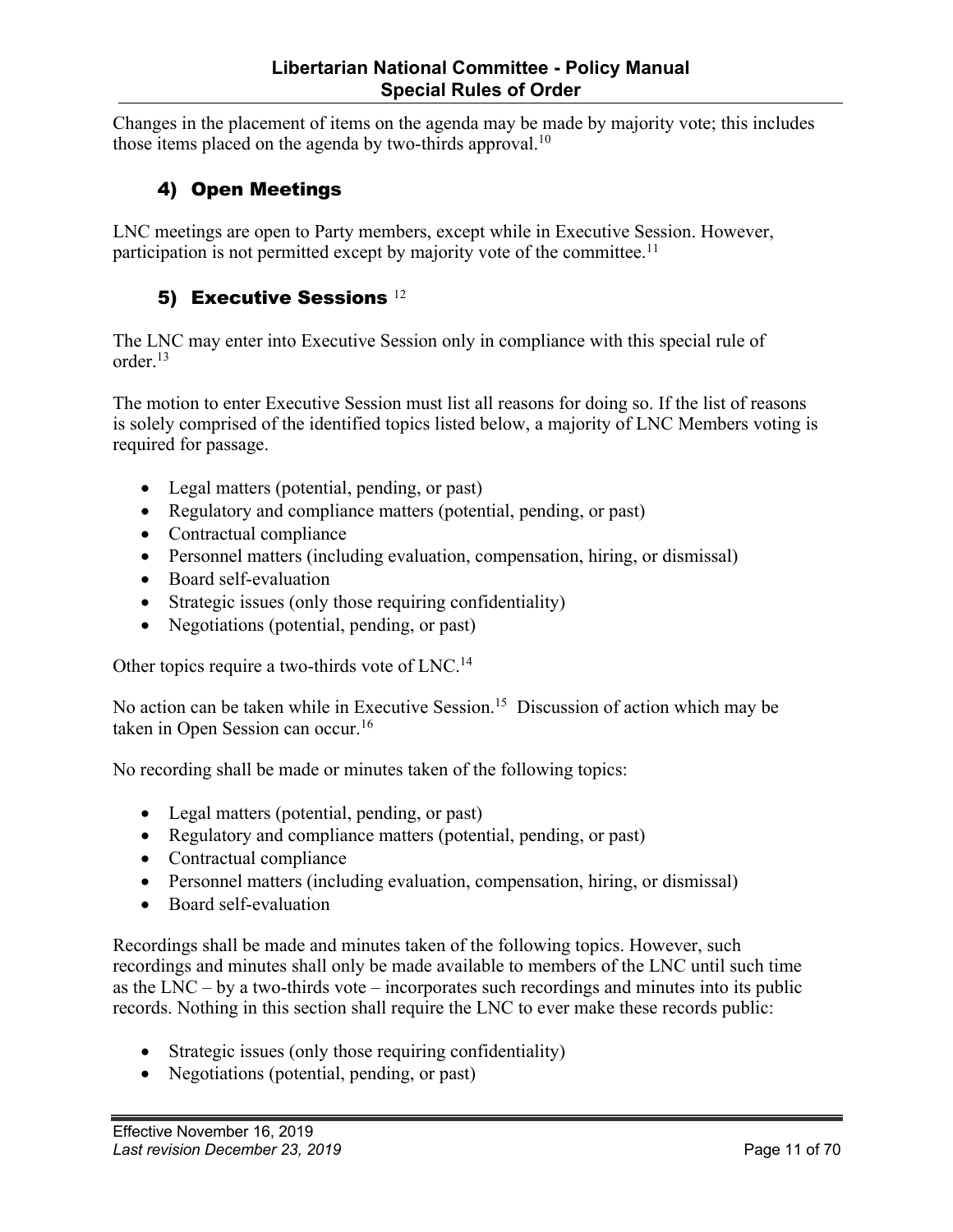<span id="page-11-0"></span>Recordings shall be made and minutes shall be taken on any other topic. Immediately upon return to Open Session, the LNC may by a majority vote order its destruction or – by a twothirds vote – incorporate such recordings and minutes into its public records. Nothing in this section shall require the LNC to ever make these records public.<sup>17</sup>

Any LNC Member who is unwilling to commit to maintaining confidentiality regarding any particular Executive Session is obligated to excuse himself or herself from the entire Executive Session and to request that the Secretary note his or her absence from the Executive Session in the minutes of the meeting.<sup>18</sup>

A participant in an Executive Session may publicly disclose information discussed in Executive Session, if the same information is publicly available from other sources, not as the result of a participant's misconduct, and the participant does not reveal that it was discussed in Executive Session;<sup>19</sup> or the LNC, and all the participants in the Executive Session,  $20$  first consent to its release.

#### 6) Meeting Minutes

In addition to the requirements articulated by RONR, the meeting minutes shall include the following:

- Any disclosure of a conflict of interest by an LNC Member shall be noted in the minutes of the subsequent LNC meeting, citing the individual and pertinent details needed to identify the conflict of interest $2<sup>1</sup>$
- The following aspects of each mail ballot conducted since the prior meeting and reported by the Secretary at that meeting:
	- o the complete text of the motion,
	- o the names of the co-sponsors,
	- o the dates of the initiation and completion of the balloting, and
	- $\circ$  the roll of those voting on the motion.<sup>22</sup>

Meeting minutes for LNC electronic meetings or face-to-face meetings involving travel to a single site may be promoted from draft status to official during the time between LNC meetings as follows<sup>23</sup>:

- Draft minutes shall be mailed or emailed to all LNC Members not more than 15 days after each meeting.
- Corrections, clarifications, and changes to the draft minutes may be submitted for the Secretary's consideration for a period of 15 days following the distribution of the draft minutes. The Secretary shall distribute an updated version of the draft minutes not later than 7 days following the end of that submission period.
- The updated version shall be deemed official if no LNC Member challenges the content to the Secretary within 7 days of the distribution of the updated version. These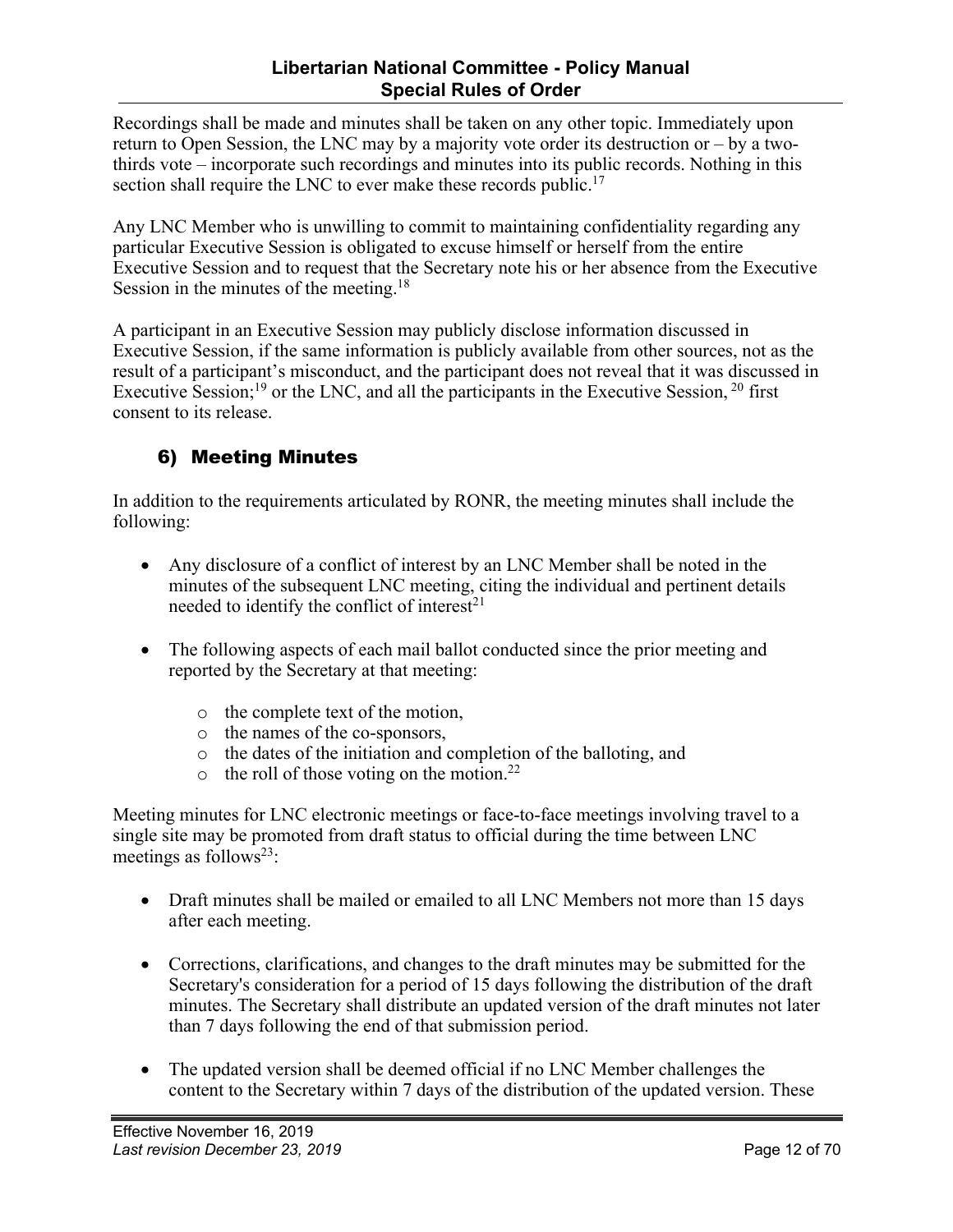<span id="page-12-0"></span>provisions are void if the Secretary fails to distribute the draft minutes of a meeting within 15 days after that meeting, or fails to distribute an updated version as described above.

• The Secretary shall send an official copy of meeting minutes to staff within 7 days of the promotion of those minutes from draft to official status.

Meeting minutes for Executive Committee meetings may be promoted from draft status to official during the time between Executive Committee meetings as follows:

- Draft minutes for Executive Committee meetings shall be emailed to all LNC Members not more than 7 days after each meeting.<sup>24</sup>
- Absent objection from an Executive Committee member who attended the meeting, the minutes shall be deemed to be approved 14 days after their distribution.<sup>25</sup>
- Executive Committee minutes shall be distributed to all LNC Members and alternates within 7 days of such approval.
- The Secretary shall send an official copy of meeting minutes to staff within 7 days of the promotion of those minutes from draft to official status.

#### 7) Electronic Meetings

- a) The term "electronic meeting" within these electronic meeting rules shall be construed to include teleconferences and videoconferences.
- b) The term "committee" within these electronic meeting rules shall be construed to include both the LNC (as the board of the Libertarian Party) as well as committees.
- c) All videoconferences will be conducted via the Adobe Connect (Citrix) service, or via Zoom (zoom.us). These two services are hereinafter referred to as Electronic Meeting Provider(s).
- d) Electronic meetings may be called by either:
	- The committee Chair, or

• 1/3 of the committee members or 2 committee members, whichever is greater. However, the call of an electronic meeting can be canceled if a majority of the committee members email a cancellation request to the entire committee prior to the scheduled time of the meeting.

e) Each committee member calling for an electronic meeting must do so by emailing the entire committee and specifying the date of the meeting, time of the meeting, meeting link including the identity of the Electronic Meeting Provider, and the topic(s) to be addressed. Meetings must be so called no fewer than 2 days in advance for committees with fewer than 10 members, or 7 days in advance for committees with 10 or more members. These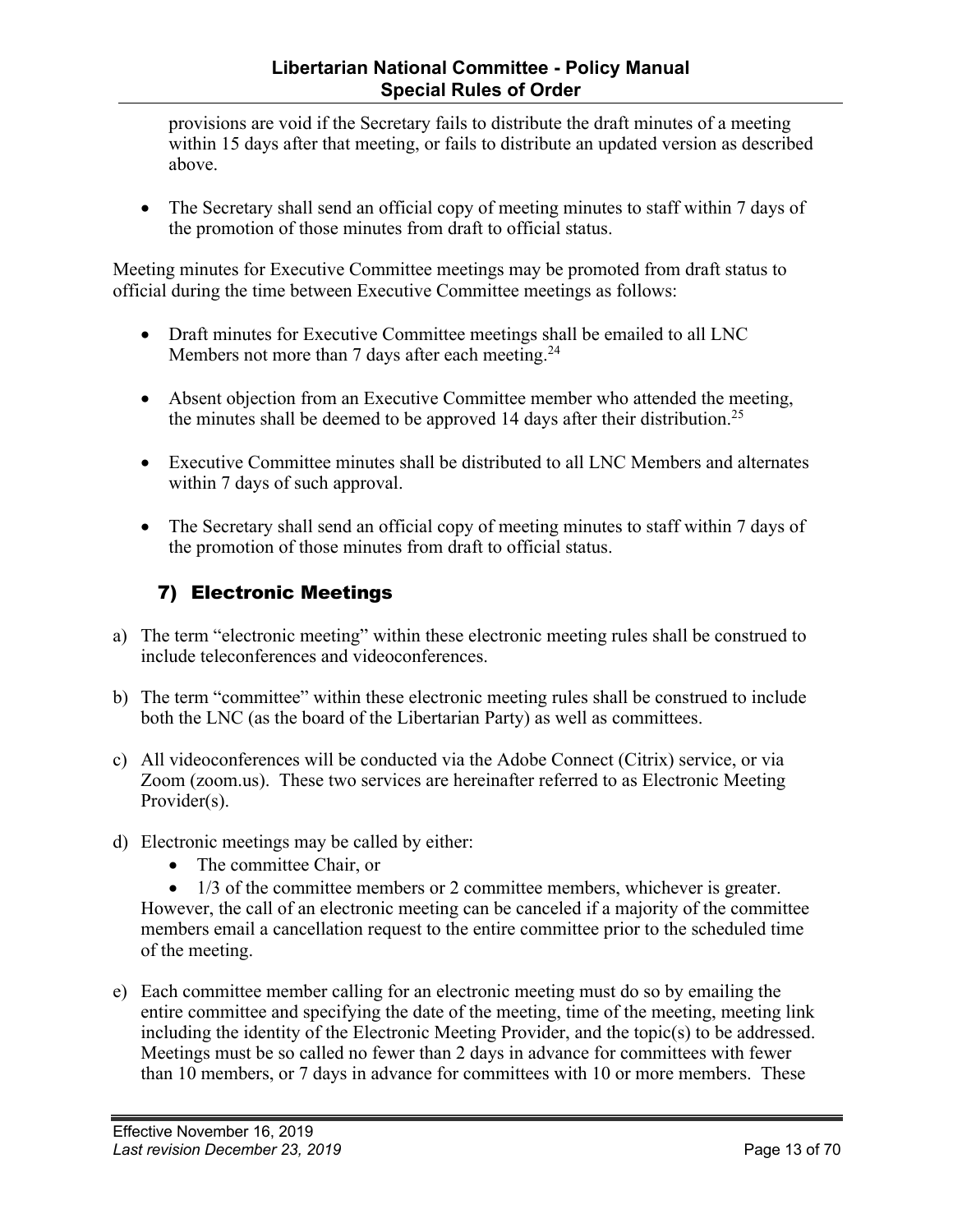time limits do not apply to the LNC's Executive Committee, the LNC's Advertising and Publications Review Committee, or the Judicial Committee.

- f) For electronic LNC meetings, messages calling or vetoing a meeting must be sent on the LNC-Business email list.
- g) When a sufficient number of people have issued a call for an electronic meeting, the committee Chair or Secretary shall issue a notice of the meeting to each member and alternate of the committee. In addition to the standard notice content, the meeting notice shall describe how to participate in the meeting.
- h) Each participant must provide his own equipment and connectivity, including but not limited to any computer, internet access, web camera, microphone, earphones, or telephone. Members and alternates have the right to participate in an electronic meeting by telephone, however they should use a computer connection if feasible so as to be able to more fully use the Electronic Meeting Provider features. The organization is not responsible for providing a central location for physical attendance of an electronic meeting. For face-to-face meetings, electronic participation is not allowed.
- i) Each participant must accurately identify himself by name when joining the meeting. Videoconference participants other than members or alternates of the committee must precede their sign-in name with "zz" (or the group administrator shall do so) so as to group them at the end of the alphabetical participant list.
- j) Electronic meeting participants must try to eliminate, as much as possible, background noise, echoes, and call waiting interruptions. Participants shall not place their telephone connection on hold if the system has music or messages playing while in that mode.
- k) All participants legally consent to having the meetings recorded, should the committee opt to do so.
- l) Electronic meetings are special meetings such that only the topics listed in the call of the meeting may be considered during the meeting.
- m) For original main motions, the committee Chair or Secretary shall document the time at which the vote tally was announced. A person eligible to vote who was present during the debate of the motion but who lost his connection to the meeting may still reconnect to the meeting and cast his vote on the motion no more than 5 minutes after the announcement of the vote tally.
- n) If the committee permits, participants other than members or alternates of the committee may observe videoconferences using the Electronic Meeting Provider (and not by a tollfree number) with their web cameras off and their microphones muted.
- o) The LNC Secretary shall promulgate these rules to all members/alternates of each committee upon notice of their election or appointment.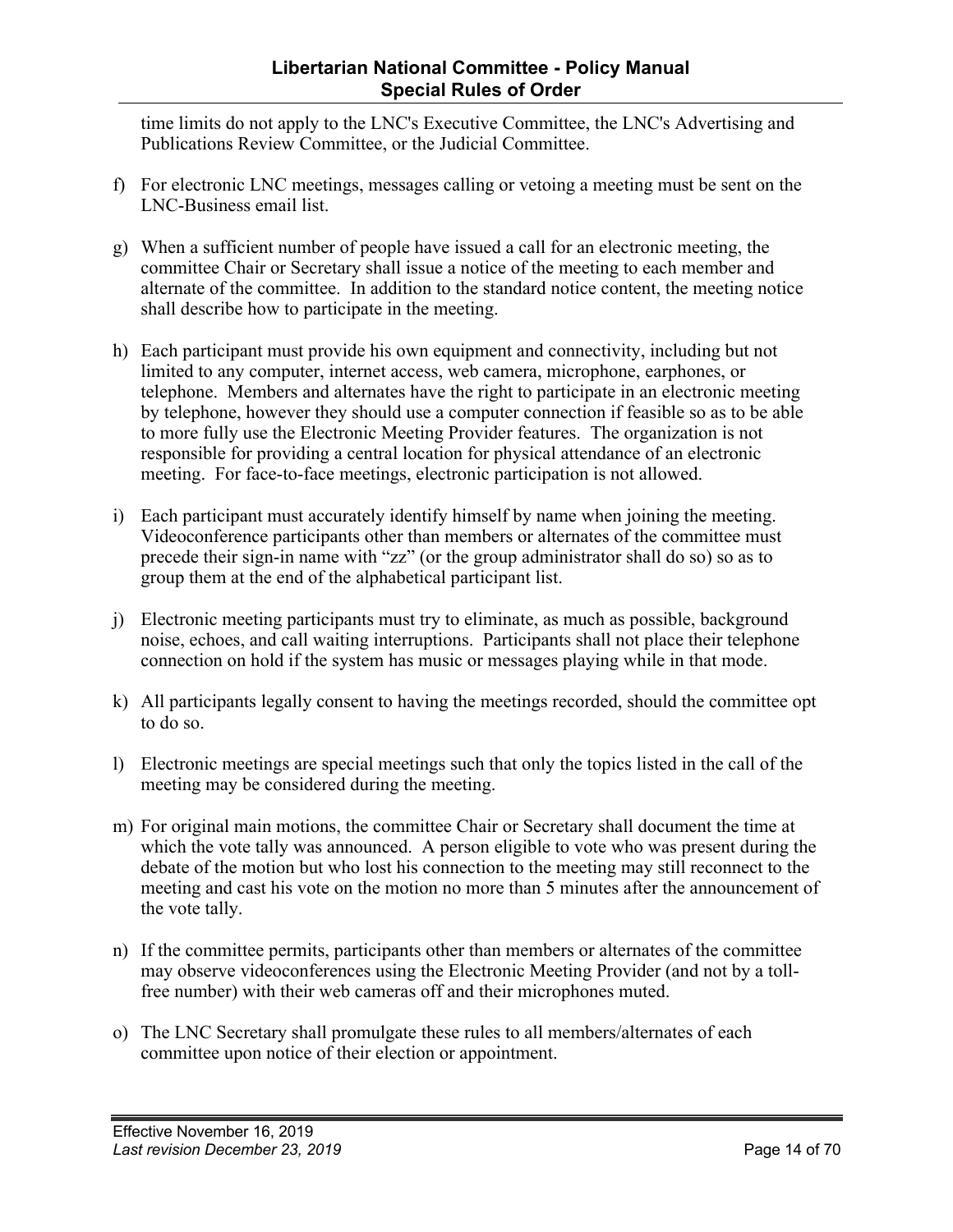p) Arrangements for use of the Electronic Meeting Providers must be made through the LNC Secretary who may be required to be present to administer the meeting which might limit available days for use.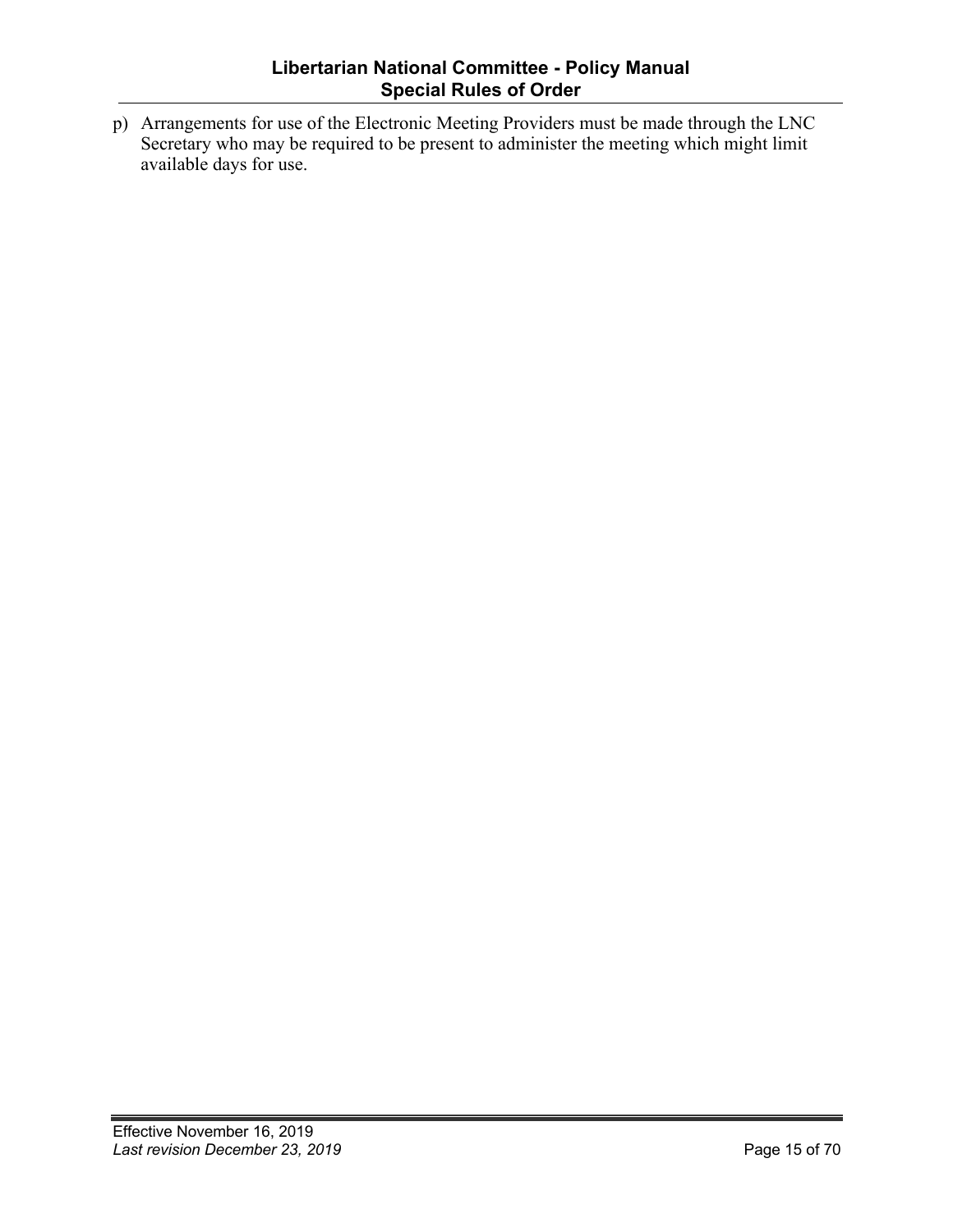## <span id="page-15-0"></span>*Section 1.03 COMMITTEE APPOINTMENTS AND TERMS OF OFFICE*

#### 1) Committee Appointments $^{26}$

These committees have special appointment procedures as follows:

| Committee                                | <b>Size</b>                                                                                                                                                                 | <b>Member Selection</b>                                                                                                                                                                             | <b>Chair Selection</b>                                                                                                  |
|------------------------------------------|-----------------------------------------------------------------------------------------------------------------------------------------------------------------------------|-----------------------------------------------------------------------------------------------------------------------------------------------------------------------------------------------------|-------------------------------------------------------------------------------------------------------------------------|
| <b>Name</b>                              |                                                                                                                                                                             |                                                                                                                                                                                                     |                                                                                                                         |
| Advertising &<br>Publication<br>Review   | No more than five, all LNC<br>Members                                                                                                                                       | <b>LNC</b>                                                                                                                                                                                          | * Committee Selected                                                                                                    |
| Affiliate<br>Support<br>Committee        | Seven members                                                                                                                                                               | Committee Chair selected<br>by LNC Chair; three LNC<br><b>Regional Representatives</b><br>selected by the Committee<br>Chair; three members<br>selected by Libertarian<br>State Leadership Alliance | <b>LNC</b> Chair selects<br>from pool of LNC<br>At-Large, LNC<br>Regional<br>Representatives, and<br>the LNC Vice-Chair |
| Audit <sup>27</sup>                      | One non-officer LNC Member<br>and two non-LNC Members                                                                                                                       | Non-officer LNC members                                                                                                                                                                             | * Committee Selected                                                                                                    |
| Awards                                   | Five members, including up to<br>2 non-LNC members                                                                                                                          | $LNC - Each cycle$ strive to<br>keep 2 members of past<br><b>Awards Committee</b>                                                                                                                   | * Committee Selected                                                                                                    |
| <b>Ballot Access</b>                     | Five party members, no less<br>than three of which shall be<br><b>LNC</b> Members                                                                                           | LNC Members selected by<br>LNC using approval<br>voting, non-LNC members<br>selected by the LNC Chair                                                                                               | <b>LNC</b> Chair                                                                                                        |
| Candidate<br>Support<br>Committee        | Five LNC members and two<br>non-LNC members of the LP                                                                                                                       | LNC members elected by<br>the LNC; non-LNC<br>members appointed by the<br>LNC Chair based on<br>recommendations from the<br>LNC members of the<br>committee                                         | * Committee Selected                                                                                                    |
| Convention<br>Oversight                  | Seven members, with a<br>minimum of four LNC<br>Members, plus a minimum of<br>two non-LNC members who<br>are recommended by the<br><b>Convention Oversight</b><br>Committee | LNC members selected by<br>the LNC, non-LNC<br>members selected by the<br><b>LNC</b> Chair                                                                                                          | <b>LNC Chair Selected</b>                                                                                               |
| Employment<br>Policy and<br>Compensation | Three LNC Members other<br>than the LNC Chair                                                                                                                               | <b>LNC</b>                                                                                                                                                                                          | * Committee Selected                                                                                                    |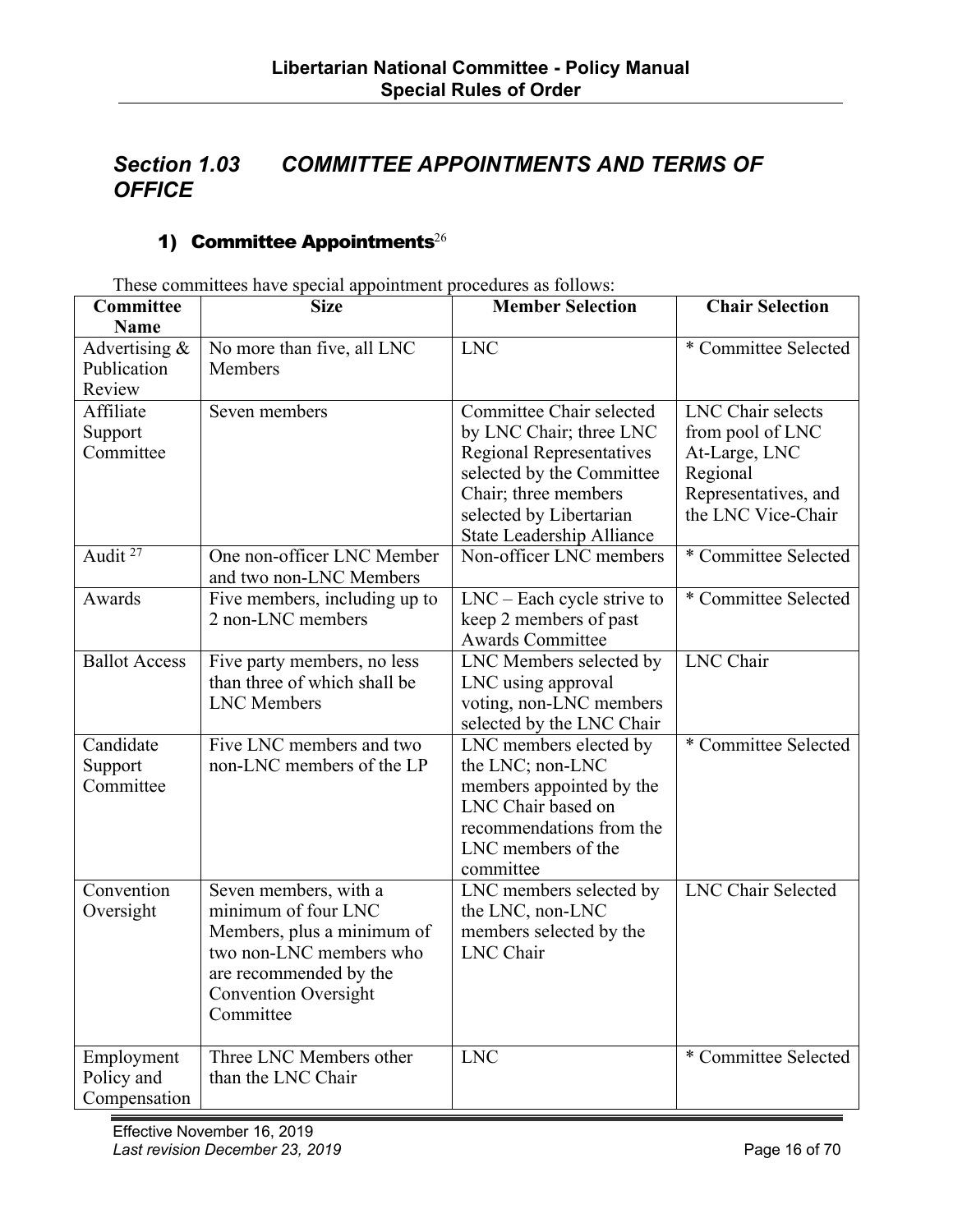#### **Libertarian National Committee - Policy Manual Special Rules of Order**

<span id="page-16-0"></span>

| Executive    | Four Officers + Any # of LNC | <b>LNC</b>               | LNC Chair Selected   |
|--------------|------------------------------|--------------------------|----------------------|
|              | Members excluding alternates |                          |                      |
| Historical   | A minimum of five and up to  | Committee Chair selected | <b>LNC</b>           |
| Preservation | seven Members                | by LNC; remaining        |                      |
| Committee    |                              | members selected by the  |                      |
|              |                              | Committee Chair          |                      |
| Information  | Two LNC Members, plus up to  | LNC Chair                | * Committee Selected |
| Technology   | 5 non-LNC members who are    |                          |                      |
| Committee    | recommended by the IT        |                          |                      |
|              | Committee                    |                          |                      |

\* See Section 1.03.4 below regarding interim chairs

#### 2) Committee Terms of Office

With the exception of the Convention Oversight Committee, the terms of office of all project managers, committee chairs, and committee members shall expire with the administration that appoints them, or when their successors are chosen, whichever occurs first. The term of office for the Convention Oversight Committee shall expire 90 days following the close of the convention. <sup>28</sup>

#### 3) Chair as Nonvoting Member of Committees

The Chair shall serve as a nonvoting member of all LNC created committees, except where specifically appointed to the committee as a voting member.<sup>29</sup>

#### 4) Interim Committee Chairs

The Chair shall have the authority to appoint an interim chair for all non-standing committees of the LNC which select their own permanent chair. The interim chair shall serve until a permanent chair is chosen by the committee.

#### 5) Participation by Alternates

Unless explicitly excluded in this Policy Manual or the Bylaws, an alternate may fill any appointment requiring an LNC member.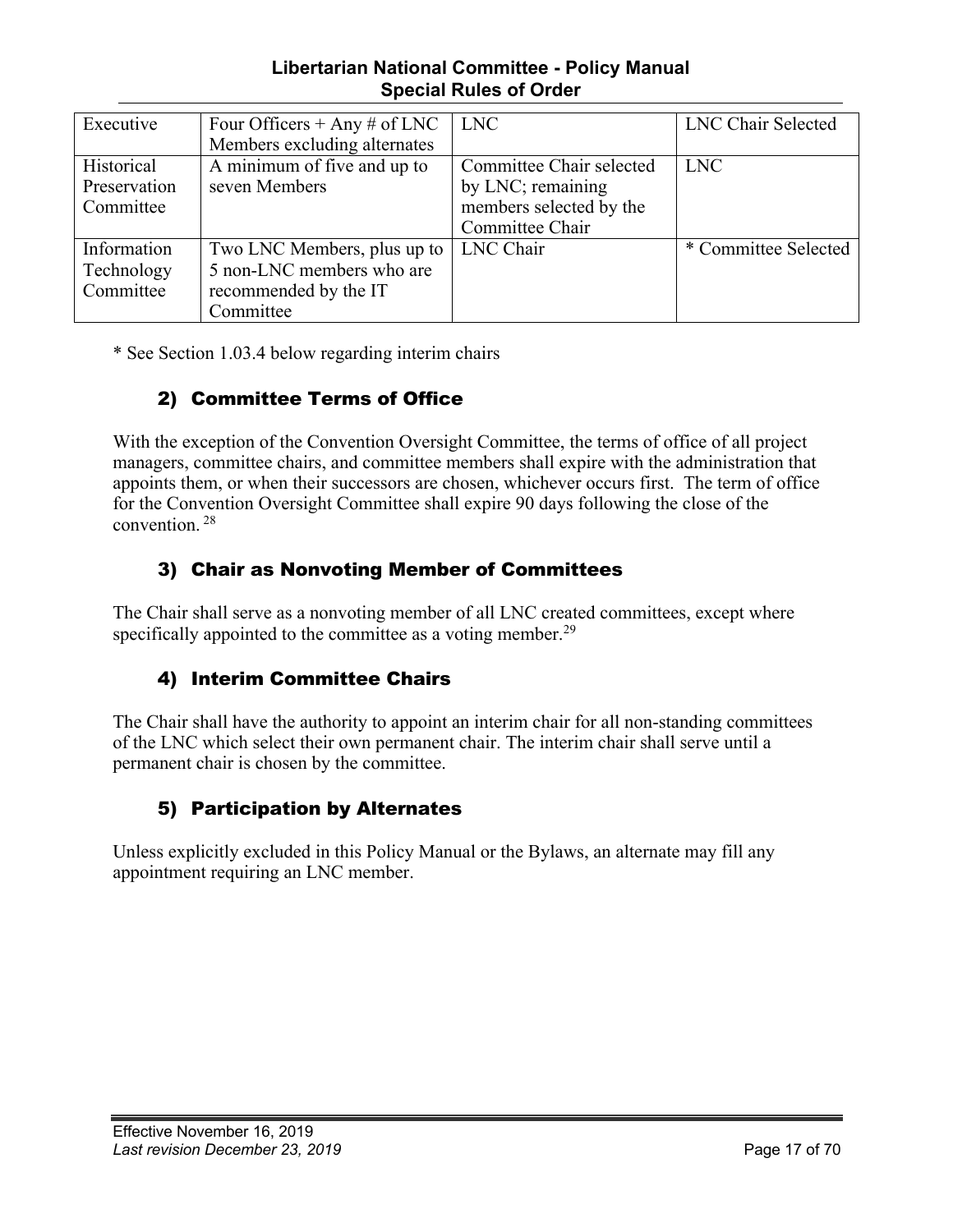## <span id="page-17-0"></span>*Section 1.04 ELECTRONIC MAIL BALLOT PROCEDURES*

#### 1) Electronic Mail Ballots<sup>30</sup>

Notification of an electronic mail ballot shall be made by the Secretary by electronic mail. This notification shall not include an accompanying argument for or against passage of the motion. An LNC Member may change their vote on an electronic mail ballot, provided that the change is received by the Secretary by the deadline for return of ballots.

In the event that a Regional Representative votes abstain, that Regional Alternate's vote shall not be counted.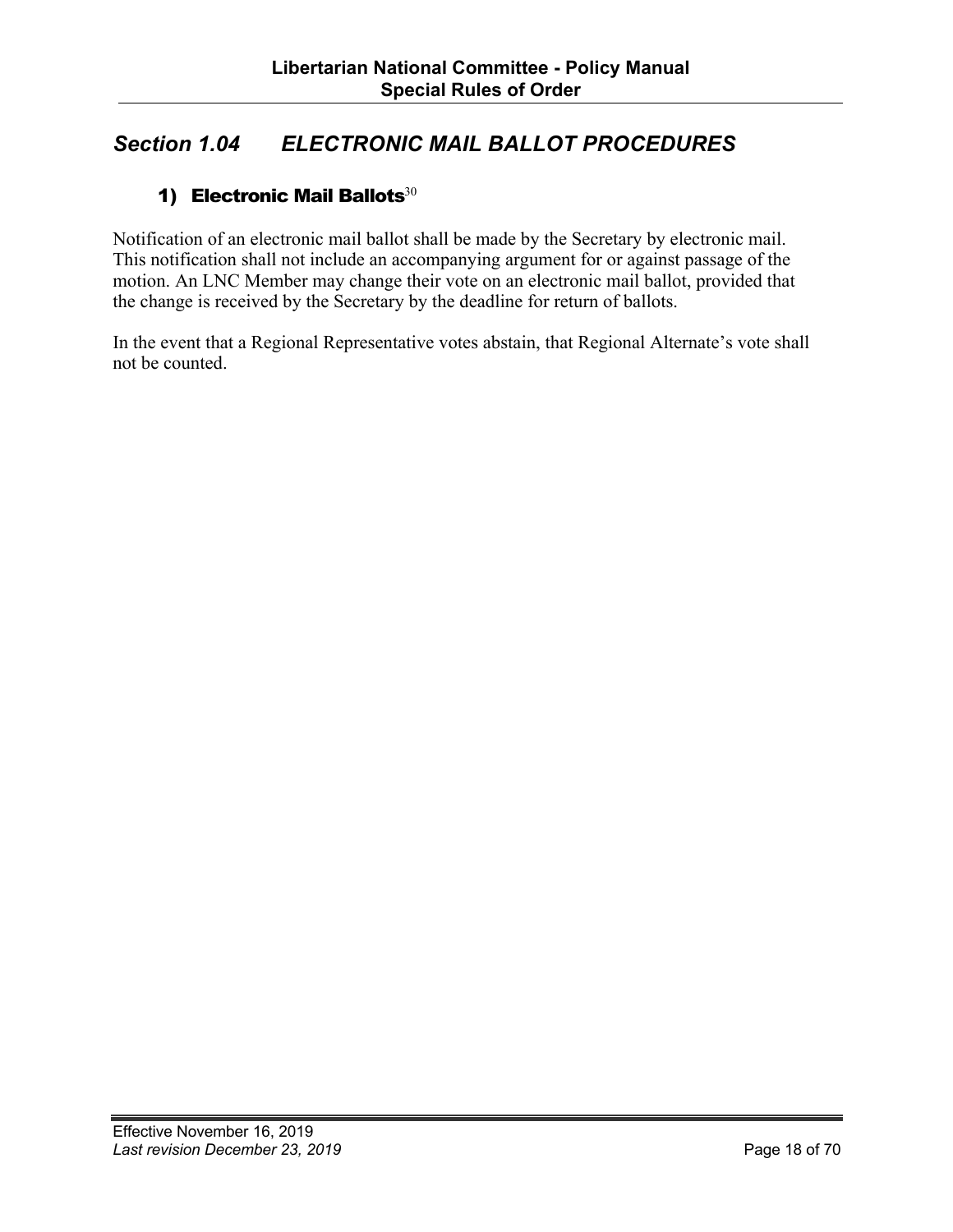## <span id="page-18-0"></span>*Section 1.05 OTHER SPECIAL APPROVAL PROCEDURES*

#### 1) Budget

The budget may be amended at any time by a majority vote of the  $LNC<sup>31</sup>$  However, the Executive Committee is authorized to amend expense items within one budget area, as long as the total expense for that budget area is not increased.32

The Chair, with the consent of the Executive Committee, is authorized to make the following budget adjustments without LNC approval: 33

- Addition of lines for previously unbudgeted expenses, the total of which shall not exceed 1% of budgeted revenues
- An increase in a line for budgeted expense provided there is a corresponding reduction from the contingency fund.

The Chair, without the consent of the Executive Committee, is authorized to expend up to \$1,000 in discretionary funds within any (rolling) three month period, the total of which shall not exceed \$5,000 per term unless those expenditures are later ratified by the LNC. <sup>34</sup>

#### 2) Honorary Life Memberships

Honorary life memberships may be granted by a two-thirds vote of the LNC.<sup>35</sup>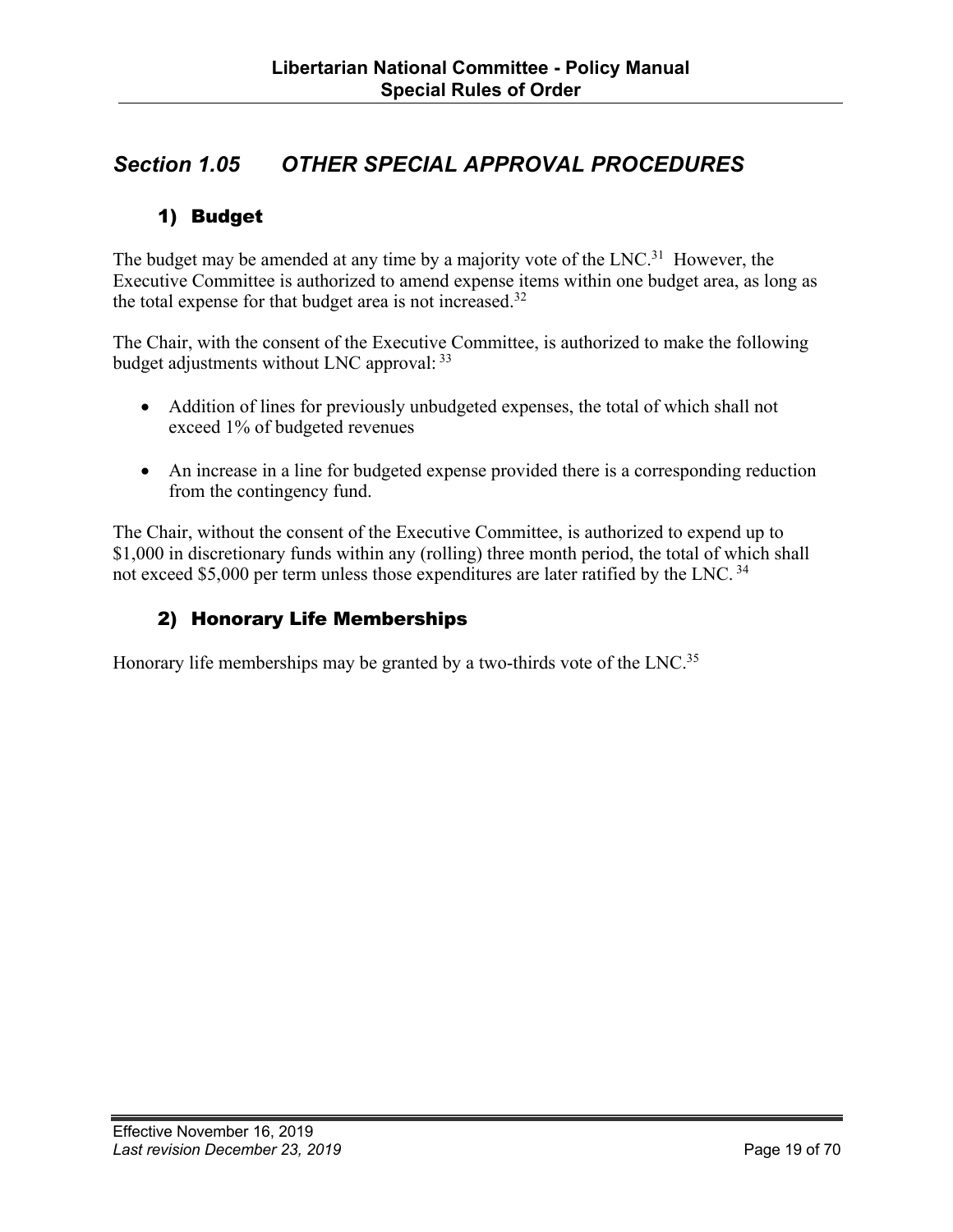## **Article II. STANDING RULES**

<span id="page-19-0"></span>Standing Rules relate to details of administration. They are superseded only by the parliamentary authority, Special Rules of Order, Bylaws, the Corporate Charter and any applicable procedural rule prescribed by federal, state or local law, unless the rules in such documents specifically provide for their own suspension.

A standing rule may be adopted, amended, rescinded or suspended. Adoption requires a majority vote. Amendment or rescission requires either (a) a majority vote with previous notice or (b) without notice a two-thirds vote, or (c) a majority of the entire membership of the Libertarian National Committee. Suspension requires a majority vote of the Libertarian National Committee, but rules which have their application outside of the session which is in progress cannot be suspended.<sup>36</sup>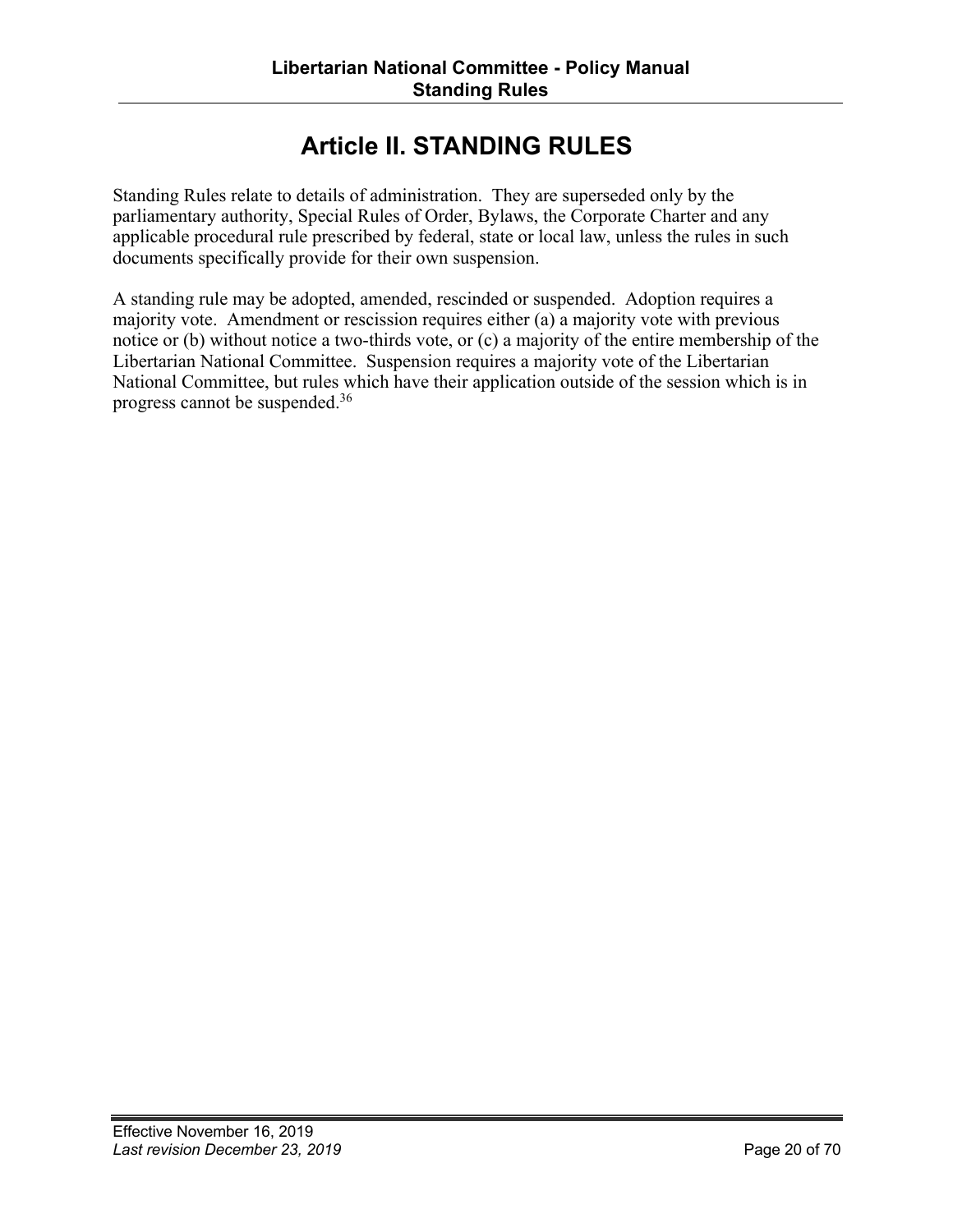## <span id="page-20-0"></span>*Section 2.01 OBLIGATIONS AMONG BOARD MEMBERS AND STAFF*

#### 1) Confidentiality

The officers, employees, agents, and members of the LNC shall not be personally liable for any debt, liability, or obligation of the Party, unless caused by his or her breach of confidentiality.

#### 2) Conflict of Interest

Each LNC Member and each Party officer or employee shall disclose to the LNC situations in which such person's own economic or other interests, or duties to others, might conflict with the interests of the Party in the discharge of his/her duties. Any such disclosure shall be made at the earliest opportune moment, prior to the discharge of such duties and clearly set forth the details of the conflict of interest, in a written disclosure statement provided to the Secretary. No LNC Member, Party officer or employee shall: (a) transact business with the Party unless the transaction is fair and equitable to the Party; or (b) use information gained in the discharge of Party duties to the disadvantage of the Party.

The Secretary shall maintain a register of all declared potential conflicts of interest by LNC members. This register will be presented and distributed to all LNC members at each regular LNC meeting.

#### 3) Employment Terms

Employment agreements shall require adherence to the Bylaws and policies adopted by the LNC as a condition of employment.

Employment agreements shall specify in writing that registering as delegate to any national party convention constitutes an immediate resignation of employment.

Employment agreements with bonus provisions must make the bonuses contingent on objectively-measured achievements.

Employment agreements with bonus provisions based on revenues shall exclude convention and bequest revenues.

Employment agreements with bonuses based on achievements during a period of time shall require that the employee be an employee of the Party on every day of that time period to be eligible for the bonus.

Employment agreements shall include information about any obligations by the LNC to pay moving and moving-related expenses. A maximum on the total amount of such expenses to be paid shall be specified. In addition, the specific expenses must be approved by the LNC chair.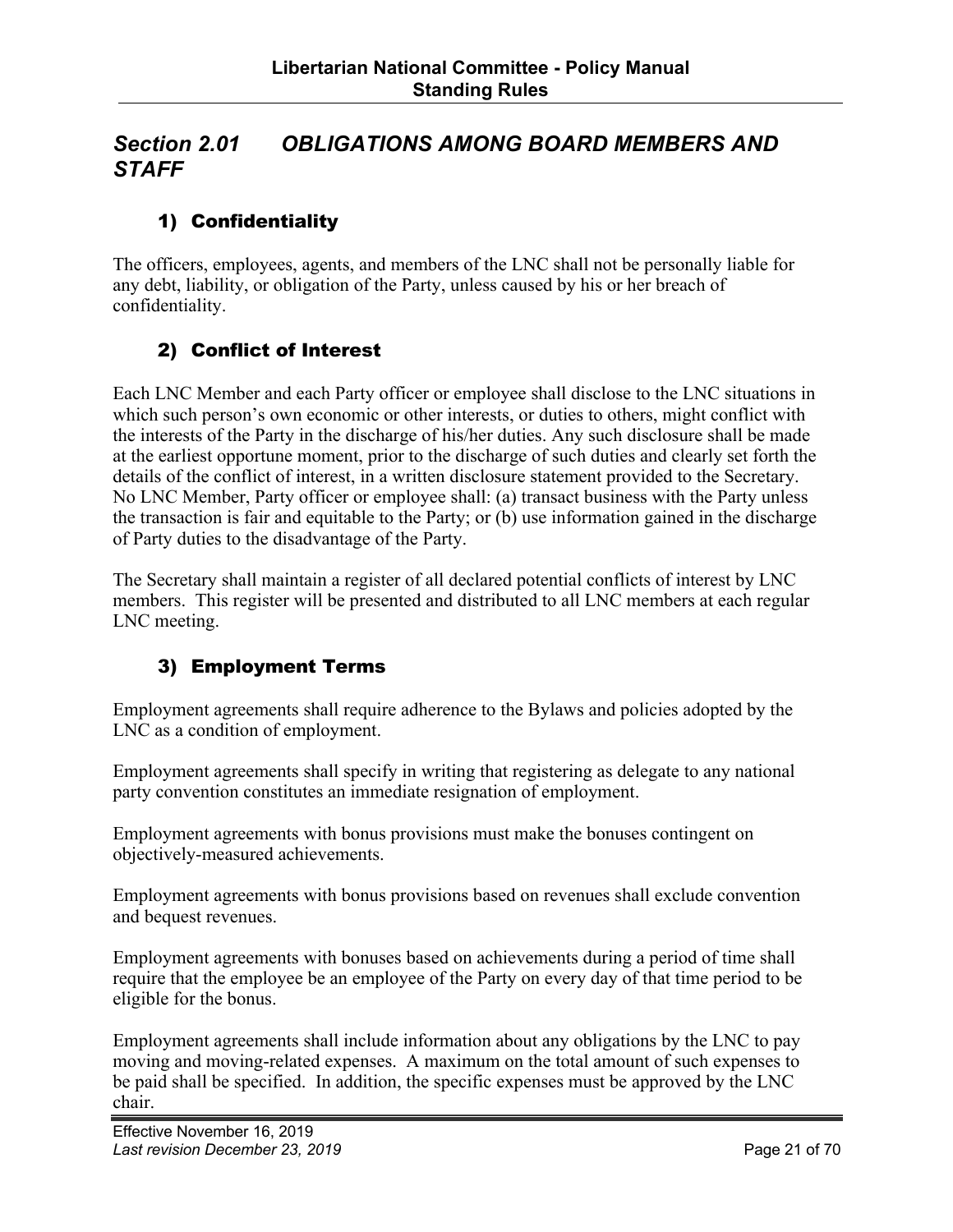<span id="page-21-0"></span>No employee of the Party shall be a member or alternate of the LNC or any Bylaws-specified committee.<sup>37</sup> Any person employed by the Party shall be terminated immediately upon his or her acceptance of election or appointment to the LNC or any Bylaws-specified committee.

Except as otherwise authorized in this Policy Manual, no employee of the Party shall endorse, support, or contribute any money, use his or her title or position, or work as a volunteer, employee, or contractor to aid:

- any candidate for public office prior to nomination, or
- any candidate for Party office

This shall not preclude any Party employee from being a candidate for public office.

#### 4) Harassment and Offensive Behavior Prohibition

The Libertarian Party is founded on the key principles of liberty, responsibility, and respect. With that foundation, it is to be expected that libertarians treat each other with professional respect, thoughtful consideration, and fundamental decency. Violation of this expectation by members of the Party not only risks substantial legal penalties, it also undermines the very legitimacy of the Party and the honor of its members. Violation of this expectation by members of the LNC, whether towards other LNC Members or HQ staff, is therefore especially egregious. To prevent such inappropriate behavior, the following standards must be observed:

- All collective deprecation, whether alluding to sex, race, color, national origin, disability, age, religion, or any other protected category, must be avoided. Every person is a unique individual, and as the Libertarian Party is the Party of Individual Liberty, this injunction should doubly apply.
- Sexual harassment, like other forms of harassment, is prohibited. Sexual harassment includes unwelcome sexual advances, requests for sexual favors or any other conduct of a sexual nature when: (1) submission to the conduct is made either implicitly or explicitly a condition of employment; (2) submission to or rejection of the conduct is used as the basis for an employment decision affecting the harassed employee; or (3) the harassment has the purpose or effect of unreasonably interfering with the employee's work performance or creating an environment that is intimidating, hostile or offensive to the employee.
- Any behavior, whether verbal or physical, that clearly offends a reasonable person libertarian or not – must be avoided. Libertarianism is a philosophy of respect for the individual, and must not be presented as being in harmony with behavior generally regarded as offensive.
- Any interaction which might be interpreted as abusing the apparent employeremployee relationship must be avoided. This applies to interactions of LNC Members with staff, and is to be extended to interactions with any consultant hired by the LNC.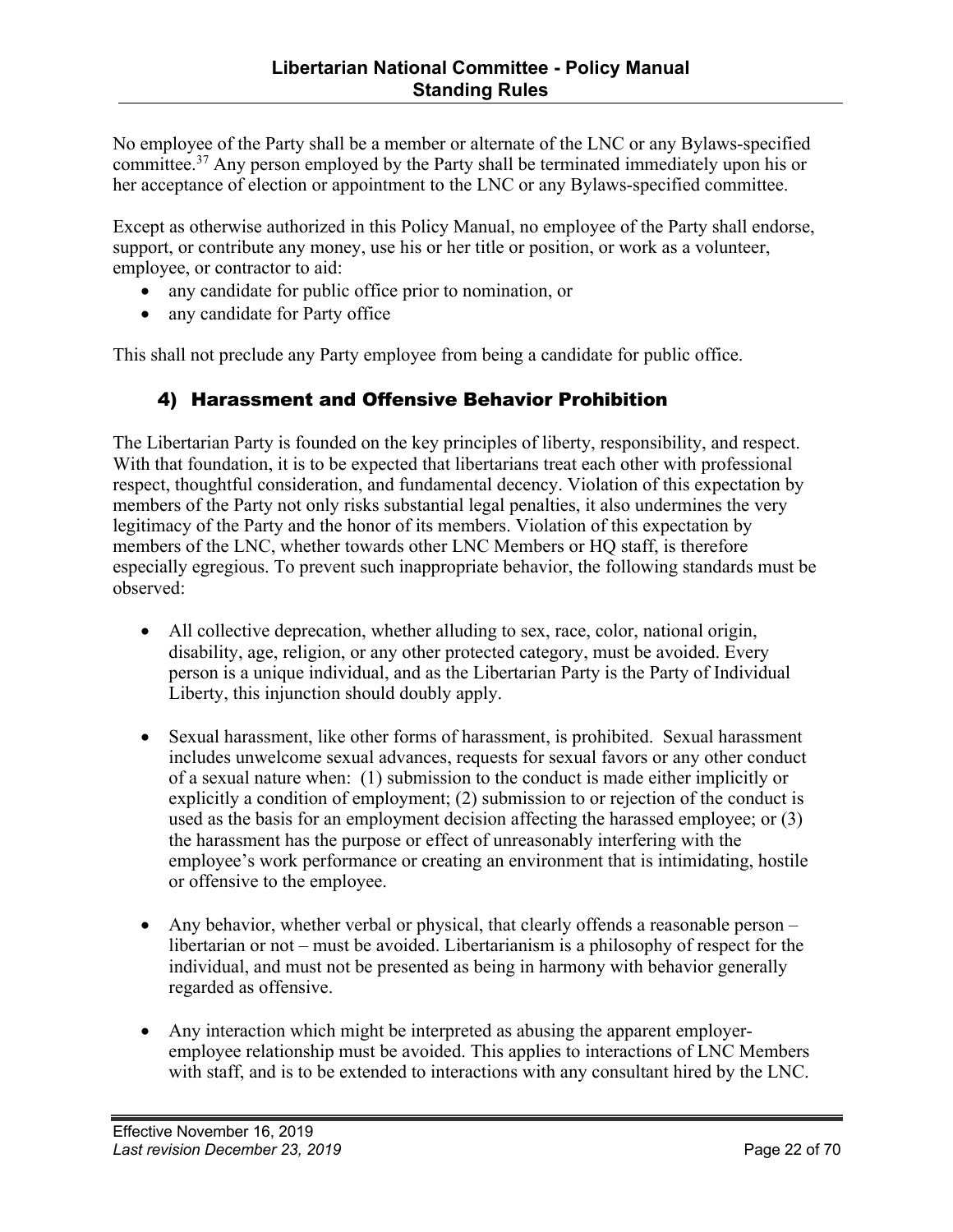#### **Libertarian National Committee - Policy Manual Standing Rules**

You must exercise your own good judgment to avoid any conduct that may be perceived by others as harassment. The following conduct could constitute harassment:

- unwanted physical contact
- racial or sexual epithets
- derogatory slurs
- off-color jokes
- sexual innuendoes
- unwelcome comments about a person's body
- propositions
- leering
- unwanted prying into a person's private life
- graphic discussions about sexual matters
- suggestive behavior, sounds, gestures or objects
- threats
- derogatory posters, pictures, cartoons or drawings

As a rule of thumb, if you think it might be offensive, it probably is.

Toward ensuring that all LNC Members are thoroughly familiar not only with this policy but also the ramifications of it, they must participate in a standard program of exposure to the issues raised by these concerns. The Chair is responsible to select the content of this training program, in consultation with Counsel, and participation should be arranged at the earliest practicable opportunity after the person becomes an LNC Member.

Any agreement that the LNC enters into with an affiliate must stipulate that the affiliate incorporate the principles set forth in the policy.

Any violation of this policy should be brought to the attention of the Chair, or the Chairman of the Judicial Committee. In response to every complaint, LNC will take prompt and necessary steps to investigate the matter and will protect the individual's confidentiality, as much as possible, recognizing the need to thoroughly investigate all complaints. LNC will take corrective and preventative actions where necessary. LNC will not retaliate against any individual who in good faith brings a complaint to the attention of LNC or participates in an investigation regarding a complaint. Any employee who violates this policy is subject to discipline, up to and including discharge.

Violations of this policy may result in disciplinary action against the perpetrator.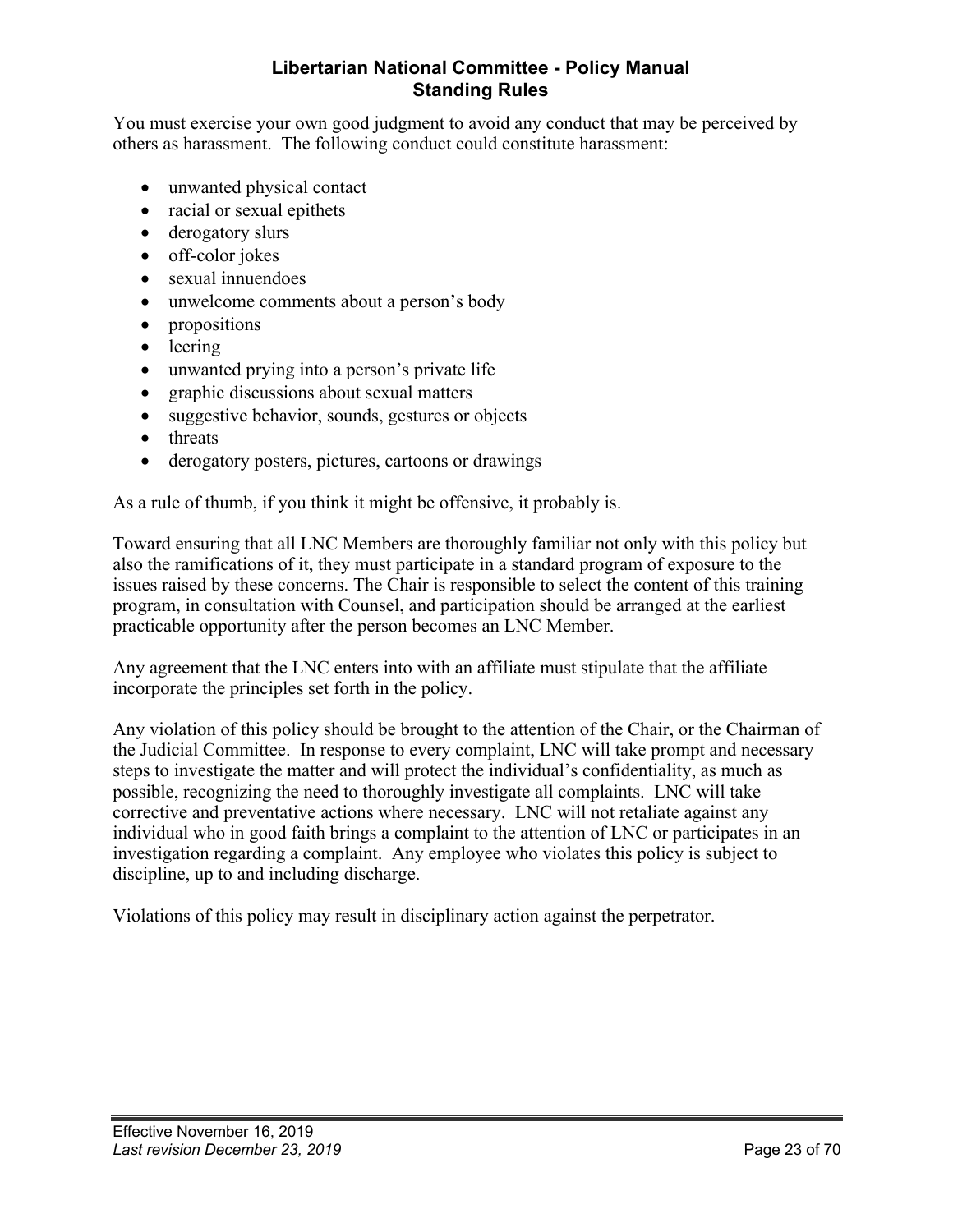## <span id="page-23-0"></span>*Section 2.02 COMMITTEE SCOPE AND RESPONSIBILITIES*

#### 1) Committee Reports

At each regular LNC meeting, each committee created by the LNC will at minimum provide a written report at least 7 days prior to the session noting the dates and attendance rosters for each of their meetings since the previous regular LNC meeting.

#### 2) Advertising & Publication Review Committee

The APRC shall review and advise whether public communications of the Party violate our bylaws, Policy Manual or advocate moving public policy in a different direction other than a libertarian direction, as delineated by the Party Platform.

Public communications may be defined in either of two categories: time-sensitive or enduring.

- Public communications that are of a time-sensitive nature, namely mass e-mails, news releases, twitter posts and blog entries, shall be made available to the APRC upon their publication.
- Public communications that are of a more enduring nature, such as LP News, Liberty Pledge News, self-published party literature and fundraising letters, shall be made available to the APRC before the final proof is approved for printing and distribution.

Staff may seek advance advice from the APRC on any proposed communication.

Staff may reasonably conclude that the failure of the APRC to provide advice in a timely manner is tantamount to the committee's approval.

- In the case of public communications that are of a time-sensitive nature, a response is considered timely if made within six hours of staff's submission of the subject matter to the committee, if submitted prior to its publication; and within forty-eight hours, if submitted after its publication.
- In the case of public communications that are of a more enduring nature, a response is considered timely if made within twenty-four hours of staff's submission of the subject matter to the committee.

If a majority of the committee concludes that a public communication violates the bylaws, Policy Manual, or advocates moving public policy in a different direction other than a libertarian direction, as delineated by the Party Platform, the committee chair shall report such to the Executive Director and the LNC Chair, citing the specific platform plank, bylaw or Policy Manual section. Official decisions of the APRC which are overridden shall be promptly reported to the LNC without revealing confidential employer-employee matters.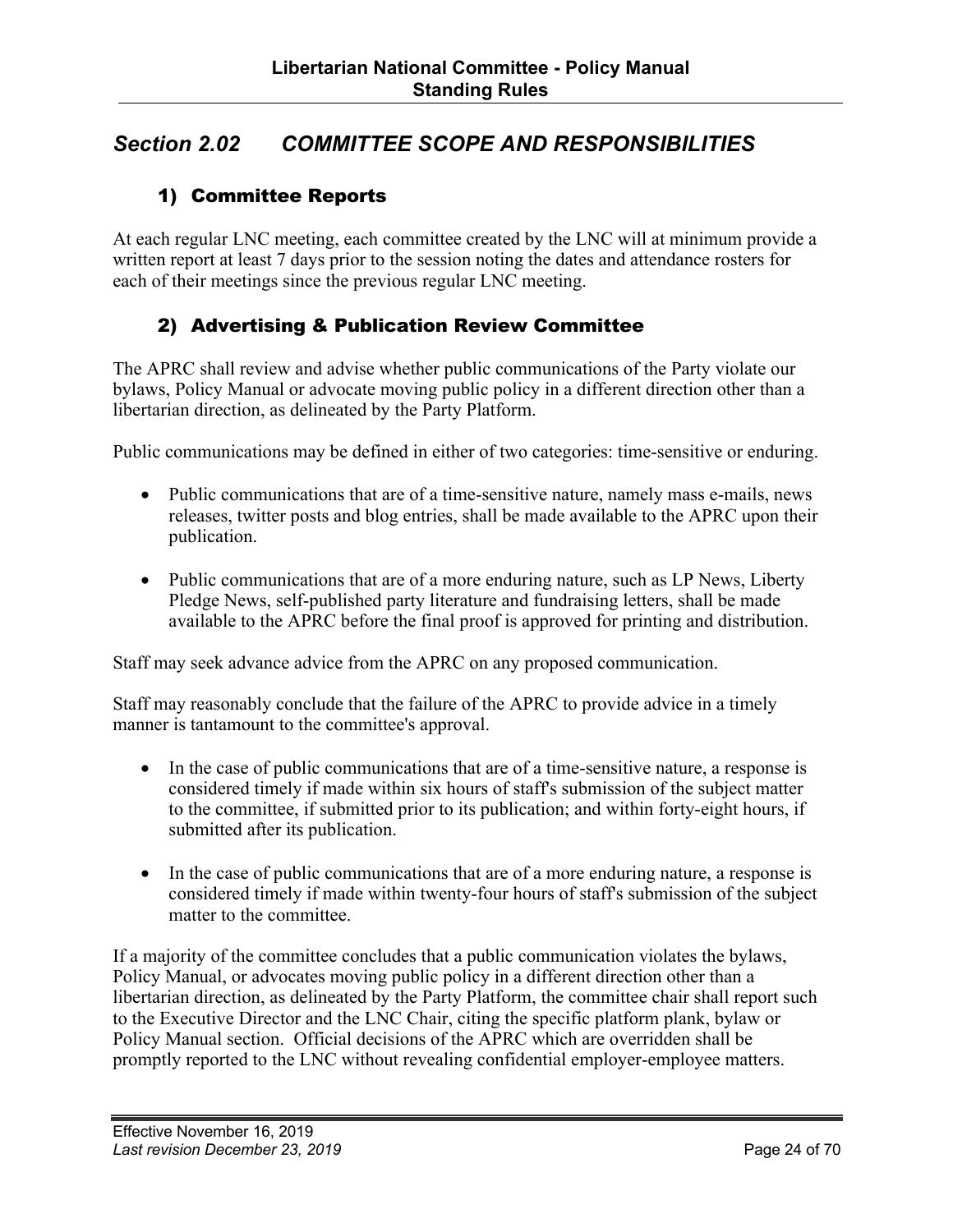#### **Libertarian National Committee - Policy Manual Standing Rules**

<span id="page-24-0"></span>Communications between the APRC, staff, and the LNC Chair are in the nature of confidential employer-employee communications. However, the APRC may by majority vote agree to consult with other relevant individuals about matters which come before it, conditioned upon the prior agreement by such individuals to maintain confidentiality of the discussions. The LNC Chair in his bylaws-defined role as Chief Executive Officer of the Party retains the sole right to discipline and discharge employees who repeatedly contravene official party positions.

#### 3) Affiliate Support Committee

For any affiliate not in a region, the Vice-Chair will serve the same intermediary role that Regional Representatives serve for the affiliates in their respective regions.

The Affiliate Support Committee (ASC) shall identify the needs and interests of the various affiliates. In addition, the ASC shall identify those affiliates that are in particular need of assistance that the LNC can provide.

The ASC shall deliver a report to the LNC for the last LNC meeting of each calendar year, identifying and prioritizing those needs and interests of the various affiliates. This ranked list shall be taken into consideration when drawing up the following year's budget, and throughout the year as needed. This list will also assist the Executive Director in deciding how to assign tasks to staff, by identifying those services that staff provides to the affiliates that are the most desired.

The ASC shall also, as and when needed, recommend to the LNC measures that will address the particular affiliates that need assistance from the LNC.

The ASC will also establish a process for tracking the progress in meeting those needs.

#### 4) Audit Committee 38

The Audit Committee's tasks are to select an independent audit company and to direct the scale and scope of standard annual audits of the Party's accounting records and processes. Following receipt of the audit company's report, the Committee shall help the LNC interpret the audit results and assist the latter in preparing any action plans that might be needed to alleviate deficiencies.

#### 5) Awards Committee

For the convention awards described below, the Awards Committee shall set the budget, manage the nomination process, select the award winners by committee vote, secure the awards, and present the awards at the convention.

The award descriptions are:

*Thomas Jefferson Leadership Award* with recognition of outstanding leadership, high character, and dedication to the principles and goals of the Party.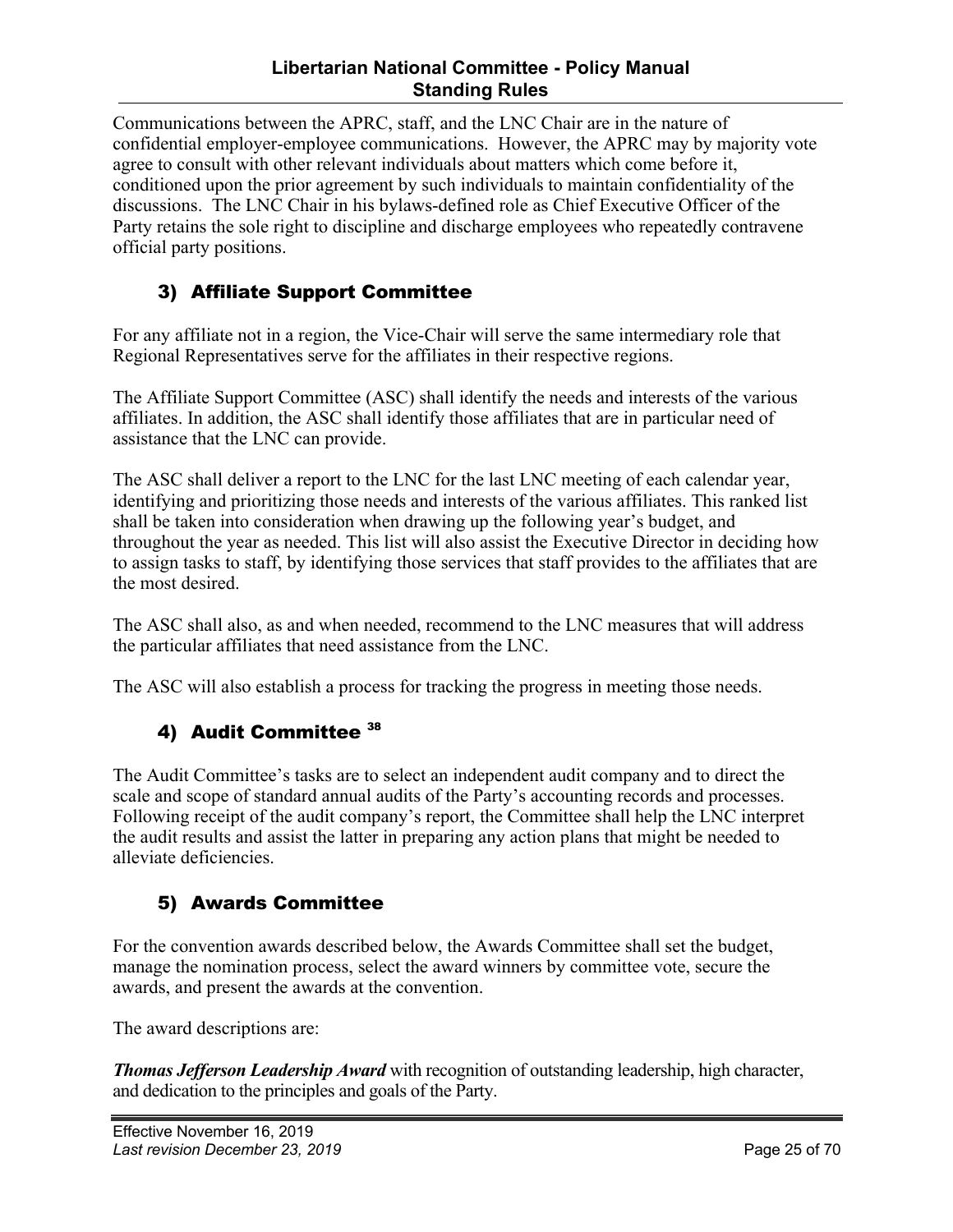<span id="page-25-0"></span>*Patrick Henry Candidate Award* with recognition of a very effective campaign for public office at the state or federal level, while communicating Libertarian ideas, principles, and values.

*Benjamin Franklin Candidate Award* with recognition of a very effective campaign for public office at the local level, while communicating Libertarian ideas, principles, and values.

*Thomas Paine Communication Award* with recognition of outstanding communication of Libertarian ideas, principles, and values through written, published, or spoken communication.

*Samuel Adams Activism Award* with recognition of effective activism by building Party membership, organizing community outreach, or communicating Libertarian principles.

*The Hall of Liberty* induction is to honor lifetime or significant achievement that has made a lasting impact on the Libertarian Party and/or libertarian movement.

With a majority vote the committee may select recipients of the Thomas Jefferson, Samuel Adams, Benjamin Franklin, Thomas Paine, and Patrick Henry awards. While the committee has discretion as to the frequency of such convention awards, it is hoped that at least one recipient will be found worthy for each award at each regular convention.

With a unanimous vote the committee may select recipients of the Hall of Liberty award, with up to 3 inductees per convention. While the committee has discretion as to the frequency of this convention award, it is hoped that at least one recipient will be found worthy for each presidential nominating convention.

#### 6) Candidate Support Committee

The Candidate Support Committee will develop and make available to Libertarian Party candidates for public office an application for LNC financial support based on current standards approved by the LNC. The Committee will also review applications and make recommendations to the LNC on their merits.

The Committee will review the standards within the first three months of a new LNC term and report any needed changes to the LNC for approval no later than the second LNC meeting of the term.

The Candidate Support Committee will develop, with support of LNC Staff, training for candidates and their staff both online and to be presented in LP training workshops. The Committee will also aid LNC Staff in the development of various campaign templates for websites, printed materials, etc that will be made available to LP candidates at little or no cost.

#### 7) Convention Oversight Committee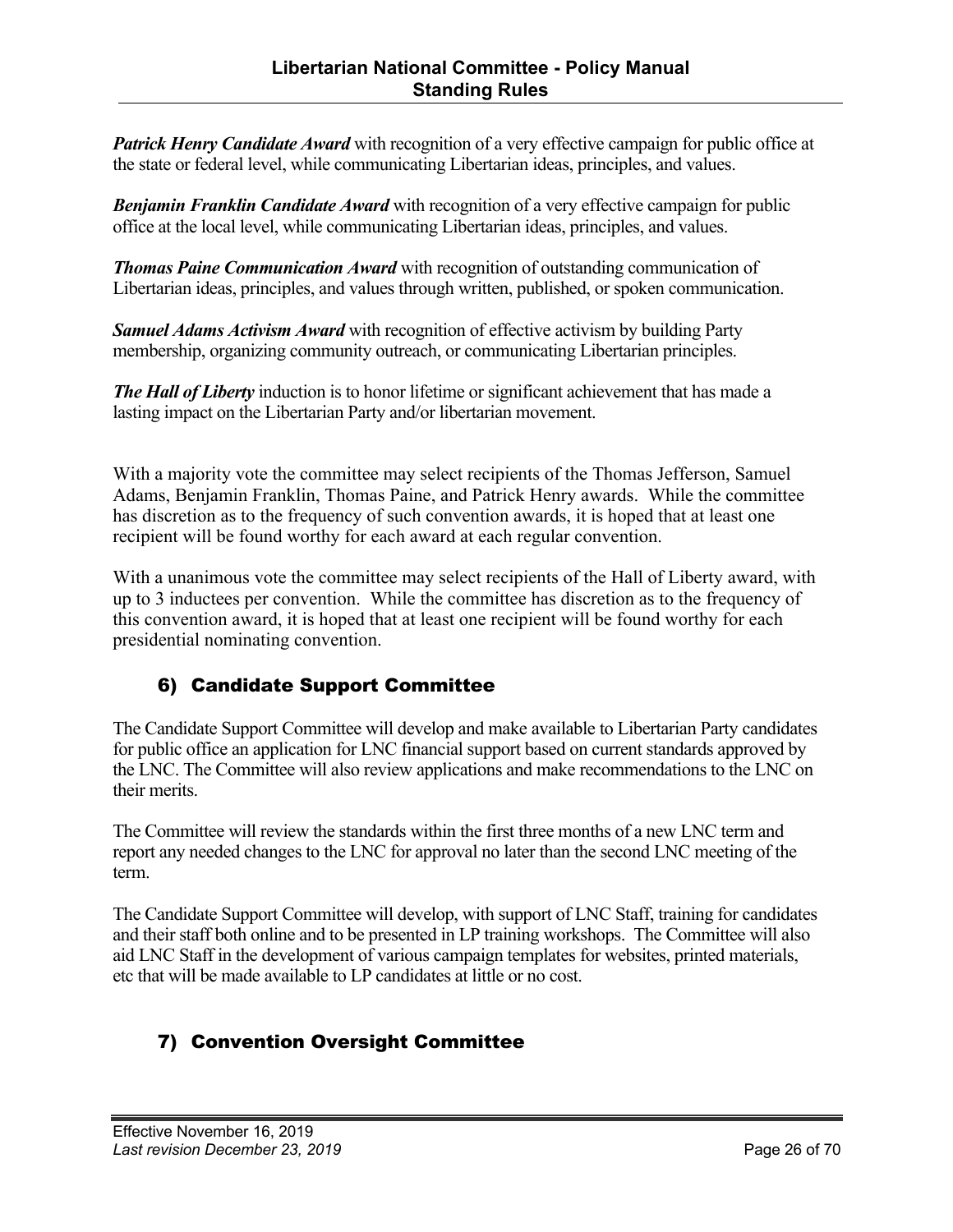<span id="page-26-0"></span>The Convention Oversight Committee shall make recommendations for convention sites to the LNC, but the LNC shall choose the site. On other matters concerning the Party's conventions, the committee shall act on behalf of the LNC, including:

- conveying requirements to convention planners.
- ensuring the convention meets the Party's needs.
- reviewing and approving in a timely manner major elements, such as contracts, the convention budget and the convention program.

The committee shall periodically report its decisions and actions to the LNC. The committee may begin its work as soon as its members from the LNC are appointed. <sup>39</sup>

During the 90 days following a convention, the committee shall make a final report to the LNC of actual versus expected convention performance, and the committee shall update the online convention archive with information comparable to what the archive contains for past conventions.

#### 8) Employment Policy and Compensation Committee (EPCC)

The Employment Policy and Compensation Committee shall develop documents, procedures, and guidelines for the effective administration, supervision and development of Staff, including but not limited to job descriptions, compensation ranges, hiring, training, performance reviews, promotion, progressive discipline and termination. The LNC may supersede any such documents, procedures and guidelines by adopting a replacement.

The Employment Policy and Compensation Committee shall also be available to Staff to discuss on a confidential basis the working environment or observed violations of the Policy Manual.

Following General Counsel's review of a director-level employment contract, the EPCC shall review the proposed contract and any related advice from General Counsel. No such contract may be signed by the Chair without having first obtained either EPCC approval of the contract at least 10 days prior, or an affirmative vote from a majority of the fixed membership<sup>40</sup> of the LNC.

#### 9) Information Technology Committee

The IT Committee shall

- Work with staff and state chairs to identify the Information Technology needs of the LP;
- Discuss with staff and state chairs the anticipated IT needs and how to meet those needs;
- Survey the list of possible vendors and solutions to those needs, and reduce the list to a small number;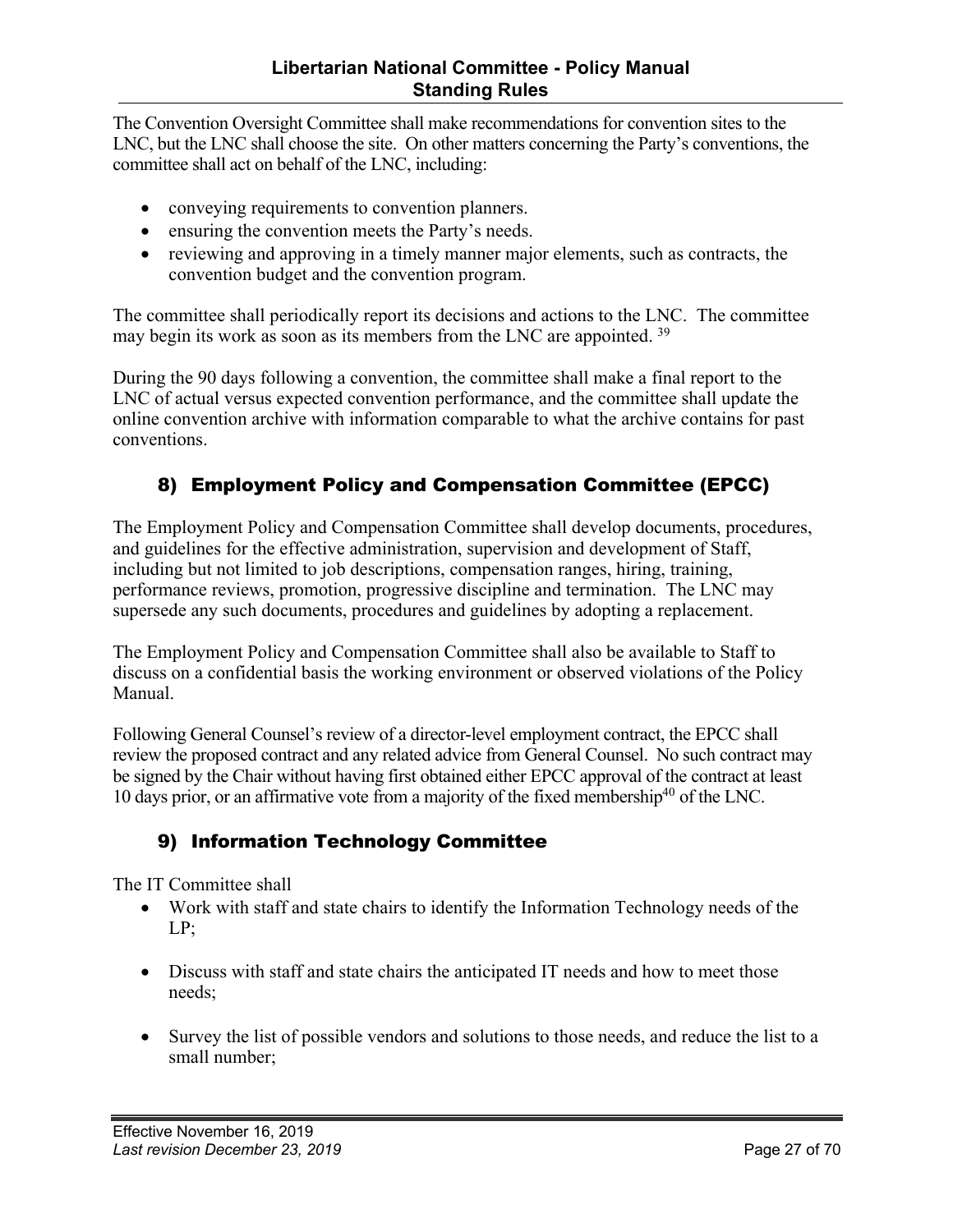- <span id="page-27-0"></span>• By the LNC meeting following the convention, the committee will recommend to the LNC an implementation of the IT tools that will best satisfy those needs within the budgetary constraints of the Party;
- Monitor progress in the transition and implementation to that solution as it pertains to HQ;
- Monitor progress in the transition and implementation to that solution as it pertains to relations with the various affiliates; and
- Propose standards for transfer of data between HQ and the affiliates.

Nothing in this policy should be construed as requiring staff to consult with this Committee for routine changes or any changes that are not expected to have an effect on the way HQ deals with any affiliate. Any change to the Information Technology at HQ that will affect the way finances are handled or the way FEC reports are generated must be approved by the Treasurer.

#### 10)Ballot Access Committee

The Ballot Access Committee shall:

- 1. With the assistance of staff, collect and analyze information of all affiliates concerning ballot access needs.
- 2. Recommend to the committee as a whole the implementation of specific strategies and projects consistent with current budget allocations for ballot access.
- 3. Proposed strategies and/or projects shall represent the best use of budgeted funds allocated among the various acceptable ballot access techniques such as, but not limited to, petitioning, lobbying, litigation, public awareness, and collaboration with other organizations which are pursuing the goal of liberalizing ballot access laws.
- 4. With the assistance of staff, prepare and present ballot access reports at each general LNC meeting in a spreadsheet form which will include:
	- a. The specific affiliate(s) which is intended to benefit from the effort
	- b. Funds allocated to the effort
	- c. Expenses already incurred
	- d. Brief description of the progress of the effort in terms of specific statistics related to the effort
	- e. The specific individual(s) or organization(s) to which any funds were disbursed and/or which use of the any LP trademark, service mark, or logo were approved.
- 5. With the assistance of staff, and prior to the second general LNC meeting following the completion of the bi-annual election cycle ending in November of even numbered years, prepare and present a report which supplies the details of the entire election cycle ballot access effort with regard to:
	- a. Initial estimated expenses
	- b. Expenses actually incurred
	- c. Actual ballot access results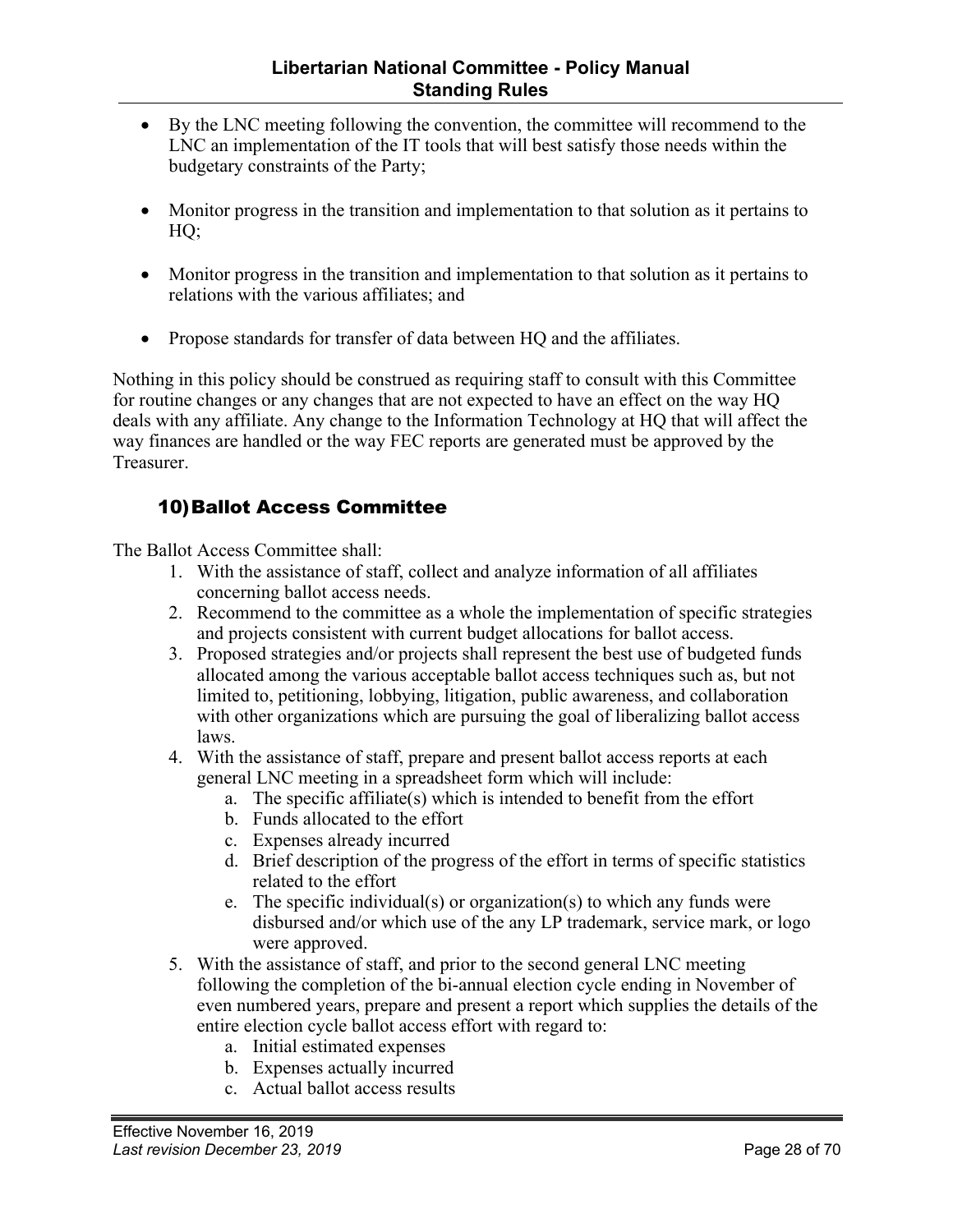#### **Libertarian National Committee - Policy Manual Standing Rules**

- <span id="page-28-0"></span>d. If appropriate, ballot access retention results
- e. Significant problems encountered in the effort
- f. Significant unexpected successes of the effort
- g. FEC regulation issues encountered
- h. Evaluation of the individual(s) and/or organization(s) which were directly contracted/interacted with.
- 6. Develop procedures and policies as reasonably appropriate to spread institutional knowledge of ballot access issues within the committee, LNC staff, officers of LNC affiliates, and future holders of these positions.

#### 11)Historical Preservation Committee

The HPC shall be responsible for directing the preservation and publication of Party historical documents and the administration of LPedia.org. A report of its decisions and activities shall be delivered at each LNC meeting.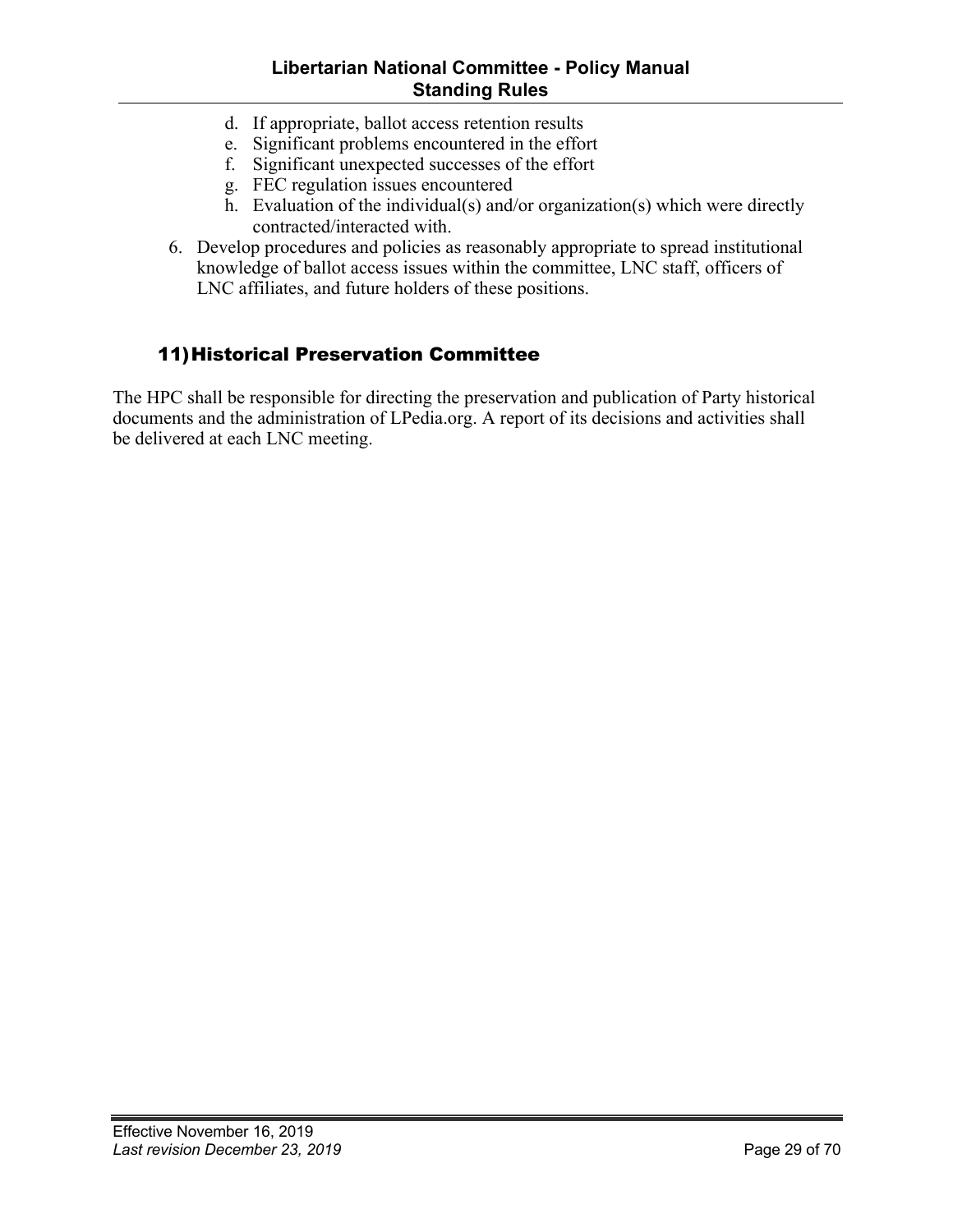## <span id="page-29-0"></span>*Section 2.03 FINANCIAL MATTERS*

#### 1) Bad Debt Write-Off

A receivable shall be eligible for write-off if documentation of timely and reasonable efforts to collect the debt consistent with existing accounts receivable policy is presented and there is no likelihood of collecting the debt through a collection process.

Writing off any amount less than \$1,000 requires approval of the Chair; greater amounts require approval of the LNC.

Any debtor with a written off balance shall be denied any trade relationship with the LP.

#### 2) Banking Relationships

The Treasurer shall develop and maintain appropriate banking relationships. The Treasurer is authorized to set up checking accounts, with the approval of the Chair, in order to carry out the business of the LNC.<sup>41</sup> Persons permitted to sign will include only the officers, the Executive Director, and those LPHQ staff members to be agreed upon by the joint decision of the Chair and the Treasurer.<sup>42</sup>

#### 3) Budget

The Executive Committee, in consultation with the Executive Director, shall develop an annual operating budget and present it to the LNC for approval prior to the start of each fiscal year. This budget shall include a statement of anticipated revenue and expenditures in sufficient detail to adequately outline specific activities and plans, including those for raising funds, and to outline the major categories of expense required to implement each activity or plan.43

Sufficient details shall be provided that (at a minimum) include underlying assumptions and amounts for the following major categories:

- Support and Revenue
	- o Membership Dues
	- o Donations
	- o Recurring Gifts
	- o Board Member Solicitations
	- o Executive Director/Chair Solicitations
	- o Conventions and Events
	- o Publications, Materials and Other Sales
	- o Donor Restricted Funds (e.g. Ballot Access and Campus Outreach)
- Cost of Support and Revenue
	- o General Fundraising Costs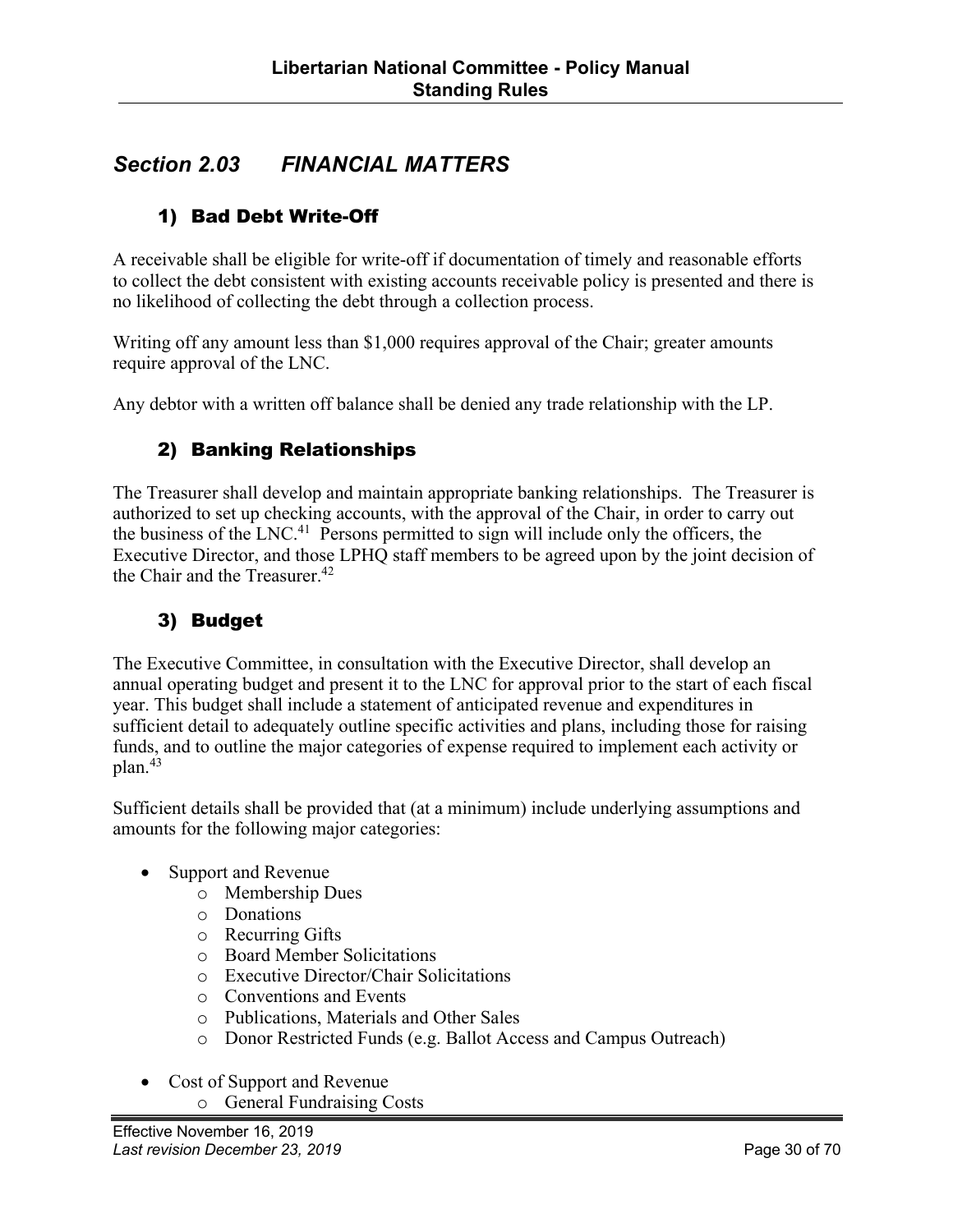- <span id="page-30-0"></span>o Membership Fundraising Costs
- o Convention and Event Costs
- o Direct Costs Related to Other Sales
- Compensation and Administration
	- o Compensation Salaries, wages, benefits, taxes and related expenses
	- o Administration Rent and utilities, accounting, bad debts, bank charges, depreciation, equipment leases & maintenance, insurance, legal, office supplies, postage  $&$  shipping, printing, software  $&$  other information technology, telephone, travel and other administrative expenses
- Program Expenses
	- o Affiliate Support Develop and support state and county affiliate parties
	- o Ballot Access Getting candidates on ballots, including required lawsuits
	- o Branding Develop and maintain a positive image in the minds of voters
	- o Campus Outreach Recruiting and supporting on campus groups
	- o Candidate Support Recruiting and supporting candidates
	- o Litigation Lawsuits to change public policy, excluding ballot access
	- o Lobbying Efforts to change laws, including ballot access laws
	- o Media Relations Direct communication with the media
	- o Member Communications LP News and other member communications
	- o Outreach Initiatives to reach the general public and outside groups
	- o Voter Registration Voter registration campaign efforts
- Capital Expenditures

No budget shall be submitted to the LNC for approval that exceeds 120% of the actual revenue of the year four years prior.

Year-end closing positive or negative fund balances for restricted funds shall be reflected in the next year's budget as incremental budgeted expenses or revenues.

Funds shall not be disbursed for any budget line that exceeds the total budgeted expense amount by 10% or \$100, whichever is more. Funds shall not be disbursed for any expense which is not in the budget, unless otherwise authorized in this Policy Manual.

The exact levels of financial support provided by the Party for LP News shall be established annually in the approved budget for the Party or in other LNC resolutions.

The Treasurer shall report any unauthorized expenses to the LNC.

#### 4) Conventions

The Party shall not directly or indirectly compensate or otherwise underwrite or subsidize the convention travel, lodging (excepting room upgrades which the Party received at no cost), entertainment costs or speaker fees/honorariums of any Convention delegates. This policy shall not prohibit the Party from underwriting organized convention events offered to all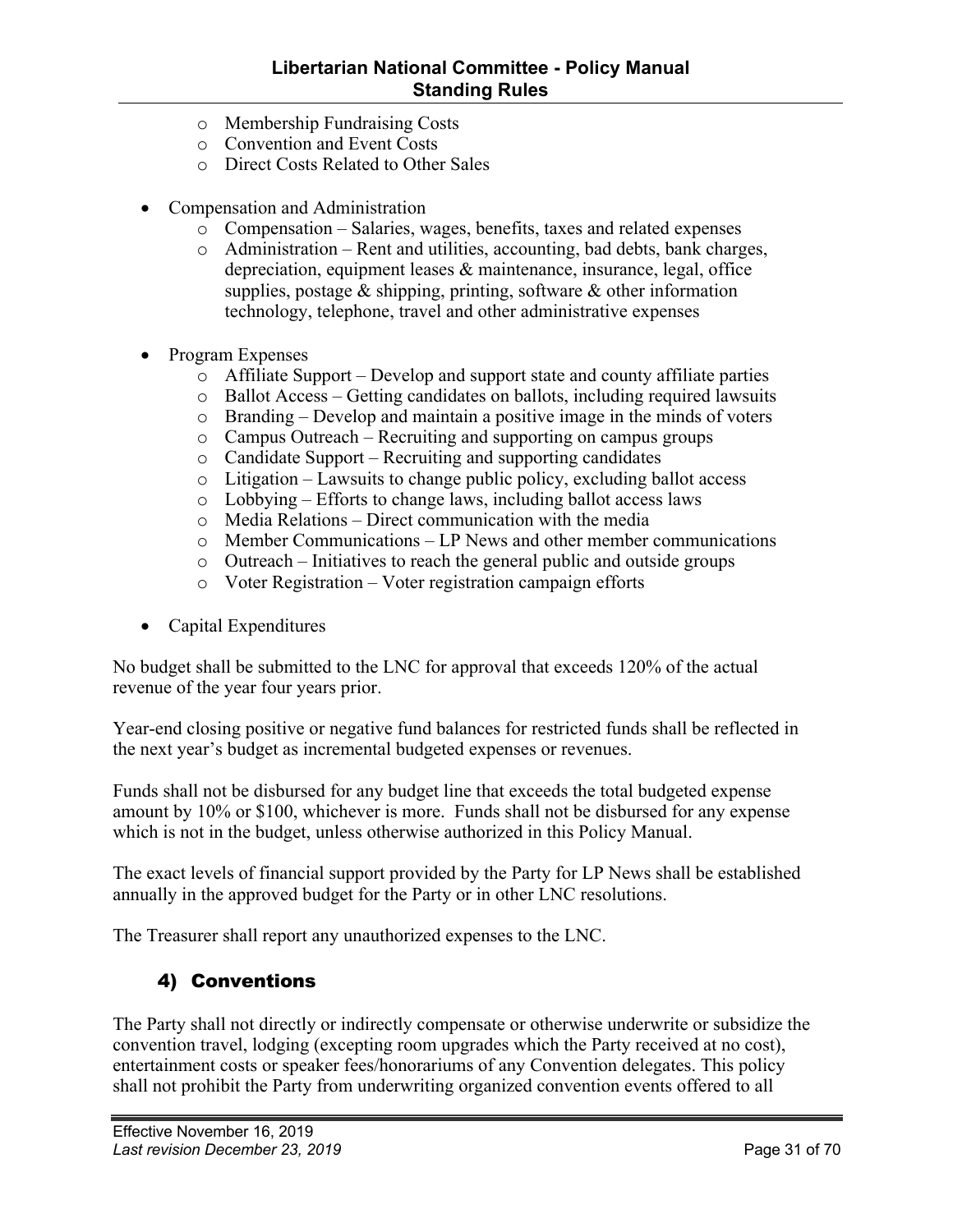<span id="page-31-0"></span>donors of a particular level. Nor shall it prohibit delegates from receiving complementary meals or access to convention events in rough proportion to their level of volunteer work. All volunteer compensation must be approved by the Convention Oversight Committee, and contemporaneously published when actual compensation is received.

#### 5) Credit Cards and Expense Reimbursements

All expenditures shall be evidenced by receipts. The Chair or Treasurer shall be required to approve (and evidence by signing or initialing) all expenses and expense account reimbursements in excess of \$200 made to the Executive Director or LNC members prior to payment or within thirty days of payment if the expenditure is incurred with a Party issued credit card. No advance shall be made. No officer shall approve his or her own expenses.

Travel expenses incurred by officers for the explicit purpose of conducting Party business (excluding those incurred for the purpose of attending LNC meetings) may be reimbursed. Business travel expenses not pre-authorized by the LNC must be deemed necessary and approved in writing by the Chair to qualify for reimbursement. All travel expense reports are to be audited by the Treasurer, and approved by the Treasurer and the Chair.

#### 6) Fixed Assets

A fixed asset is defined as a unit of property or equipment that: (1) has an economic useful life that extends beyond 12 months and (2) was acquired or produced for a cost of \$2,500 or more. Fixed assets must be capitalized and depreciated for financial statement purposes.

The threshold amount for minimum capitalization is \$2,500. Any items costing below this amount should be expensed in the financial statements.

Staff shall maintain a listing of fixed assets and update it monthly to record any additions or disposals. Depreciation shall be recorded monthly on a straight-line basis over the estimated useful lives of the related assets.

#### 7) Time Sheets and Expense Allocation

Each employee shall submit a timesheet at least once per pay period to reflect the number of hours worked, allocating such time to corresponding categories specified in the annual budget. Time sheets shall be reviewed and approved prior to employee time being entered in the payroll system. Payroll costs for each employee shall be allocated to expense categories in proportion with approved time. Separate general ledger accounts shall be used for allocated payroll costs.

Where appropriate, an expense shall be allocated to one category. Expenses that benefit more than one category or that are general administrative in nature shall be allocated to a general administrative account in the general ledger. Those expenses shall then be allocated on a monthly basis to expense categories in proportion to the allocation of payroll costs. Separate general ledger accounts shall be used for allocated general administrative costs.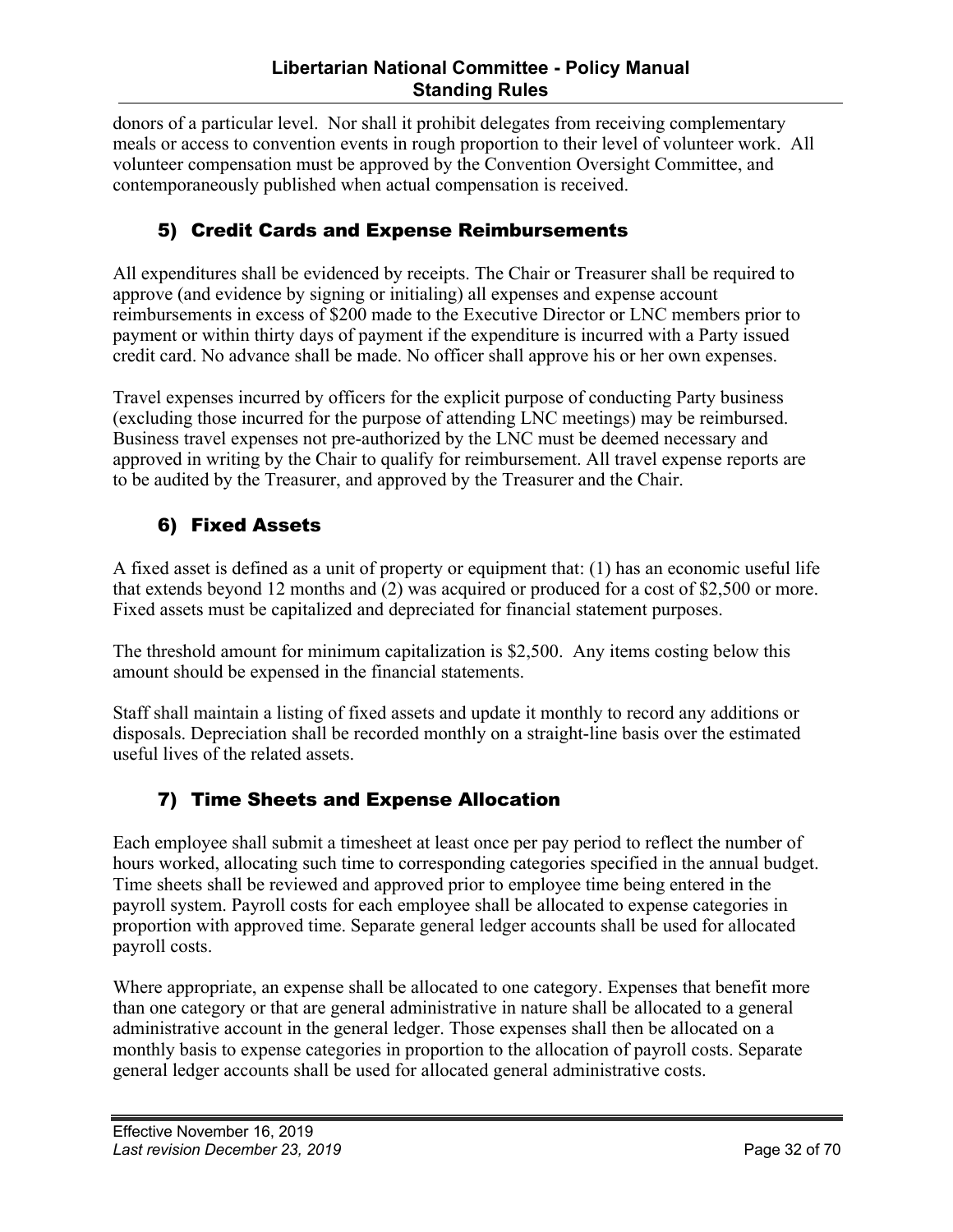<span id="page-32-0"></span>Monthly financial statements shall separately report allocations of payroll and overhead to corresponding categories.

#### 8) Inventories

Staff shall maintain an inventory listing of promotional and other inventoried items, costing units on a first-in, first-out basis. The list shall be updated periodically and an inventory count shall at a minimum be conducted annually at year-end. The results of each count shall be reconciled to the general ledger and accounting entries shall be made to ensure accurate presentation of ending inventory on the financial statements.

#### 9) Related Party Reporting

For each related party engaging in one or more financial transactions with the Party, all interim financial statements shall include a report of the status, nature and current and year-todate amounts with respect to such transactions, including contributions, expenses, loans, commitments, guarantees or any other transaction.

#### 10)Financial Exigency

The Chair or Treasurer is authorized to execute up to \$100,000 in promissory notes while the LNC has specifically declared that a state of financial exigency exists and the only reasonable method of forestalling legal action is to execute promissory notes.

The Chair must approve all negotiated terms with the goal being a schedule that the Party can successfully meet to extinguish its debts within six months. Such promissory notes shall only be executed with the following terms:

- Only for a legitimate trade payable in an amount not to exceed \$25,000 per vendor, and then only to each specific creditor or vendor involved.
- Vendor agrees in writing not to assign the note to any third party.
- A rate of interest no greater than 12% per annum from date of note execution.
- A duration not exceeding six months from note execution. If debt extinguishment is not possible in that time frame, no note shall be executed.

#### 11)Fundraising and Contributor Relationships

The Treasurer shall develop and maintain appropriate contributor relationships. The Chair shall approve all fundraising letters.

#### 12)Special Events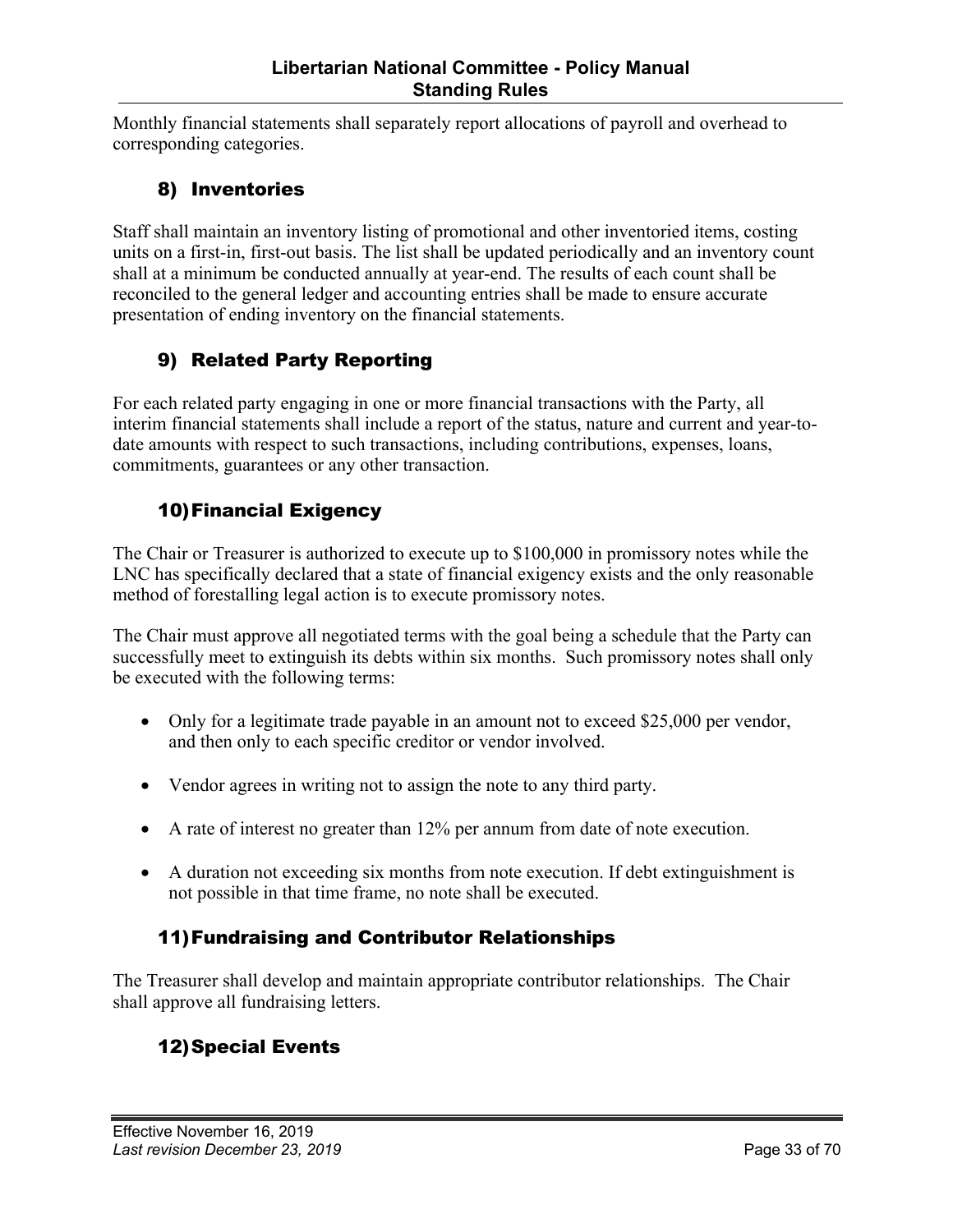#### **Libertarian National Committee - Policy Manual Standing Rules**

<span id="page-33-0"></span>The LNC or the Executive Committee may designate certain Party efforts as "special events". All revenues for special events must be promptly deposited into "Special Events" accounts dedicated for that purpose. All disbursements for special events must be made from these same accounts to the extent their balances permit. Other party funds shall not be dispensed for these events without prior approval of the Chair, nor shall special events funds be used for other purposes until all obligations relating to that event have been discharged. National conventions are special events.

The Executive Committee may, by a 2/3 vote, redirect funds from these funds as it seems necessary for the good of the Party.

#### 13)Project Funding

Projects shall be self funding and shall expend or obligate only money which has been received unless such expenditures or obligations are approved in advance by the LNC.

#### 14)Targeted Reserve

The targeted Reserve shall be equal to the sum of all monthly occupancy, labor and governance expenses.

#### 15)Treasurer's Reports

No later than 45 days after each calendar quarter, the Treasurer shall prepare a quarterly Treasurer's Report to be mailed to any sustaining member who either was a delegate at the most recent regular convention or requests such report.<sup>44</sup> The monthly Treasurer's Report shall include a listing of the year-to-date expenditures of the Chair's discretionary funds.

No later than the end of each calendar month, the Treasurer shall prepare a monthly Treasurer's Report to the LNC reflecting the Party's financial position and the results of its operations through the previous calendar month.45

#### 16)Presidential Campaign Support Fund

There is established a Libertarian Party Presidential Campaign Support Fund. This fund shall consist of dedicated contributions and optional allocations by the LNC for the express purpose of supporting the LP Presidential ticket. Fundraising appeals for these encumbered funds may be made at any time. Money from this fund may only be spent after the adjournment of a presidential nominating convention and before December 1st of the year of the following general election. Any money unspent by the general election shall remain in the fund. Funds may be spent on any lawful activity that directly benefits the LP presidential campaign, including but not limited to: advertising, press releases, LP support staff expenses, printed materials, signs, websites, direct mail, email, events, get out the vote efforts, and legal matters.

## 17)Office Mortgage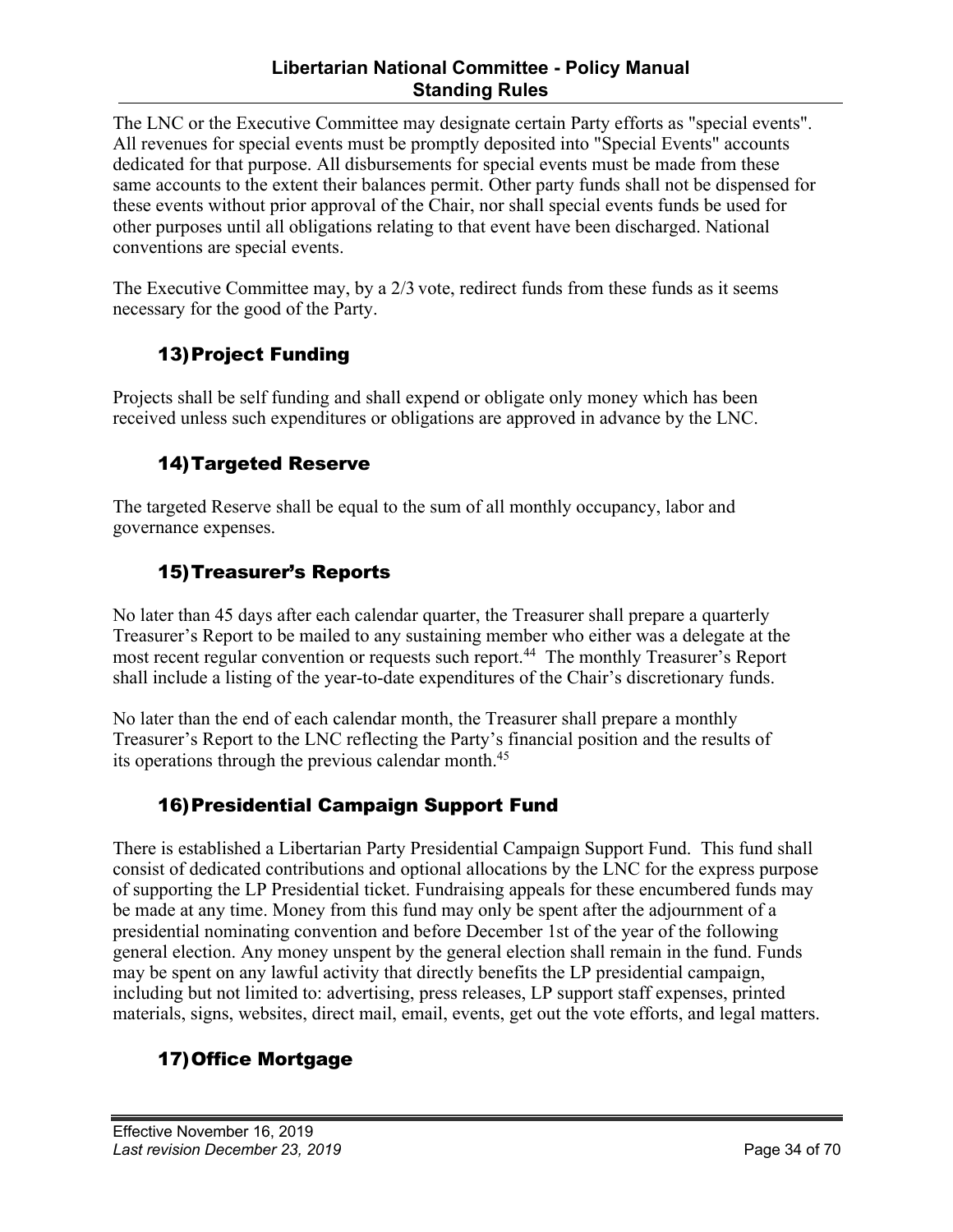#### **Libertarian National Committee - Policy Manual Standing Rules**

<span id="page-34-0"></span>It shall be the goal of the LNC to completely pay off the office mortgage as quickly as possible, and in any case prior to the due date of the 10-year balloon payment. Towards that end the LNC shall budget a minimum of \$20,000 in each odd-numbered year to pay down the principal until the mortgage balance is zero. Fundraising for this specific purpose shall be made a high priority. This provision does not preclude additional fundraising and prepayments in even-numbered years.

#### 18)Debt and Capital Leases

The LNC and its staff may not incur debt, with the exception of trade payables, in excess of \$2,000, except with a <sup>2</sup>⁄<sub>3</sub> vote of the National Committee.<sup>46</sup> This includes entering into binding lease agreements with aggregate payments totaling more than \$2,000.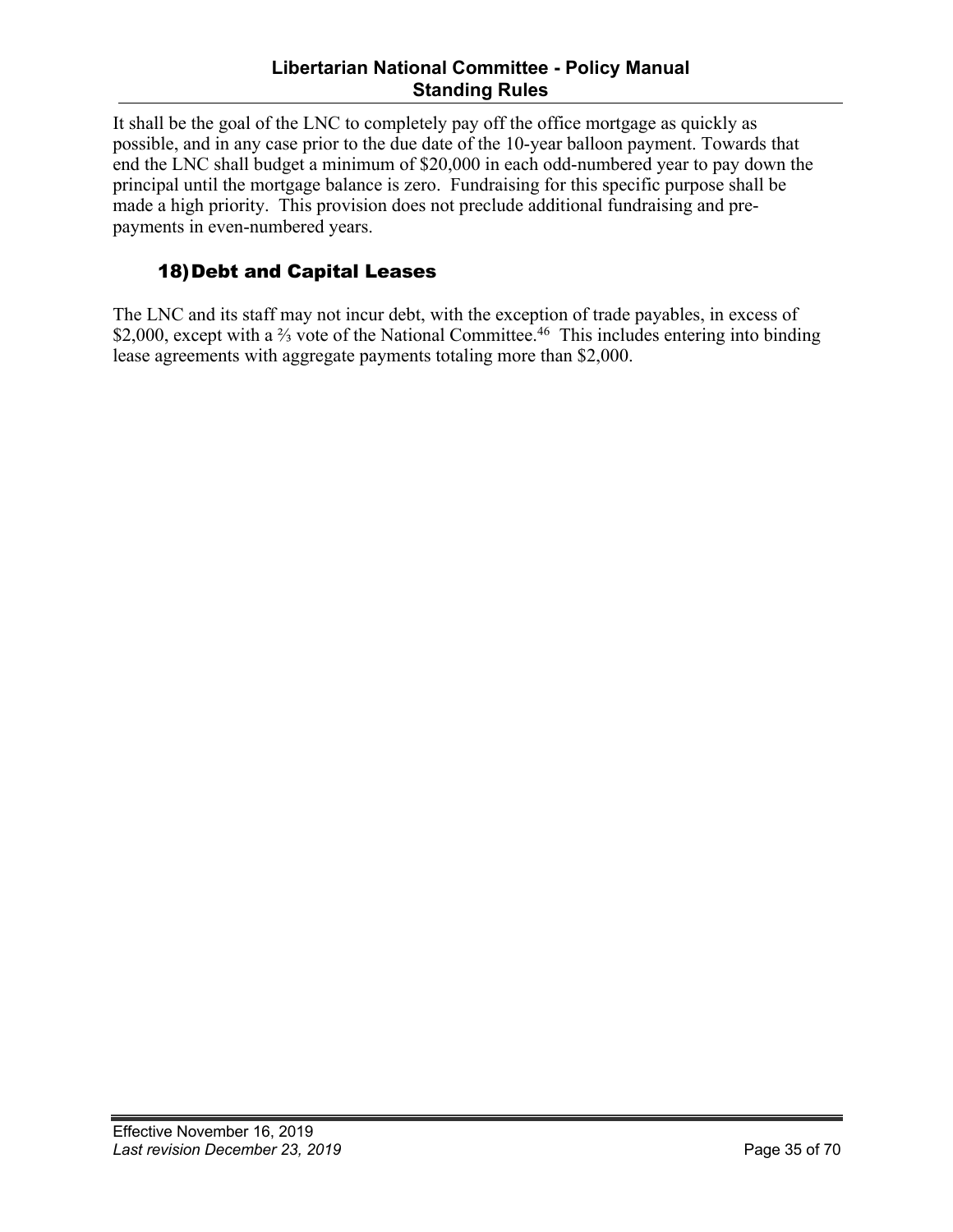## <span id="page-35-0"></span>*Section 2.04 LEGAL MATTERS*

#### 1) General Counsel

The LNC shall appoint an attorney to serve as the Party's General Counsel.

#### 2) Authorization of Lawsuits

Prior to the filing of a lawsuit, or the joining of a lawsuit filed in any court, in which the LNC or the national Libertarian Party is proposed to be a named plaintiff, to the preparation and filing of a friend of the court brief, or to providing material (costing in excess of \$1,000) financial support for the litigation, the Chair shall:

- Advise all LNC Members (including alternates) of the proposed lawsuit, its purpose, and its estimated cost;
- Confirm, or seek and obtain approval for, the budgetary authority for the expenses of the lawsuit as provided elsewhere in this Policy Manual; and
- Seek and obtain approval with a two-thirds vote of the Executive Committee for participation in the lawsuit.

#### 3) Contracts and Contract Approval

All contracts or modifications thereto shall be in writing and shall document the nature of the products or services to be provided and the terms and conditions with respect to the amount of compensation/reimbursement or other consideration to be paid.

The Chair shall approve any contract in excess of \$7,500.

All contracts of more than one year in duration or for more than \$25,000 shall be reviewed and approved by General Counsel prior to signing by the Chair.

No agreement involving a financial transaction with a related party shall be executed unless first approved by the LNC. Any such agreement shall be disclosed in a conflict of interest statement.

Independent contractors doing business with the LNC are required to sign formal contracts that clearly set forth the parties' intention that they be treated as independent contractors. Each contract for director-level employment and any related advice from General Counsel must be circulated to the LNC on a strictly confidential basis following EPCC approval.

#### 4) Indemnification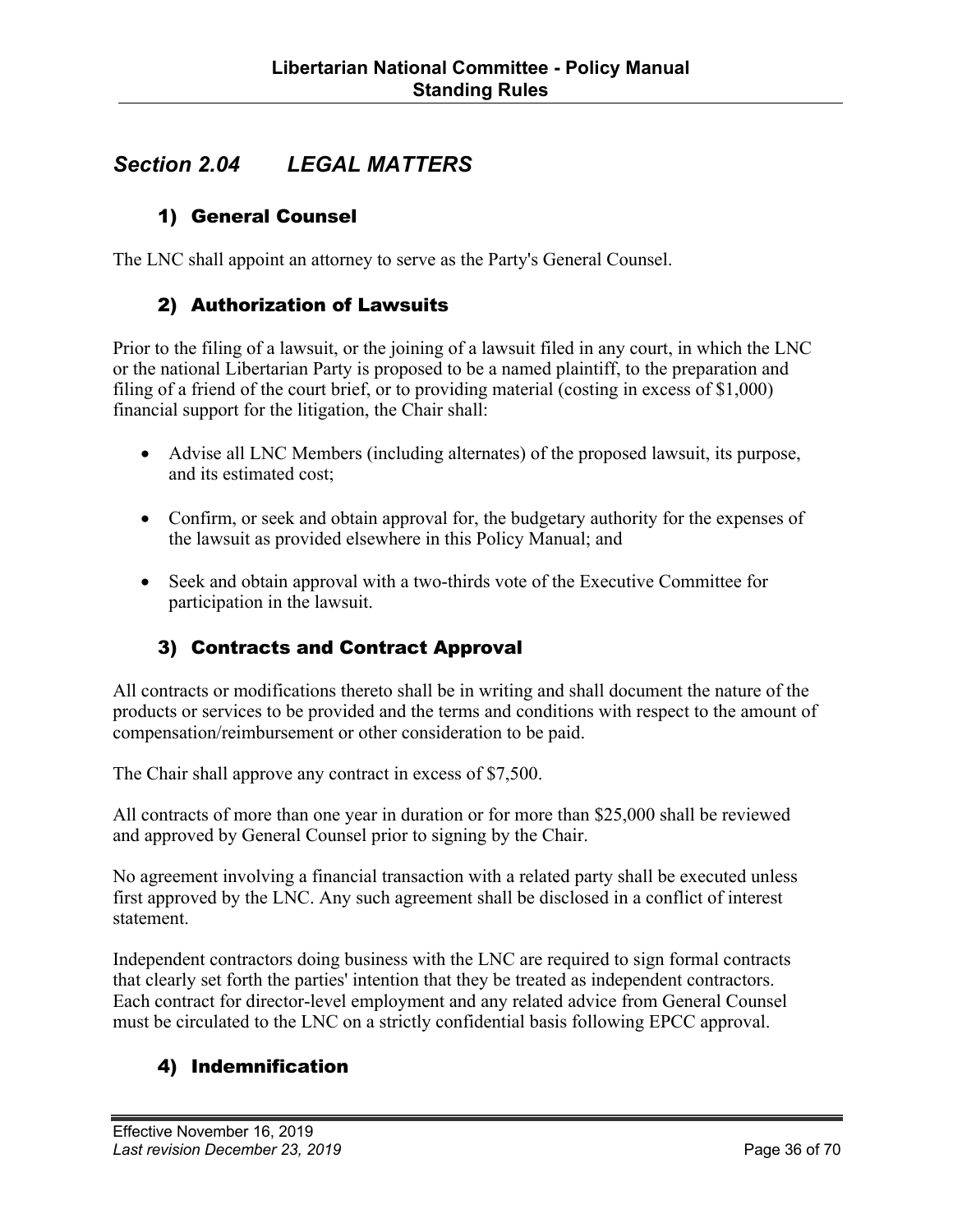- The LNC shall retain sufficient Director's and Officer's liability coverage for board members and employees.
- Any officer, employee, or agent of the Libertarian Party who, acting on behalf of or as an authorized representative of the Libertarian Party, was or is a party to or has notice of becoming a party to any contemplated, pending, or seemingly completed legal proceedings, may be defended and shall be indemnified for all expenses and liabilities actually and reasonably incurred by such individual in connection therewith to the extent permitted by applicable law of the jurisdiction in which the Libertarian National Committee is incorporated.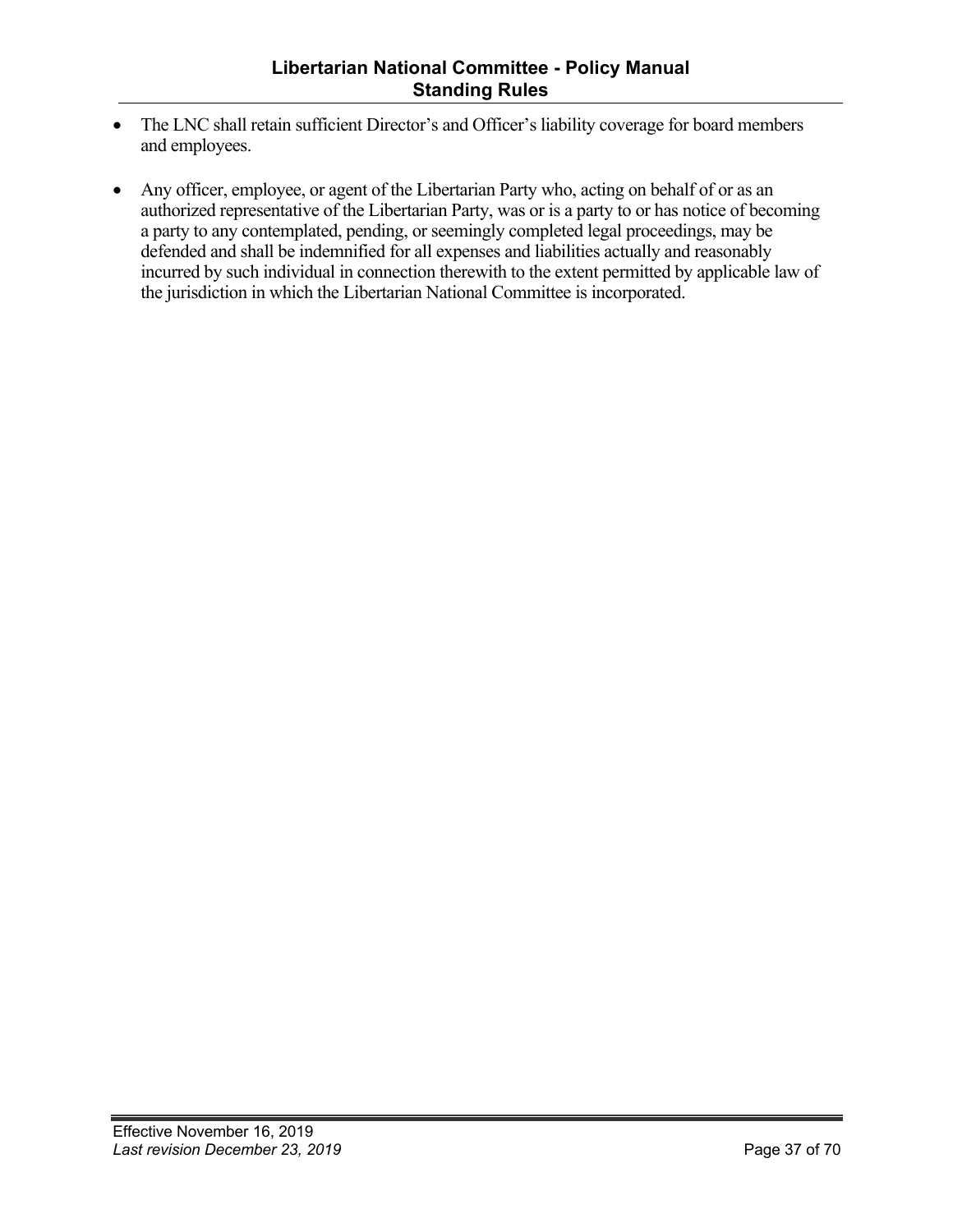## <span id="page-37-0"></span>*Section 2.05 MEMBERSHIP POLICIES*

#### 1) Membership Forms

Membership forms produced by the LNC shall include a membership statement that meets the requirements of Article 4, Section 1 of the Party Bylaws. Any new wording for the membership statement shall be subject to the same review process as all other Party Literature.

#### 2) Association Levels

The following levels of association are recognized by the Party:

- Chairman's Circle\* \$25,000 annually or \$2500 monthly in dues or contributions
- Select Benefactor\* \$15,000 annually or \$1500 monthly in dues or contributions
- Beacon of Liberty\* \$5,000 annually or \$500 monthly in dues or contributions
- Pioneer of Freedom<sup>\*</sup> \$2,500 annually or \$250 monthly in dues or contributions
- Lifetime Founder\*  $$1,500$  annually or \$150 monthly in dues or contributions
- Platinum \$500 annually or \$50 monthly
- Gold \$250 annually or \$25 monthly
- Silver \$150 annually or \$15 monthly
- Bronze \$50 annually
- Basic \$25 annually

Contribution levels are based upon transfers of cash (or its equivalent), where there is no exchange of goods, services, or quid pro quo, such as in the case of convention package sales.

Staff shall have discretion as to when to list any or all membership/donation levels and/or benefits online, in print, or elsewhere, based on practical considerations such as layout, and with their priority being to maximize both membership and donations.

#### 3) Life Membership Status

A member who contributes at least \$1,500 during any twelve-month period shall be granted life-membership in the Party.<sup>47</sup>

#### 4) Benefits

Non-member contributors shall be provided all benefits provided to member contributors, except for those rights specifically granted only to members or sustaining members by the Party Bylaws or this Policy Manual.

A contributor (member or non-member) shall be entitled to the following basic benefit:

• 1-Year subscription to LP News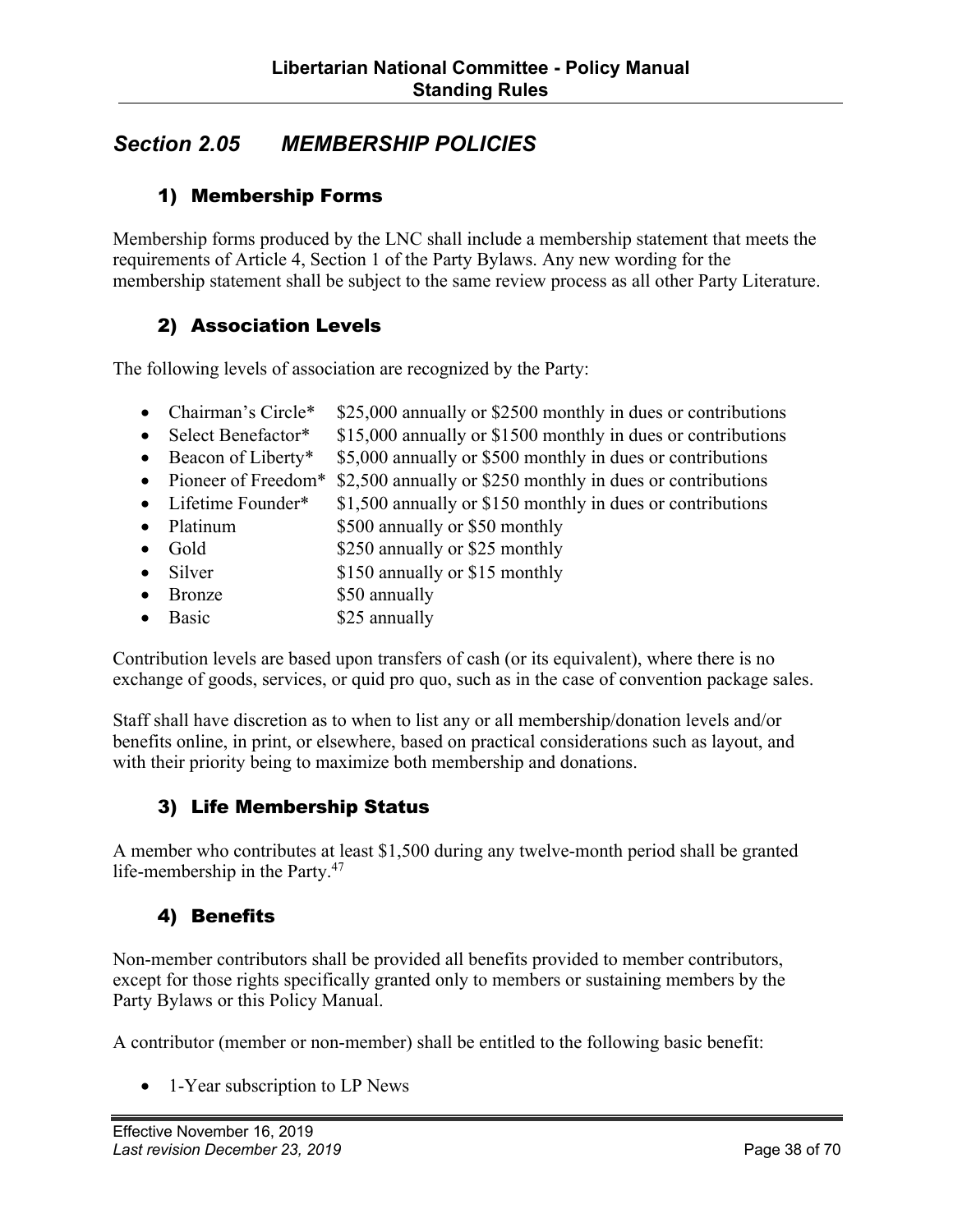A member with a future benefits lapse date shall also be entitled to the following basic benefit:

• Customized Party membership card, updated annually, identifying the individual's level of association and lapse date.

A Lifetime Founder shall be entitled to the following benefits: **\$1,500 level**  (Convention benefits are based on giving at least one annual contribution or equivalent pledges, from the start of the previous convention and prior to the next convention)

- Special name badge with Life Ribbon (Torch Club)
- Lifetime Pin
- Mention in program at national convention

A Pioneer of Freedom shall be entitled to the following benefits: **\$2,500 level** (Convention benefits are based on giving at least one annual contribution or equivalent pledges, from the start of the previous convention and prior to the next convention)

- Special name badge with Life Ribbon (Torch Club)
- Lifetime Pin
- Special mention on signage and programs at national convention
- VIP seating at national convention banquet\*\*

A Beacon of Liberty shall be entitled to the following benefits: **\$5,000 level** (Convention benefits are based on giving at least one annual contribution or equivalent pledges, from the start of the previous convention and prior to the next convention)

- Special name badge with Life Ribbon (Torch Club)
- Lifetime Pin
- Special mention on signage and programs at national convention
- VIP seating at national convention banquet\*\*

A Select Benefactor shall be entitled to the following benefits: **\$15,000 level**  (Convention benefits are based on giving at least one annual contribution or equivalent pledges, from the start of the previous convention and prior to the next convention)

- Special name badge with Life Ribbon (Torch Club)
- Lifetime Pin
- Special mention on signage and programs at national convention
- VIP seating at national convention banquet or other events\*\*

A Chairman's Circle member shall be entitled to the following benefits: **\$25,000 level**  (Convention benefits are based on giving at least one annual contribution or equivalent pledges, from the start of the previous convention and prior to the next convention)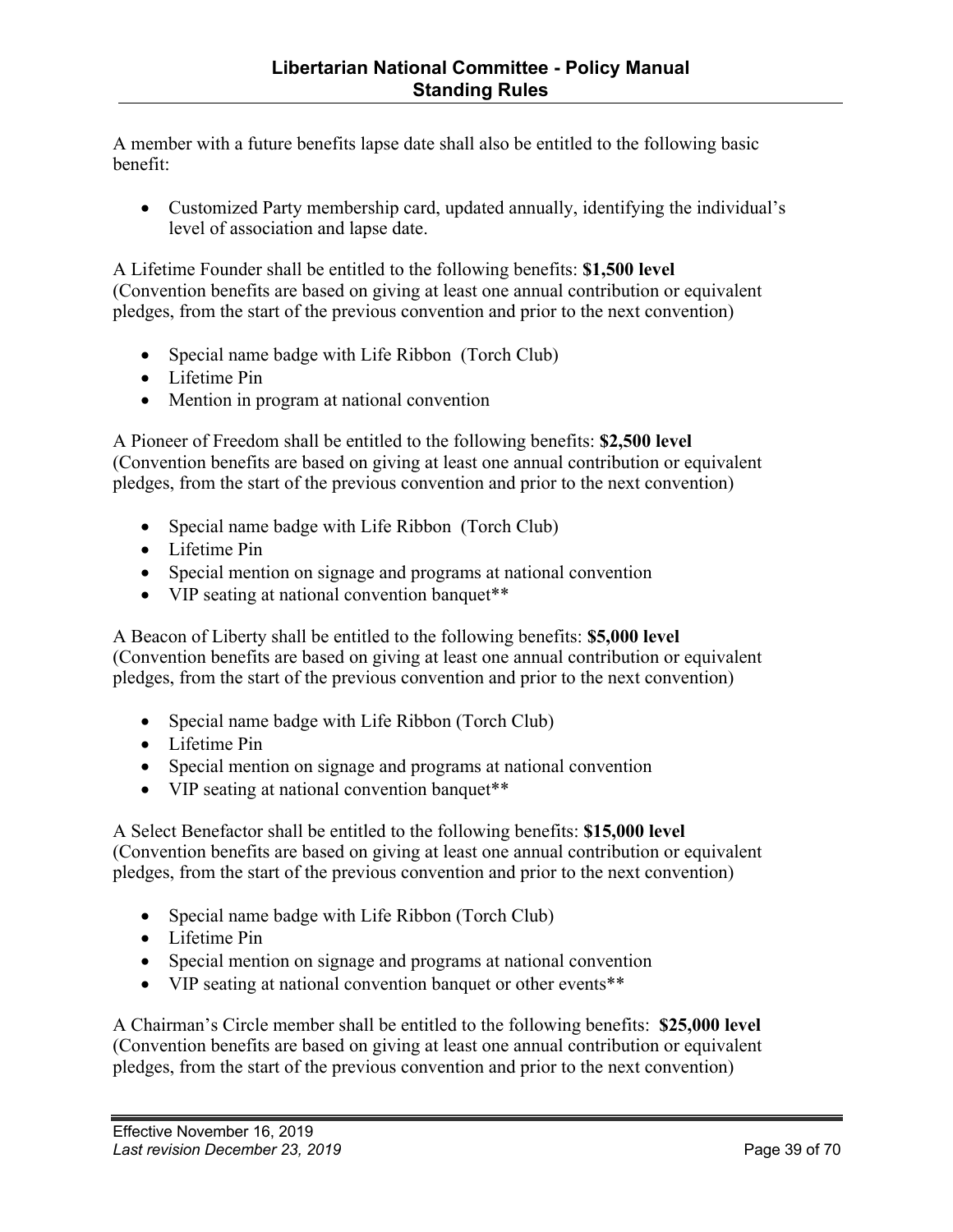- <span id="page-39-0"></span>• Special name badge with Life Ribbon (Torch Club)
- Lifetime Pin
- Special mention on signage and programs at national convention
- VIP seating at national convention banquet or other events\*\*

Maintaining the Torch Club membership is based on contributions from the start of the previous national convention to the END of the next national convention and shall consist of all those in the highest 5 levels (denoted by \*). For monthly pledges at the Lifetime Founder and higher levels, membership at that level begins at the beginning of the fourth month of the pledge.

Those benefits designated with \*\* will be subject to availability on a first-come basis, to address the HIGHLY WELCOMED possibility that there will be too many qualifying people for a single table.

National Convention VIP seating, signage, and programs, will be determined prior to the start of the event.

Staff shall have the discretion to create and bestow additional benefits.

#### 5) Benefits Lapse Date

An individual's benefits lapse date is independent of the sustaining membership lapse date defined by the Party's Bylaws.<sup>48</sup>

Individuals making a first contribution shall have a benefits lapse date established one year from the date of receipt. Individuals who remit the required amount of dues in response to a membership renewal request shall have the benefits lapse date extended by one year from the existing lapse date or one year from the date of receipt, whichever is later.

Individuals who remit the required amount other than dues during the Renewal Period shall have the benefits lapse date extended by one year from the existing lapse date or one year from the date of receipt, whichever is later.

Individuals pledging at least \$10 per month using an automated recurring payment method, such as a valid credit card or ACH debit, shall have their benefits lapse dates extended to the last day of the following December.

Other contributions in response to other than a membership renewal appeal shall not as a policy extend the benefits lapse date, however Staff shall have the discretion on a case-by-case basis to extend a contributor's benefits lapse date up to one year from the last contribution date, if failure to do so would damage donor relations.

Notwithstanding the above, an individual who has contributed an amount sufficient to have qualified for life membership status shall be entitled to lifetime basic benefits.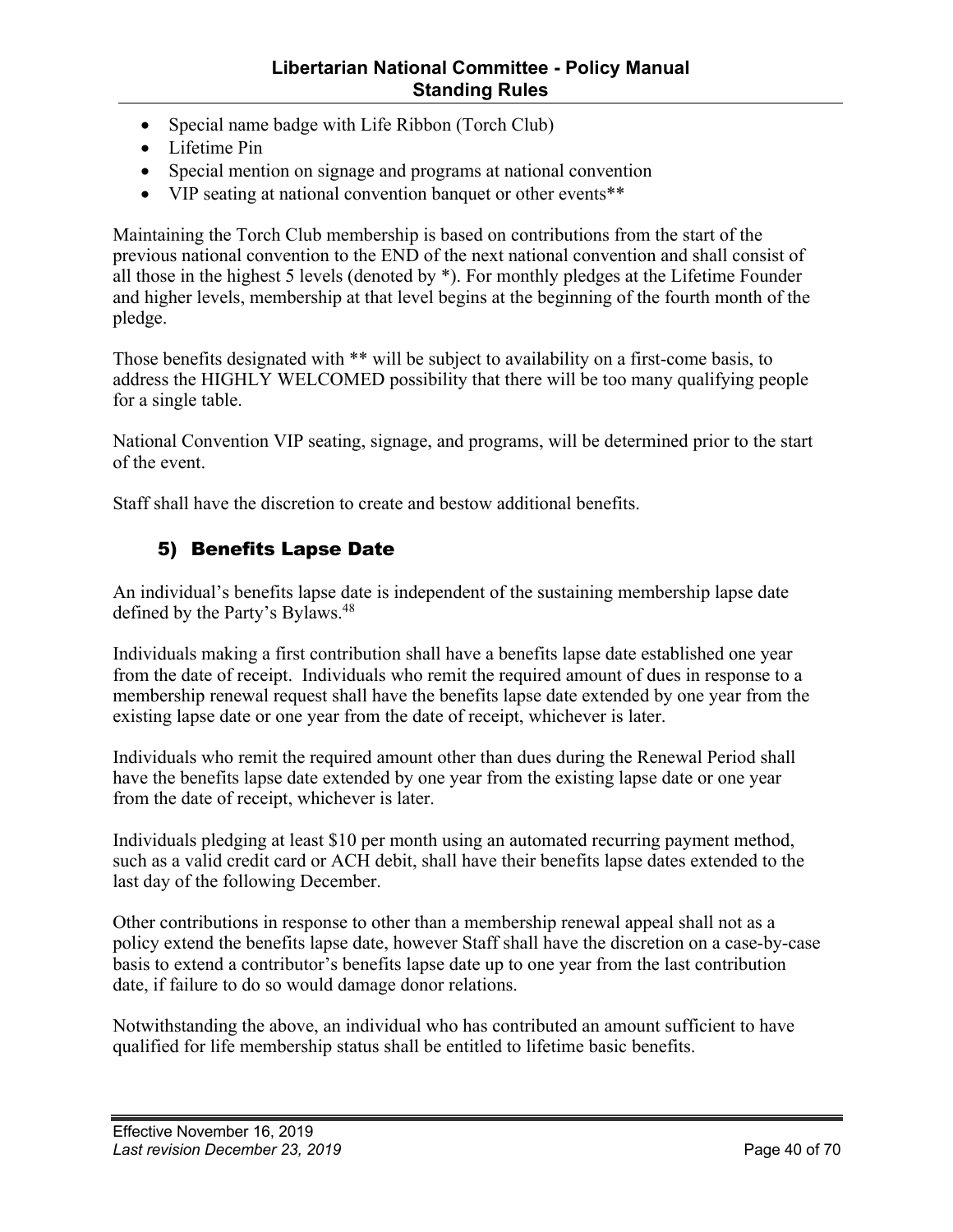## <span id="page-40-0"></span>*Section 2.06 PARTY COMMUNICATIONS*

#### 1) Official Spokesperson

The Chair represents and serves as the chief spokesman of the Party as appropriate, including:

- representing the Party to the public, including the business community, media, other political and educational organizations, government agencies, and elected officials;
- planning and directing all investigations and negotiations pertaining to cooperative efforts of the Party with non-libertarian political organizations and the acquisition or sale of major assets;
- maintaining systems of internal and external communication, including providing a quarterly chair's report to all LNC Members.

## 2) Graphic Symbols and Colors

The Statue of Liberty graphic and the Torch Eagle graphic are considered the appropriate graphic symbols to be used on Party materials. Yellow, black, and grey are the appropriate primary colors to be used on Party materials.

#### 3) Literature

All reprints of Party literature shall be required to show credit to the author if such credit is given on the original. All wording on material produced by the Party shall be regarded as integral to the piece, and no wording shall be added to materials after approval of their form and content by the LNC. This requirement shall not apply to copyrights, addresses, etc. All materials for public distribution will carry the designation "Libertarian Party."

#### 4) LP News

LP News is the name of the Party's newsletter and as such is the principal regularly issued publication of the Party. It is the major communications medium of the party. It conveys the Party's message and self-image to all who receive it. It serves as the one unifying publication for the political views within the Party.

The LP News shall be published in a tabloid format. The frequency of publication shall be at least bimonthly unless the Chair decides that frequency is inconsistent with the approved budget or the Party's current financial condition. The number of pages per issue and the circulation per issue shall be the responsibility of the Chair consistent with the approved budget and the Party's current financial condition.

The selection of articles, their layout and the graphics for LP News, the relative amount of space assigned to articles, advertisements, Party announcements, and regular features shall be the responsibility of the Chair except as detailed in this Policy Manual.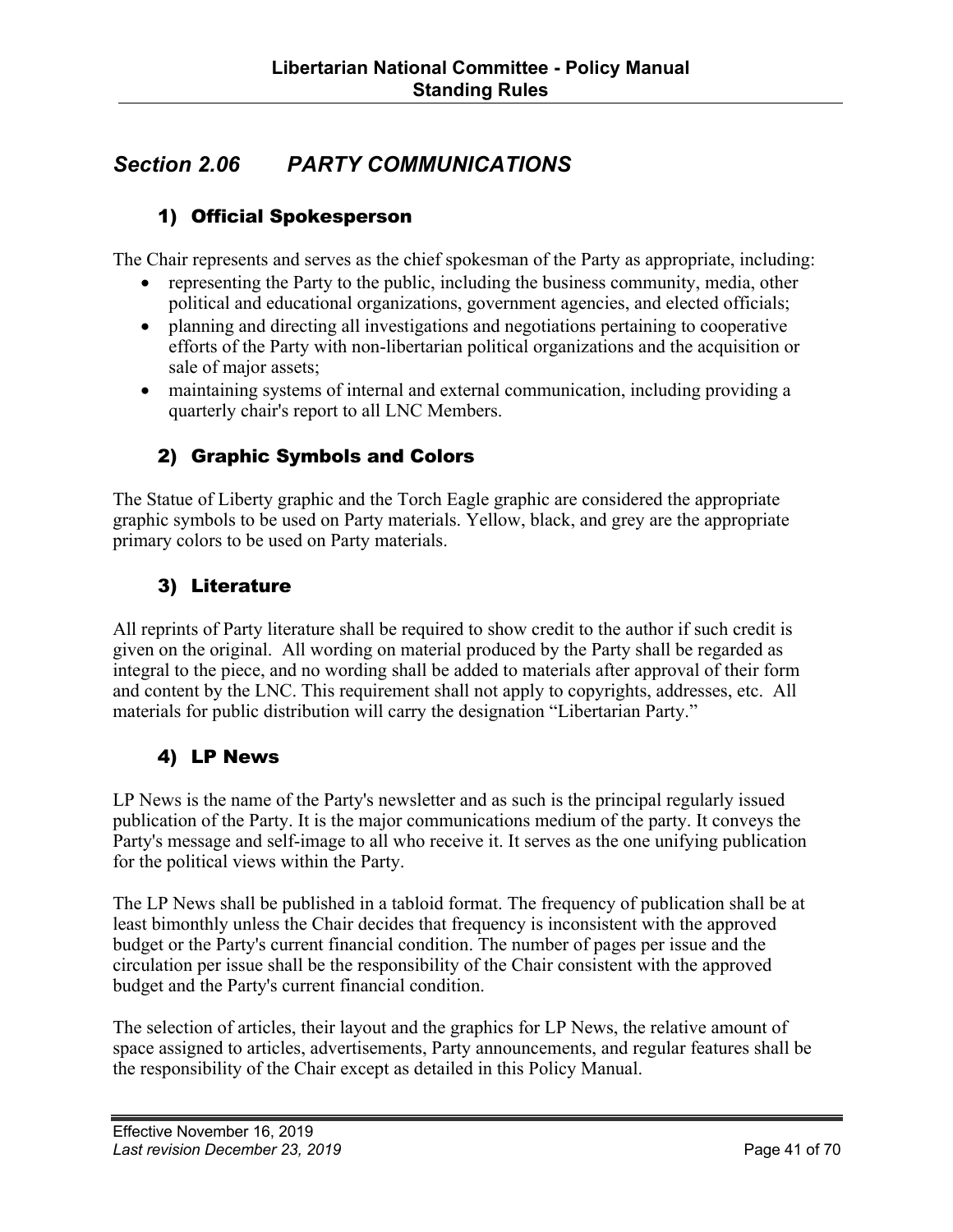<span id="page-41-0"></span>The LP News is distributed to three major groups: Party members and contributors, media representatives, and prospective members. The LP News shall address itself primarily to Party members and its role shall be complementary to other publications within the libertarian movement.

The LP News shall focus on three types of articles:

- those providing a libertarian perspective on current issues along with how and why this perspective differs from that of other political parties;
- those providing information on libertarian, libertarian oriented and Party activities around the U.S. and the world; and
- those discussing the tactics and strategy of Party political activities.

This leaves to other publications the areas of scholarly articles, in-depth analysis of current issues, regular coverage of the arts (book and film reviews), analysis of libertarian movement (as opposed to Party) tactics and strategy, in-depth debate of questions on which there is no libertarian consensus, critique of individuals within the libertarian movement, and reporting of routine state and local activities and personalities.

The proper tone for all articles is factual and even-handed. "Mainstream" political rhetoric shall be used to present "radical" libertarian ideas. "Buzz words" and "libertarian jargon" shall be avoided in order to make the LP News appealing to the broadest possible readership. Personal attacks on persons and institutions within the libertarian movement are to be avoided.

The articles in LP News shall, on the whole, represent the core ideas of agreement in the Party. No articles shall be published which contradict the Party Platform. Articles which address areas where the Platform is silent may be published provided that they are noted as representing the opinions of the author only and not those of the Party.

Recommendations appearing in the LP News for the study of Internal Education material not produced by the Party shall be accompanied by a disclaimer to the effect that they may contain material inconsistent with the Platform. The only authoritative statement of Party positions is contained in the Platform.

No classified advertising shall be accepted. All advertisements will be clearly labeled as such.

A directory of state and Party contacts shall be included at least once each year. Information on where to find a directory of contacts online shall be published monthly.

## 5) Assuring Quality Communications

If a majority of all LNC members notify the Secretary of their belief that a proposed or actual public communication is detrimental to the image of the Party, such notification to occur no later than 72 hours after the public communication is published, the Secretary shall inform the Executive Director and Chair of this finding, and such communication shall not be further disseminated, and to the extent possible, already-disseminated material shall be promptly removed from the public sphere.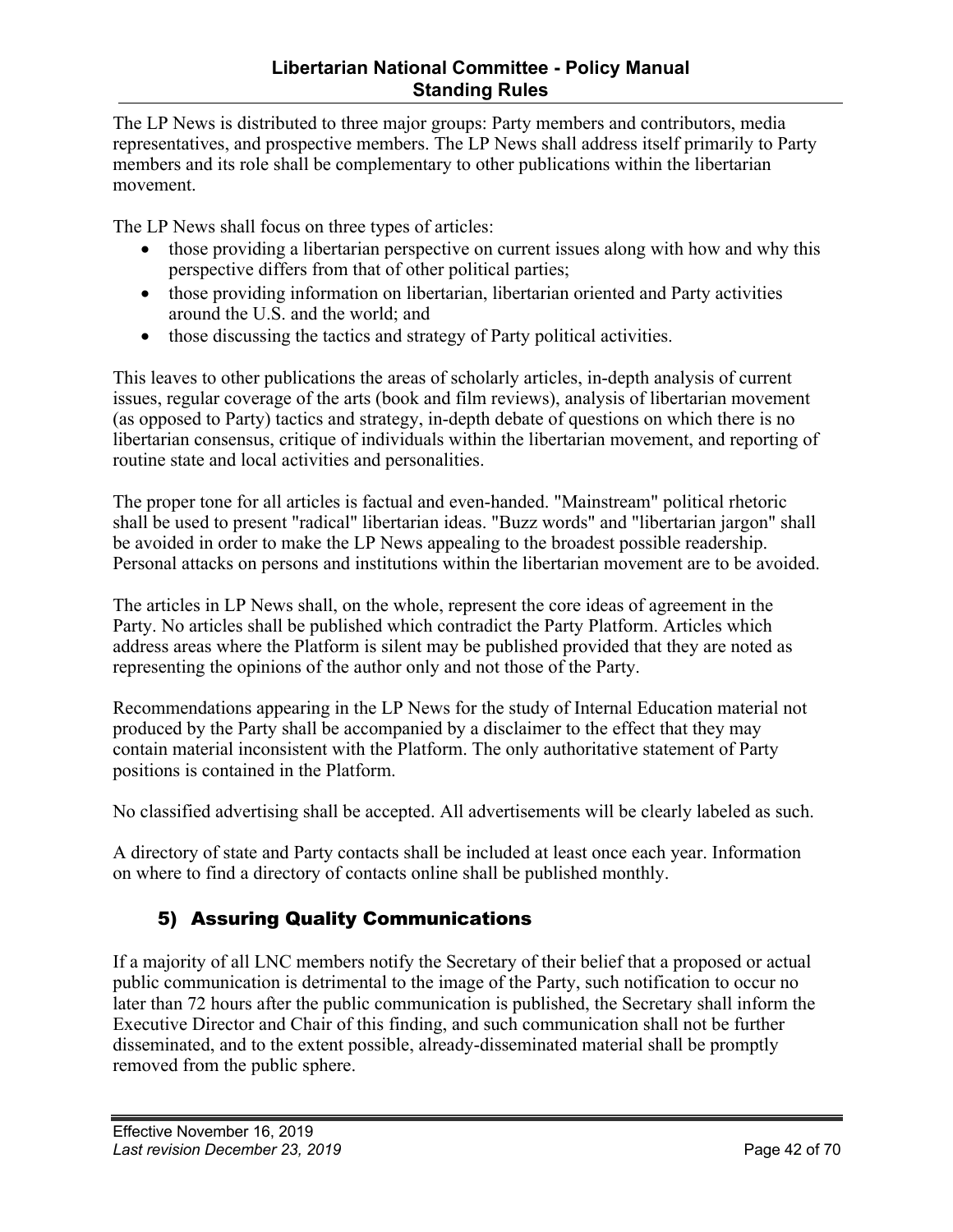## <span id="page-42-0"></span>*Section 2.07 PARTY RECORDS*

#### 1) Proposed Agenda and Reports

The proposed agenda and all reports shall be distributed to the LNC at least 7 days prior to the session. 49

#### 2) Delegate Allocation Based on Presidential Votes

The Secretary shall distribute to each affiliate party the Presidential vote totals which the Secretary proposes to use for purposes of delegate allocation for National Conventions as provided for in the Bylaws, no later than the last day of April in the year following a Presidential election. If any Party member seeks a modification of the vote totals proposed by the Secretary, the member shall file with the Secretary a written request to modify the totals along with any documentation supporting the request no later than the last day of May of the same year. The Secretary shall review all such requests to modify the Presidential vote totals and distribute a final allocation of delegates based on Presidential vote totals no later than the last day of July of the same year.

#### 3) Document Distribution

The Secretary shall assure that LNC Members, alternates, and state chairs shall receive copies of the Bylaws and Platform after each convention. The Secretary shall assure that LNC agendas, minutes, mail ballots, resolution updates, and other supporting material shall be sent without charge to all LNC Members, alternates, and committee chairs, as well as to any state chair that requests them. Any Party member may obtain these materials at his or her own cost.

#### 4) Electronic Mail Ballot Results

The Secretary shall report the results of electronic mail ballots at each LNC meeting immediately following those ballots.<sup>50</sup>

#### 5) Access to Corporate Records

Members of the National Committee and Audit Committee are entitled to inspect and copy books, records (including electronic records) and documents of the Libertarian National Committee, Inc. to the extent reasonably related to the performance of the member's duties to the corporation, including those duties as a member of a committee, but not for any other purpose or in any manner that would violate any duty to the corporation. Prior to obtaining copies the member shall execute a standard nondisclosure agreement. If the member requires an outside professional to assist in reviewing and analyzing the materials, that individual shall also execute a standard nondisclosure agreement prior to receiving the materials.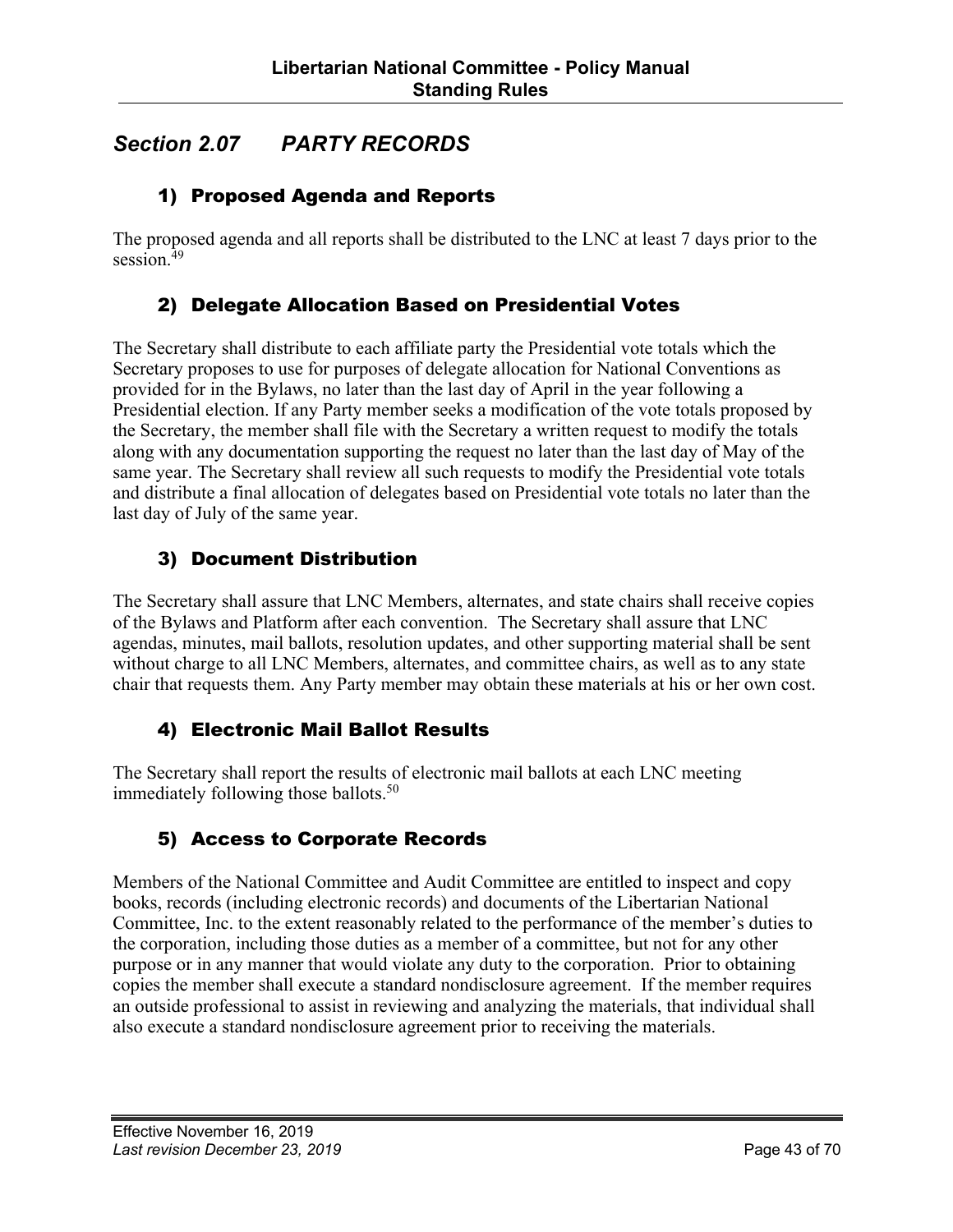## <span id="page-43-0"></span>*Section 2.08 POLITICAL CAMPAIGNS*

#### 1) Qualifications for Party Support

The Party may financially support the candidacies of persons who meet the following requirements:

- 1. The requested contribution from the LNC is legal
- 2. The candidate is a sustaining member of the national LP and a member in good standing of the state affiliate
- 3. The candidate is legally qualified to hold the office  $\&$  if partisan party registration is available, must be registered as Libertarian, and not registered with any other Party
- 4. The candidate must have a professional quality website and email address under a campaign-related domain name
- 5. The candidate has professional quality photos, especially a headshot and at least a oneminute video with audio of the candidate speaking
- 6. The candidate must have a dedicated campaign manager  $\&$  a dedicated campaign treasurer
- 7. The candidate must use the word "Libertarian" in his or her campaign in partisan elections, if allowed by law
- 8. The candidate must have already raised more contributions than requested of the LNC
- 9. The candidate has a written campaign plan with justifiable and quantifiable expected results (votes, recruits, money, media, etc)
- 10. The candidate will follow the national Party Platform or clearly distinguish where their views differ

#### 2) Limitations on Party Support for Public Office

Party resources shall not be used to provide information or services for any candidate for public office prior to the nomination unless:

- such information or services are available and announced on an equal basis to all Libertarians who have declared they are seeking that nomination,
- such information or services are generally available and announced to all party members, or
- the service or candidate has been approved by the state chair.

#### 3) Liability for Political Campaigns

The LNC will not be responsible for the debts incurred by future presidential campaigns or any other campaign. However, the LNC may vote to make monetary and non-monetary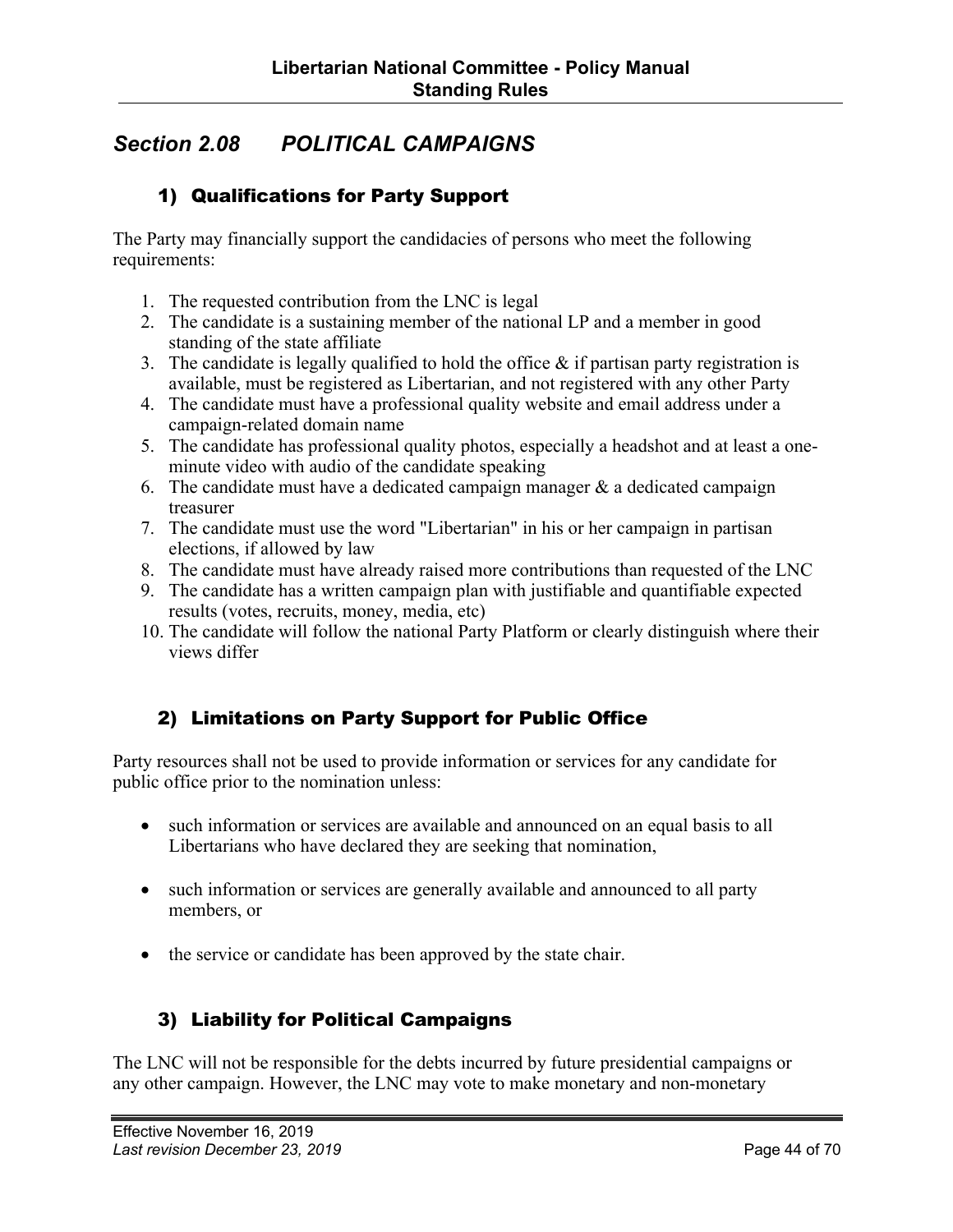#### **Libertarian National Committee - Policy Manual Standing Rules**

contributions to such campaigns under the limits prescribed by law. If such contributions are made, they shall be made only after such candidate or campaign has agreed to meet the reasonable financial and budgetary controls set by the LNC. No candidate or staff member of a campaign is permitted to place orders, make purchases, or sign contracts in any manner that would lead a person to assume that the LNC is liable for the debt.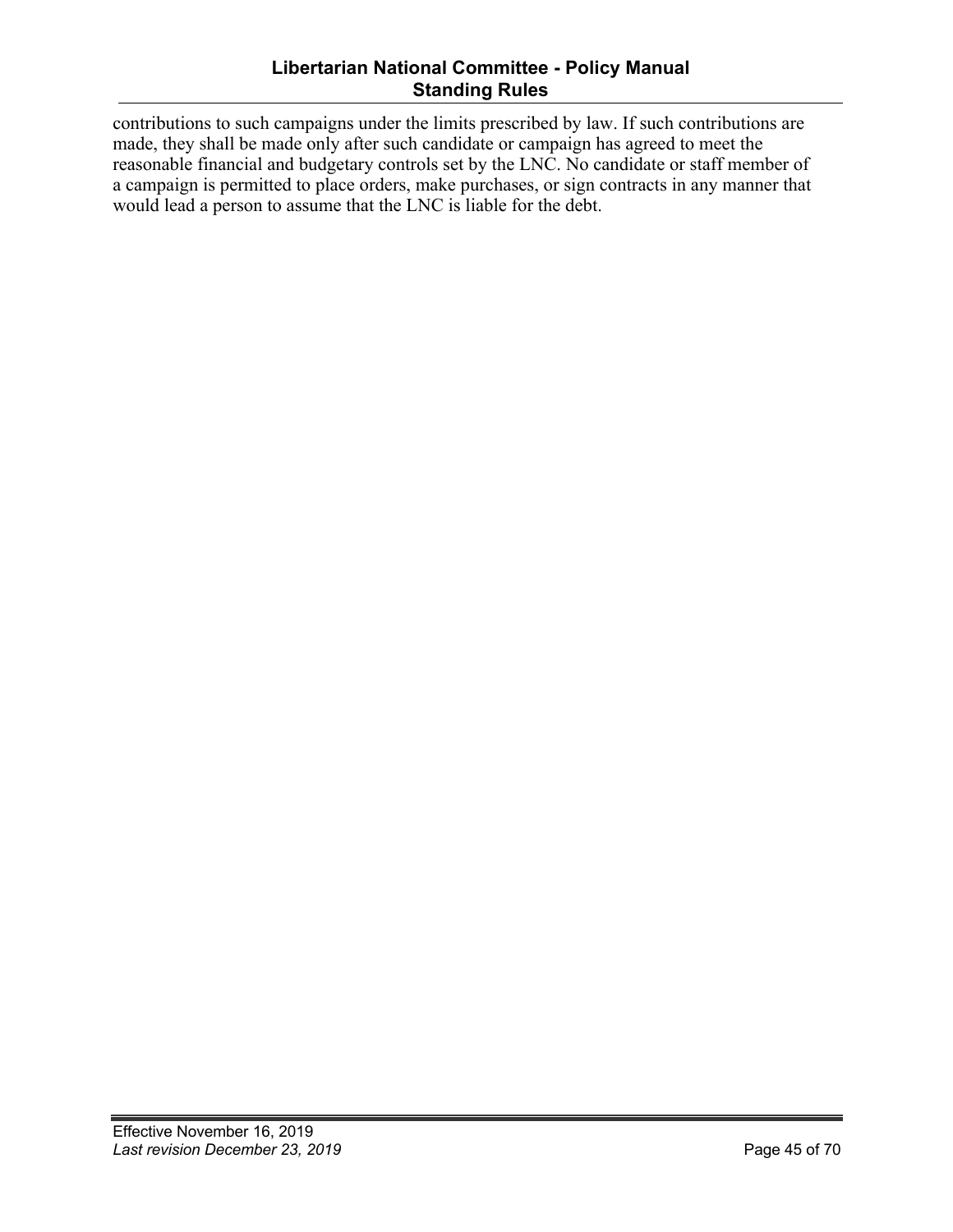## <span id="page-45-0"></span>*Section 2.09 OTHER MATTERS*

#### 1) Libertarian National Congressional Committee

The Party shall act in good faith with the Libertarian National Congressional Committee, and the Chair and Staff are directed to encourage and develop a symbiotic relationship by fully cooperating in activities and coordinating efforts, including the sharing of constituent information, so as to achieve our mutual goal of supporting Libertarian candidates.

#### 2) Affiliation with Other Organizations

The Party shall maintain membership in the Coalition for Free and Open Elections (COFOE).

#### 3) International Representatives

The LNC may appoint one or more individuals to serve as International Representatives, subject to the following:

- The title is honorary, and does not convey any binding authority, unless specifically delegated by the LNC.
- The International Representative serves at will, and may be terminated by either party at will without cause.
- The terms of service are from appointment until termination, and will not be tied to LNC terms of office.
- Expenditures for this position may not be made without advance approval by the LNC.
- The purpose of this position is to establish and maintain mutually beneficial relationships between the LP and its international counterparts.

#### 4) Hiring and Termination

The Chair shall appoint and employ the Executive Director with the approval of a two-thirds vote of the LNC, subject to the right of the LNC to discharge the Director at any time by majority vote. The Chair shall provide advice and consent to the Executive Director on the appointment, employment, and termination of all LPHQ personnel.

The office of the LNC shall conduct a credit and criminal background check prior to offering employment to any prospective employee.

Employees and candidates for employment shall be obligated to notify the Chair, Executive Director and Employment Policy and Compensation Committee of the full details of any arrest or conviction of crimes punishable by imprisonment, or of any personal financial problem, including involuntary liens or any filing for personal bankruptcy.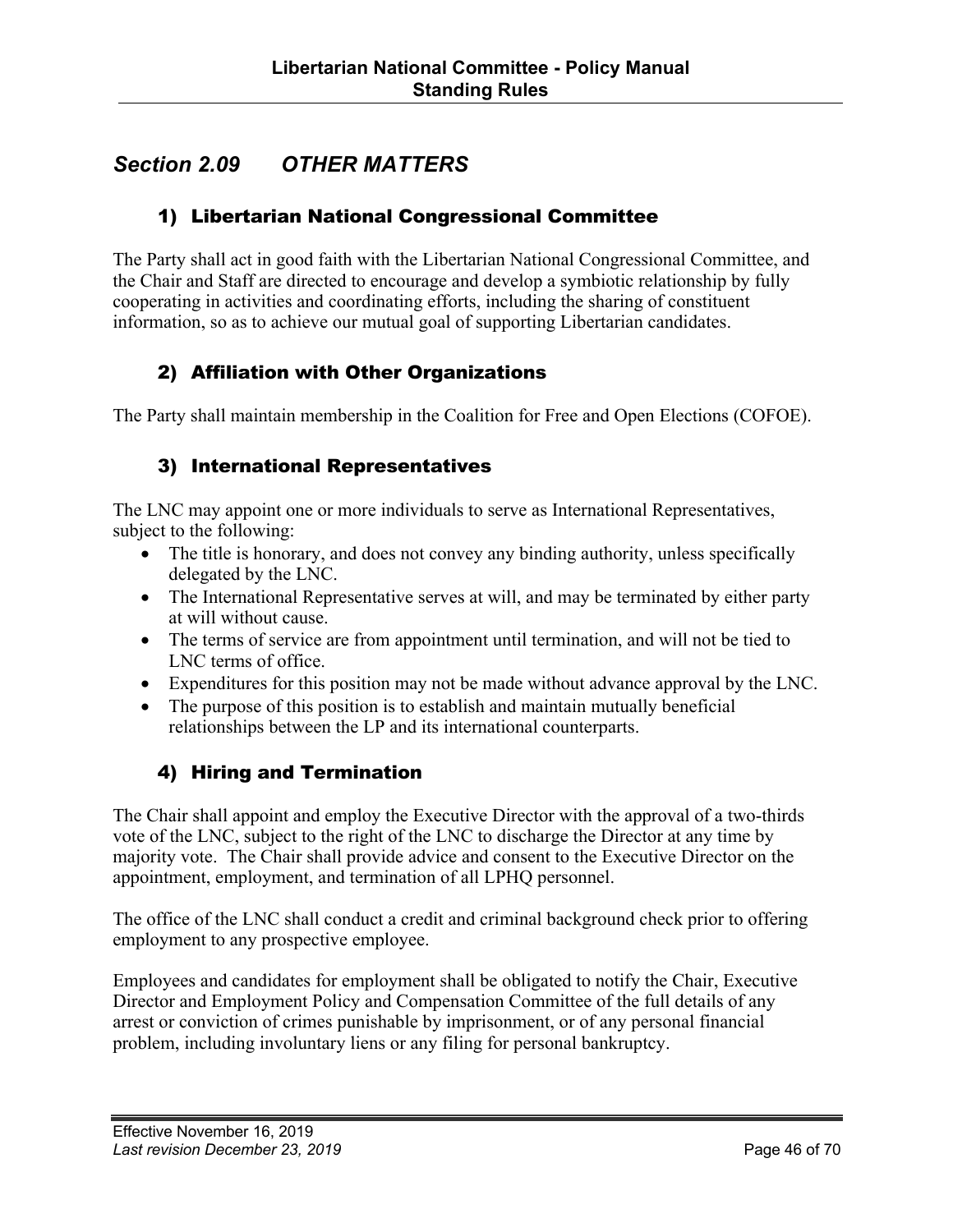#### **Libertarian National Committee - Policy Manual Standing Rules**

<span id="page-46-0"></span>The office of the LNC shall not employ any person who has been convicted of a crime against property or person, unless with the approval of the Employment Policy and Compensation Committee. The Chair shall promptly disclose to the LNC as a confidential employeremployee matter that such approval has been given. The LNC may override such approval, but the motion shall not reveal confidential details.

The office of the LNC shall not allow any employee with a history of financial problems, including involuntary liens or who has filed for personal bankruptcy, to handle money or negotiable instruments, access donor information, approve or negotiate purchases with contractors or suppliers, or prepare accounting records, unless with the approval of the Chair and the Employment Policy and Compensation Committee. The Chair shall promptly disclose to the LNC as a confidential employer-employee matter that such approval has been given. The LNC may override such approval, but the motion shall not reveal confidential details.

## 5) Employee Performance Standards

The following applies to all employees who report directly or indirectly to the Executive Director.

The office of the LNC shall promote a positive work environment by establishing clear standards for work performance.

Annual reviews shall be conducted during the fourth quarter of each year for all employees using procedures and guidelines developed by the Employment Policy and Compensation Committee.

If an employee's job-related behavior does not meet expected and communicated performance standards, a process of progressive discipline shall be employed, using procedures and guidelines developed by the Employment Policy and Compensation Committee.

#### 6) Limitations on Party Support for Party Office

Party resources shall not be used to provide information or services for any candidate for party office unless:

- such information or services are available and announced on an equal basis to all Libertarians who have declared they are seeking that office, or
- such information or services are generally available and announced to all party members.

## 7) Convention Speakers

No person shall be scheduled as a convention speaker unless that person has signed this statement: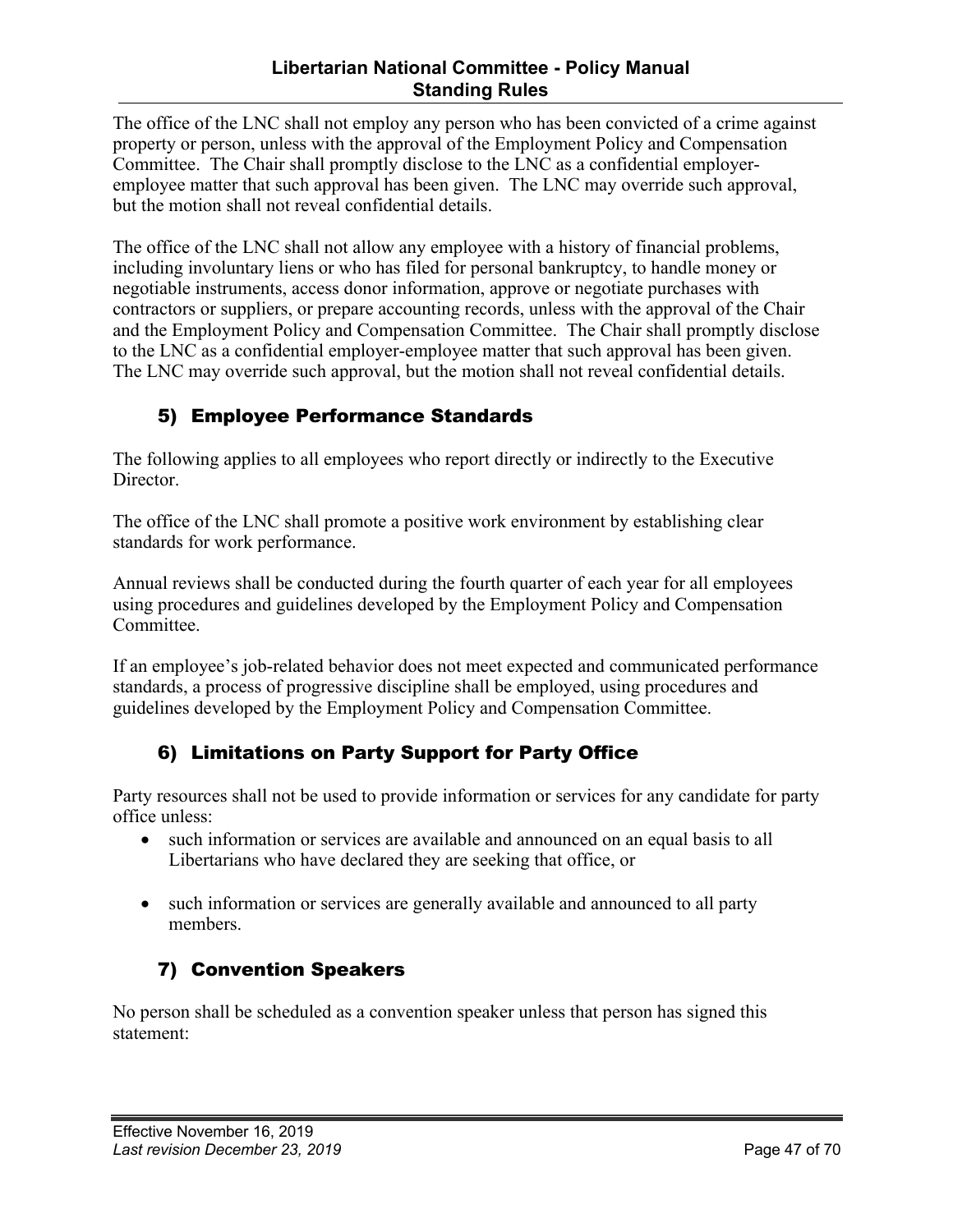"As a condition of my being scheduled to speak, I agree to neither seek nor accept nomination for any office to be selected by delegates at the upcoming Libertarian Party convention if the voting for that office occurs after my speech."

This policy shall not apply to participation in a scheduled candidate debate or breakout session or panel discussion or similar non-major event. This policy shall not apply in the case where someone is exercising official duties (e.g. such as when the Treasurer presents his official report).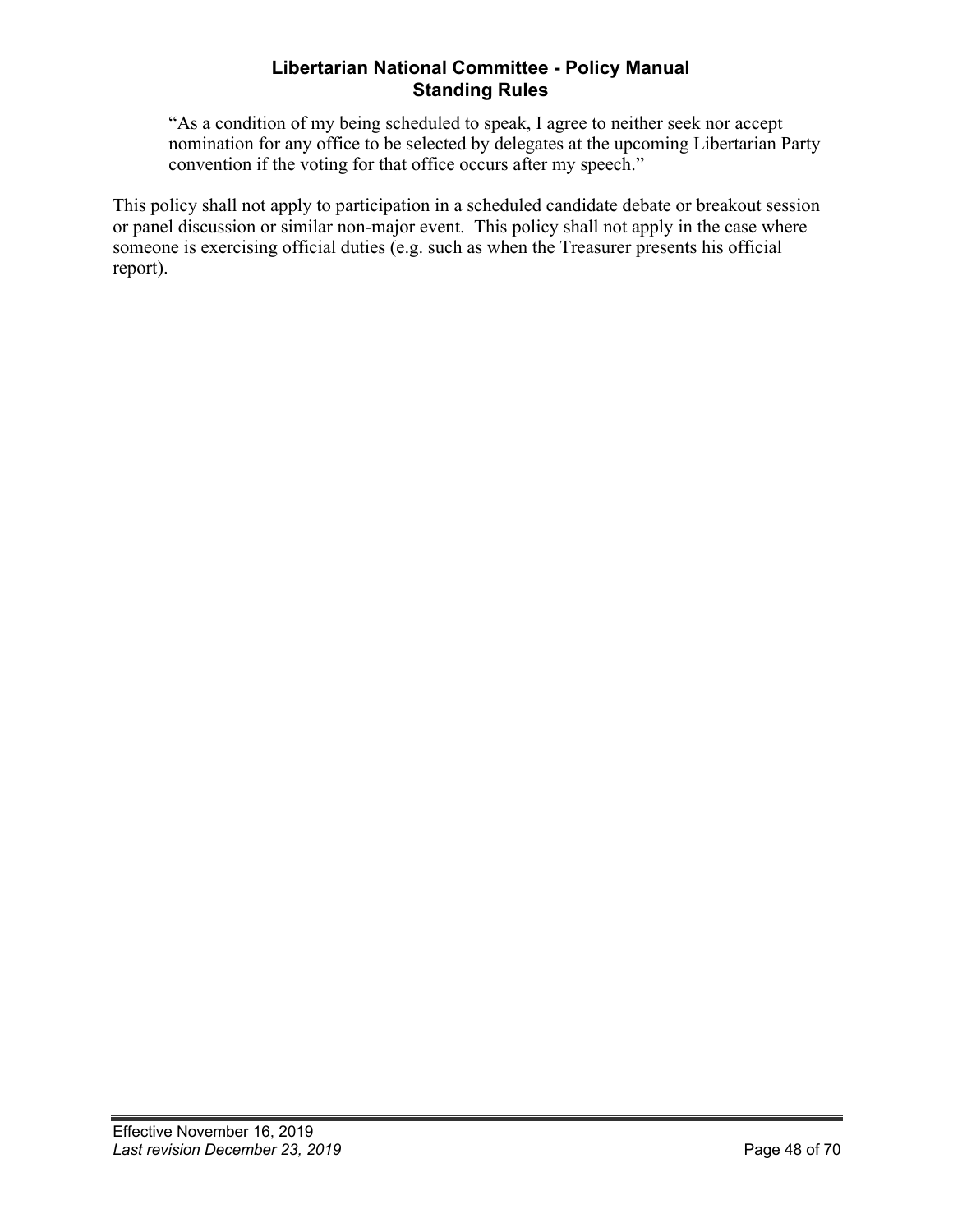## **Article III. ENDURING STAFF ORDERS**

<span id="page-48-0"></span>Staff Orders are orders to staff by the Libertarian National Committee. They are a special category of Standing Rules, which relate to details of administration. They are superseded only by the parliamentary authority, Special Rules of Order, Bylaws, the Corporate Charter and any applicable procedural rule prescribed by federal, state or local law, unless the rules in such documents specifically provide for their own suspension.

Members of staff are responsible for reading, understanding, and complying with the articles of this Policy Manual entitled Standing Rules, Enduring Staff Orders, and Enduring Executive Orders. Special Rules of Order are generally not applicable to staff.

A Staff Order, just like any other standing rule, may be adopted, amended, rescinded or suspended. Adoption requires a majority vote. Amendment or rescission requires either (a) a majority vote with previous notice or (b) without notice a two-thirds vote, or (c) a majority of the entire membership of the LNC. Suspension requires a majority vote of the Libertarian National Committee, but rules which have their application outside of the session which is in progress cannot be suspended. 51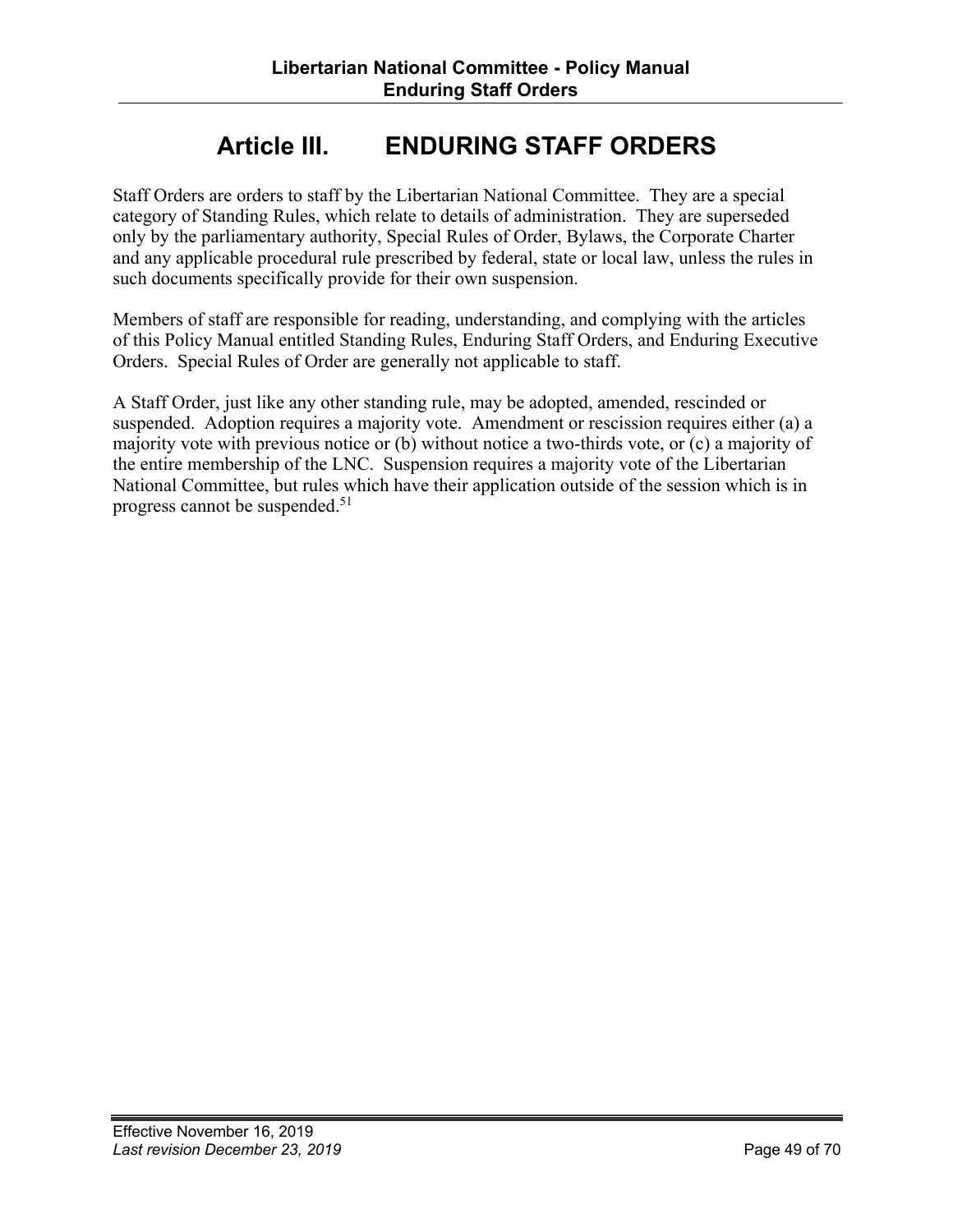## <span id="page-49-0"></span>*Section 3.01 GENERAL STAFF RESPONSIBILITIES*

#### 1) General LP Headquarters Responsibilities

The purpose of LPHQ is to provide full-time, professional support for the on-going political activities of the Party. The activities of LPHQ include:

- RECORD KEEPING
	- o membership/contributor database
	- o accounting
	- o FEC reports
	- o archives

#### • MEMBER SERVICES

- o filling orders and requests
- o answering questions
- o handling complaints
- o acknowledging and reviewing correspondence

#### • DEVELOPMENT ACTIVITIES

- o inquiry response
- o direct mail prospecting
- o process liberty pledge payments
- o direct mail fundraising
- o telemarketing support
- o membership packets/cards
- o premium fulfillment
- o long-term renewals
- o major donor program
- o wills and bequests
- o donor thanks and recognition

#### • LNC AND AFFILIATE PARTY SERVICES

- o reports to state affiliates, LNC, and Executive Committee
- o state and national contact lists
- o lists of Libertarian office holders
- o mailing the updated Bylaws and Platform to all LNC Members, alternates, and state chairs
- o state, local, and campus organizing
- o activist training and support

#### • EXTERNAL COMMUNICATION

- o news releases
- o response to media inquiries/requests
- o development and maintenance of media contacts and lists
- o public testimony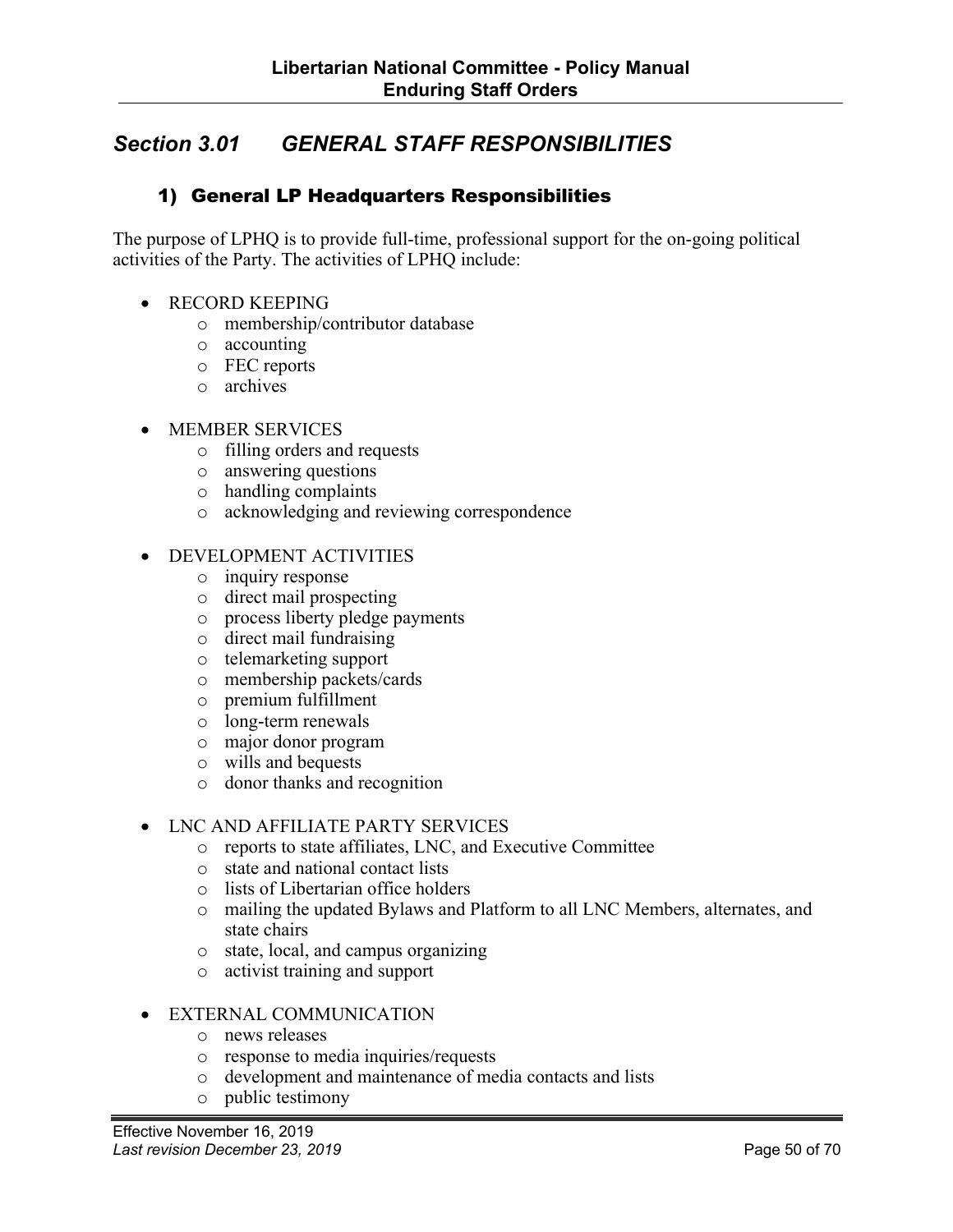- o participation in outside conferences
- POLITICAL ACTION
	- o ballot access
	- o campus support
	- o candidate recruitment and training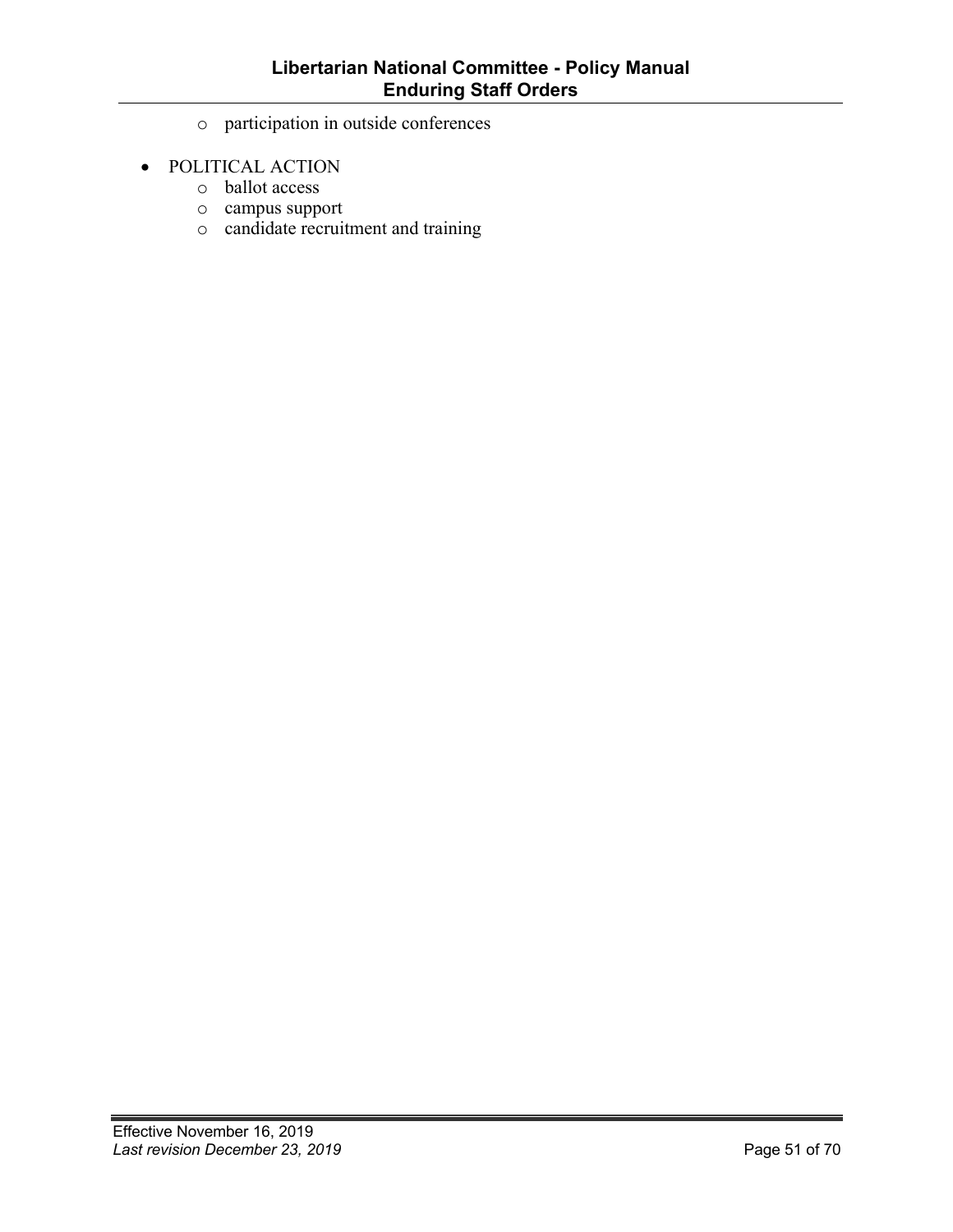## <span id="page-51-0"></span>*Section 3.02 SPECIFIC STAFF RESPONSIBILITIES*

#### 1) LP News Editor Responsibilities

The Executive Director shall select the Editor of LP News. Due consideration should be given to the professional as well as libertarian background of the individual selected.

Final responsibility for the production of LP News must rest with one person: the Editor. It is the responsibility of the Editor to produce the best possible publication within the guidelines of the policies for LP News.

#### 2) Political Director Responsibilities

Duties of the Political Director shall include recruitment of candidates for all levels of public office and public advocacy of support for all stages of their candidacy.

The Political Director shall not provide preferential treatment to any announced Libertarian Party candidate for public office over another announced Libertarian candidate for the same office unless done so with the express written permission of the state chair.

## 3) Operations Director Responsibilities

The Operations Director in consultation with the Treasurer and the Audit Committee shall review the Accounting Policies and Procedures Manual at least annually and update as needed.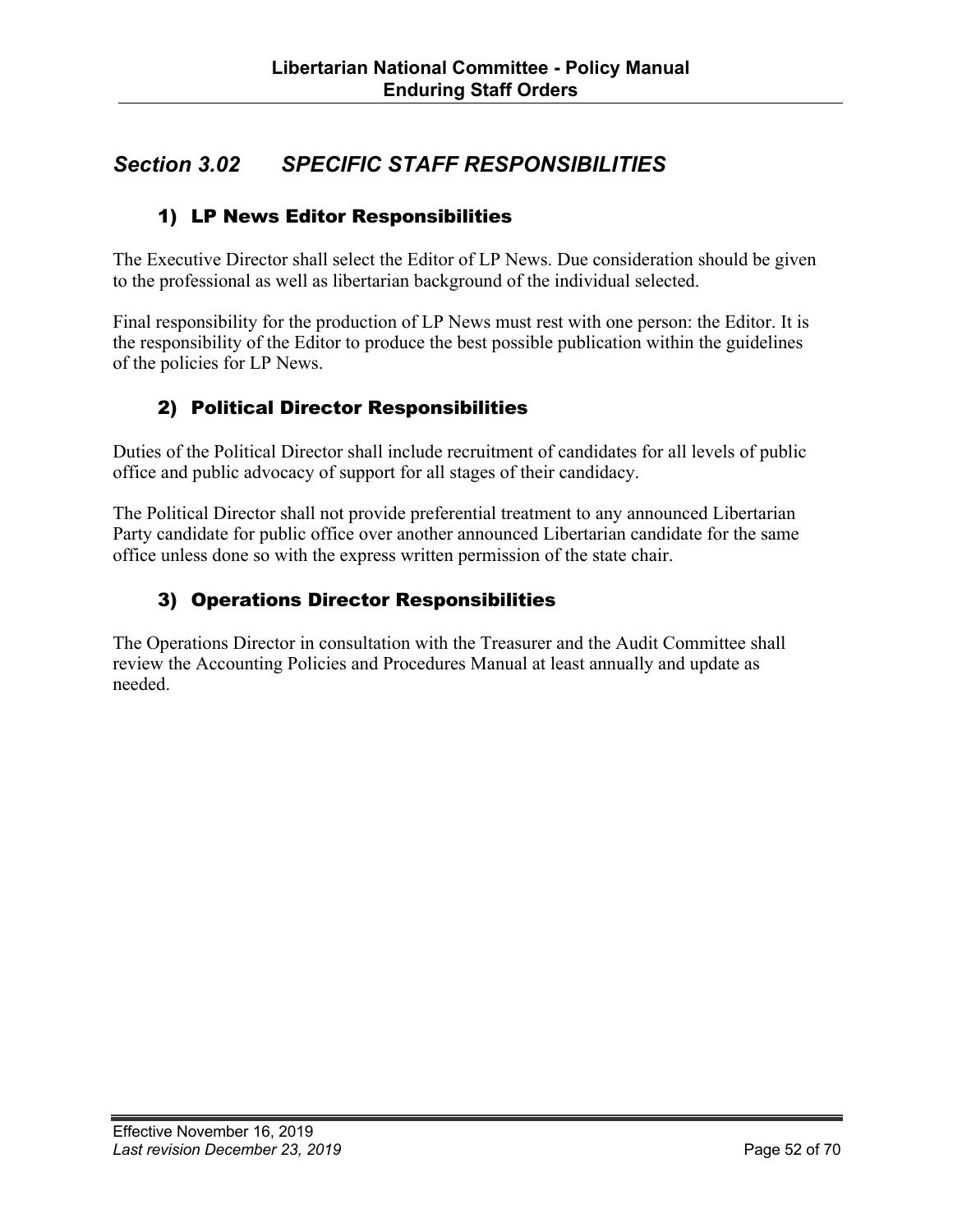## <span id="page-52-0"></span>*Section 3.03 AFFILIATE RELATIONS*

#### 1) Affiliate Relationships

Special agreements extended to one or more states, but not to all states require the approval of the LNC.

#### 2) Data Sharing with Affiliates

A Non-Disclosure Agreement (NDA) shall be adopted by the LNC and maintained by the Libertarian Party Headquarters, which shall require the protection of Personally Identifiable Information (PII) from abuse. This NDA shall:

- Require any person to sign the NDA prior to being given direct or indirect access to any PII data owned, co-owned, managed, or co-managed by LPHQ.
- Require that any person transmitting PII, or providing direct or indirect access to PII, verify that the recipient has signed the same NDA prior to that transaction.
- Prohibit sharing data in any manner that would provide an unfair advantage to any candidate for internal party office or any external campaign which has not yet received official party nomination.

All transmission of PII shall be encrypted. LPHQ shall maintain a copy of any signed NDA under this section.

For states participating in the Shared CRM:

The Shared CRM exists as a service to maintain and share data of members, donors, and leads between LPHQ and state-level affiliates. The Shared CRM is not to be used to manage a list of all voters.

The Shared CRM contains PII; therefore a signed copy of the NDA shall be submitted to LPHQ as a term of service for all users.

Data specific to a state-level affiliate in the Shared CRM shall be jointly co-owned by LPHQ and the relevant State Party affiliate. It is encouraged, but not required, that state-level affiliates use the data for state-specific purposes, and LPHQ to use the data for national purposes. Further, it is encouraged that LPHQ and state-level affiliates take care to not overcommunicate with contacts which can be perceived as "pestering."

Through the shared CRM, LPHQ may, at its discretion, import data from state-level affiliates and any other users of the shared CRM.

LPHQ will import data from any external system maintaining membership and donation records maintained by LPHQ into the Shared CRM on a quarterly basis, or more often as LPHQ deems appropriate.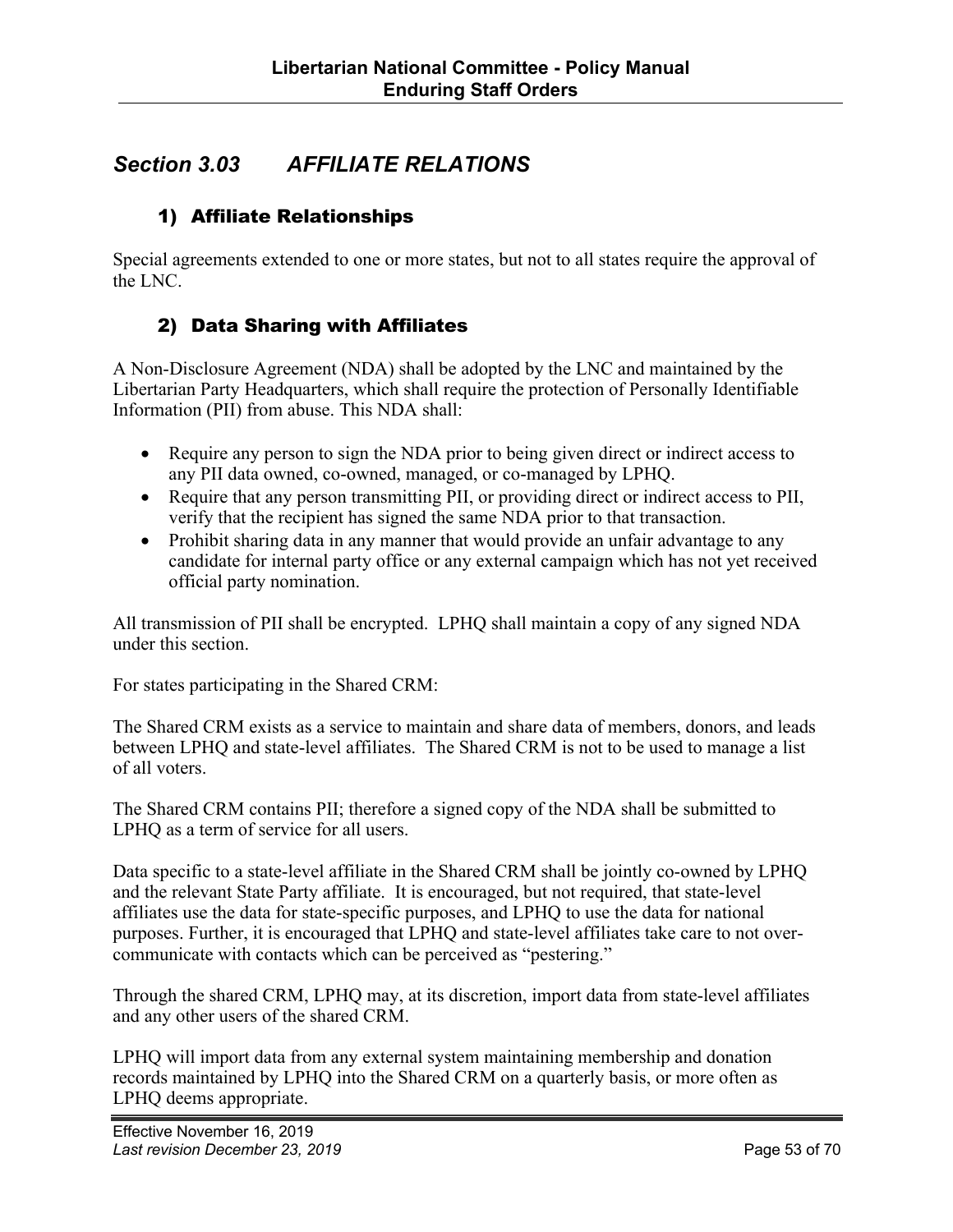<span id="page-53-0"></span>State-level affiliates will provide a primary point of contact who will serve as the State Administrator on the Shared CRM. The State Administrator shall be responsible for maintaining user access within a state-level affiliate, and shall be required to ensure any other users of the Shared CRM from their state-level affiliate have signed the NDA prior to receiving access to the Shared CRM.

LPHQ support of state affiliates using the Shared CRM will be prioritized by the level of financial support the state affiliate provides for the project, on a schedule to be determined by LPHQ based upon available resources and agreed-upon Service Level Agreements.

State-level affiliates shall be responsible for content creation and maintenance on the frontend website, and for manually entering contacts obtained from other sources.

If a state-level affiliate exits the Shared CRM program, they shall be entitled to an export of the data relevant to their affiliate, and then qualify under the "not participating" paragraphs below.

For states not participating in the Shared CRM:

On a monthly basis, LPHQ will provide all officially recognized state-level affiliates with an encrypted file containing membership and lead data in CSV or Excel format for the area covered by that affiliate, within the first 5 business days of the month to the affiliate chair, or their designee(s); provided that the recipient has signed the Non-Disclosure Agreement.

- A unique ID
- First, Middle and Last Name
- Postal mailing address
- Home phone and email address
- County of residency
- Join and Expiration Dates
- Donation classification level (basic, life, etc.)
- Existence of signed certification
- Sustaining membership status
- Other data elements, at the discretion of LPHQ

Should the LP HQ desire to change the quantity or order of the data elements, it will provide one month's notice of such change. DONOR & VENDOR RELATIONS AND FINANCIAL **MATTERS** 

#### 3) Accounts Receivable Monitoring

The Executive Director is responsible for monitoring receivables on an ongoing basis and presenting write off proposals to the Chair or the LNC.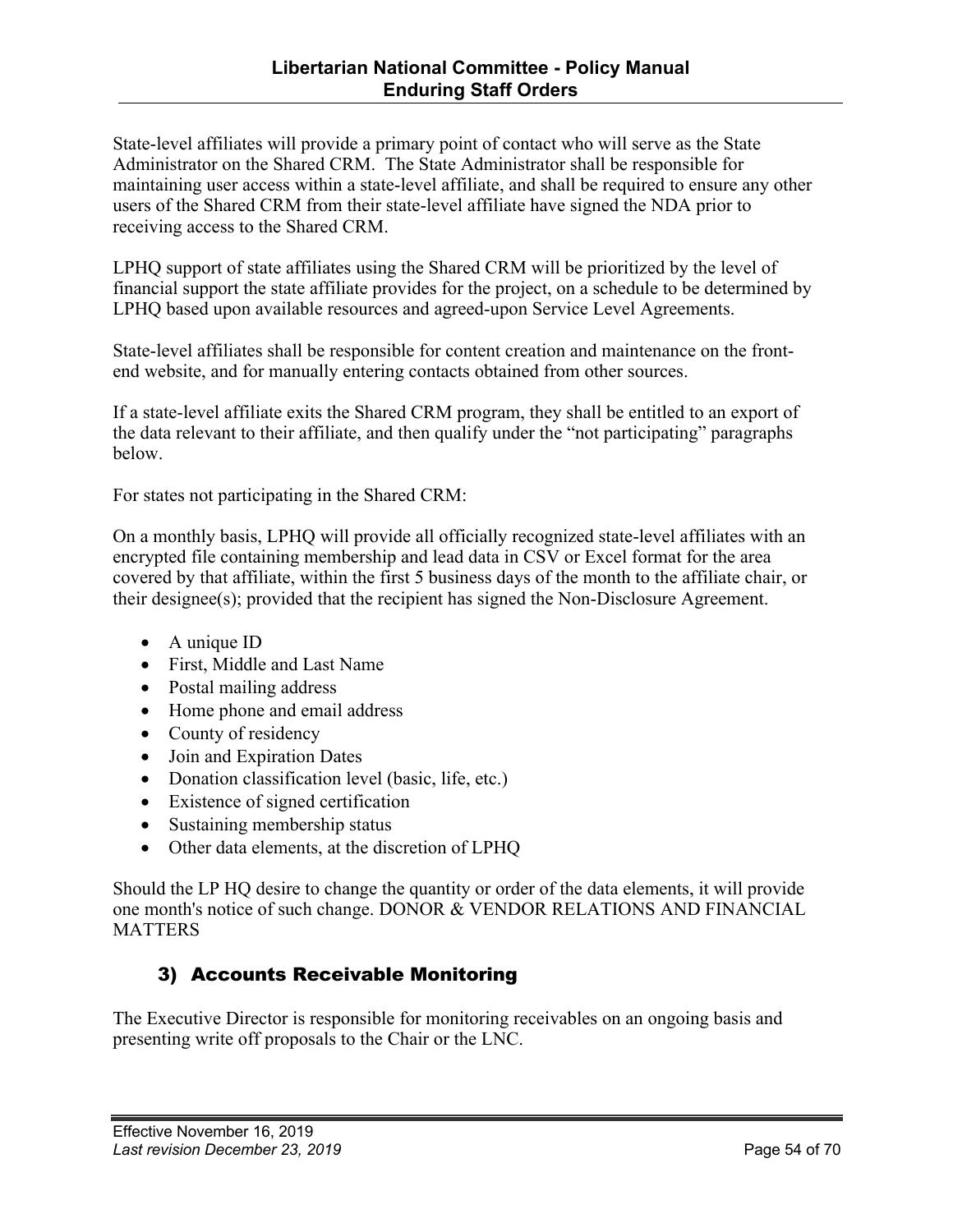#### <span id="page-54-0"></span>4) List of Unauthorized Vendors

The Executive Director shall maintain a list of individuals denied any trade relationship with the LP, due to any debt to the Party being written off.

#### 5) Revenue and Spending

The Executive Director shall notify the LNC of any intention to undertake any project that is estimated, on gross, to cost more than 2.5% of budgeted revenue. The Executive Director must immediately report to the LNC when any project's gross cost unintentionally exceeds 2.5% of budgeted revenue.

The Executive Director shall provide monthly budgets for the next calendar year's proposed budget, including when reserve funds might be required.

The Executive Director shall not disburse any funds in excess of authorized limits until a budget amendment is approved. Failure to follow this policy may be cause for dismissal.

The Executive Director shall promptly report to the Executive Committee if cumulative revenue as of the end of the month is less than 90% of the accepted budget and submit detailed plans for appropriate expense reductions for the remainder of the budget period.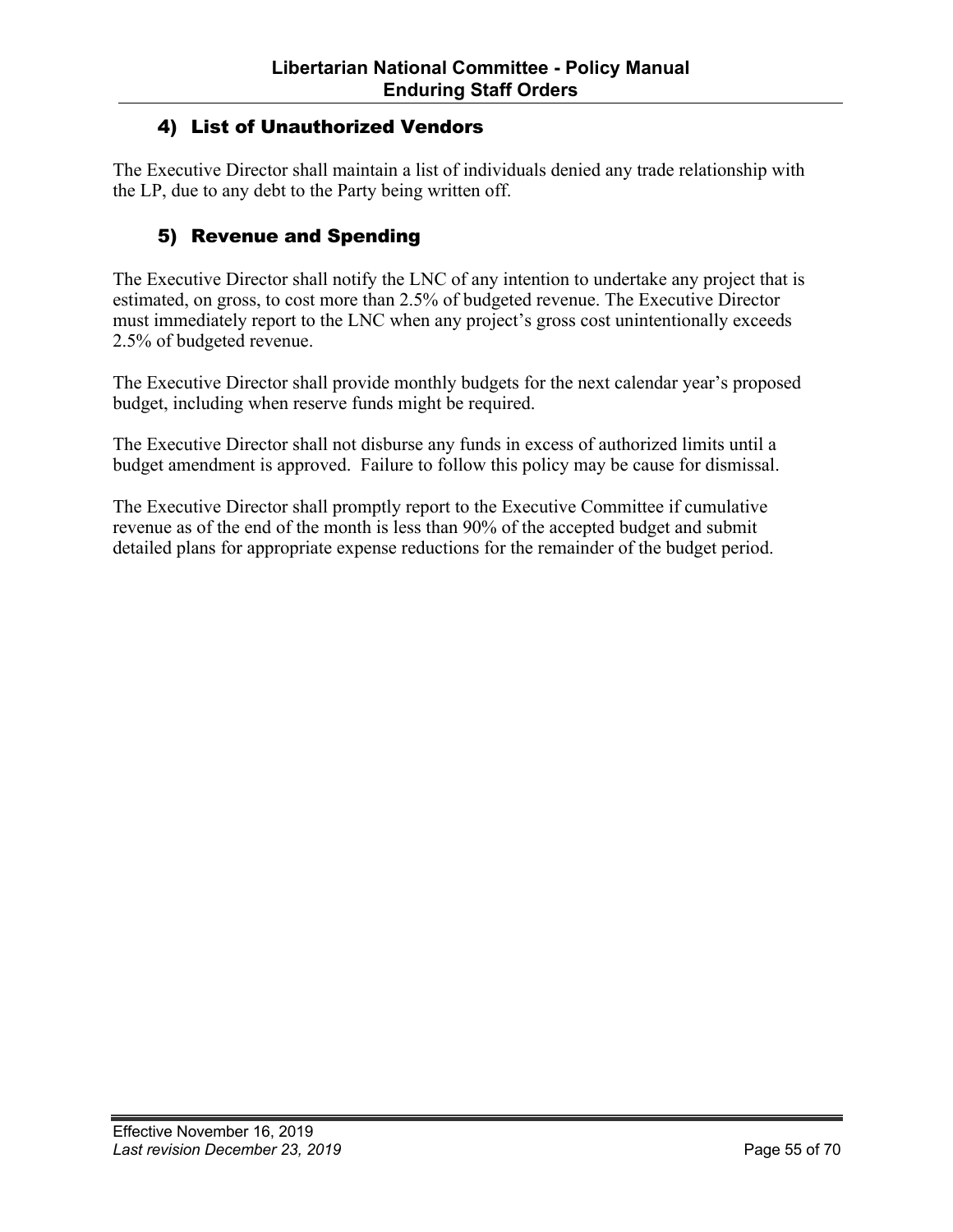## <span id="page-55-0"></span>*Section 3.04 MEETING SUPPORT AND DOCUMENTATION*

#### 1) Proposed Agenda

The proposed agenda shall be posted on the LP.Org website at least seven days prior to the session.

#### 2) Document Distribution

A listing of LNC agendas, minutes, mail ballots, resolution updates, and other supporting material prepared by the Secretary shall be available from LPHQ on request and may be periodically sent to state chairs and/or advertised in the LP News.

#### 3) Recording of Meetings

The Executive Director shall be responsible for recording all LNC meetings on audio or video medium, providing a copy to the Secretary. Such recordings shall be destroyed promptly after the approval of the minutes.

#### 4) Website

Staff shall post all official minutes to an archive section on the Party's website.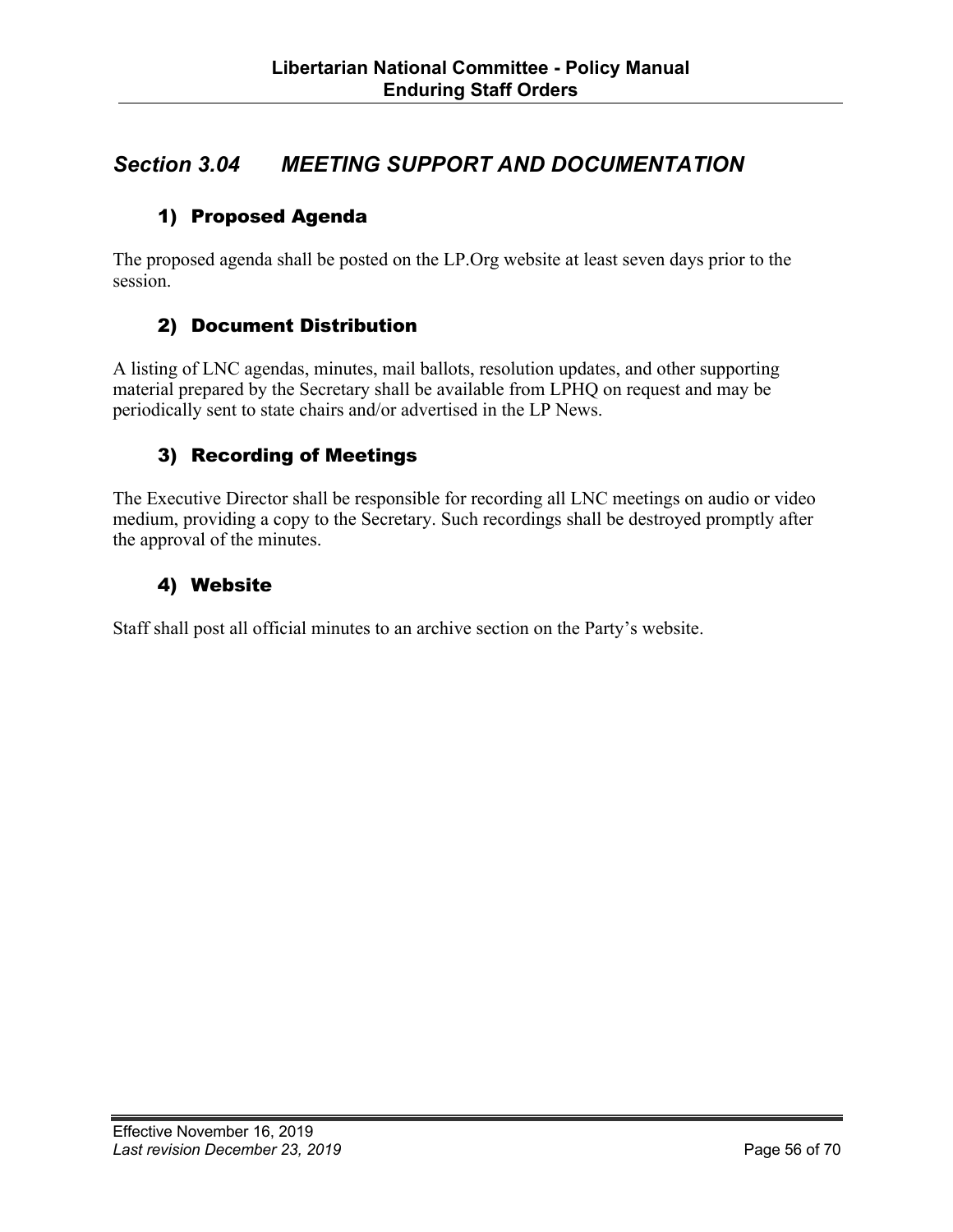## <span id="page-56-0"></span>*Section 3.05 OTHER MATTERS*

#### 1) Coordination and Support of Project Managers

The Executive Director shall coordinate vendor contracts, project communications to donors or service providers, and the timing and content of fundraising appeals.

LNC staff will:

- Process and cage all fund raising receipts and maintain all project donor records in the donor database;
- Pay all approved project expenses and maintain records of all project expenditures; creating contact (mail, e-mail, phone) lists at the request project manager;
- Create contact (mail, e-mail, phone) lists at the request of the project manager
- Send bulk e-mails at the request of the project manager;
- Provide bids for all printing and mailing expenses;
- Provide an approved list of vendors for project expenses, where applicable;
- Establish separate bank accounts, at the discretion of the executive director;
- Establish an easy and prominent way to donate and pledge to the project on the website.

Staff shall not be responsible for oversight or direction of any project activity.

#### 2) Membership Certification Statements

A list of approved wording for membership certification for use in Party literature shall be maintained at the National office.

#### 3) Notifying Candidates of LNC Campaign Obligation Policy

The Executive Director is responsible for publicizing the LNC's policy to all candidates for the Presidential nomination and other candidates who seek aid from the LNC or the national office. This policy is that no campaign is permitted to place orders, make purchases, or sign contracts in any manner that would lead a person to assume that the LNC is liable for the debt.

#### 4) Orientation

Before the second LNC meeting after a convention, staff shall provide an orientation to new LNC members that includes providing and explaining the current budget, staff marketing plan, staff fundraising plan, policy manual, committee information, fiduciary duties, and other relevant documents.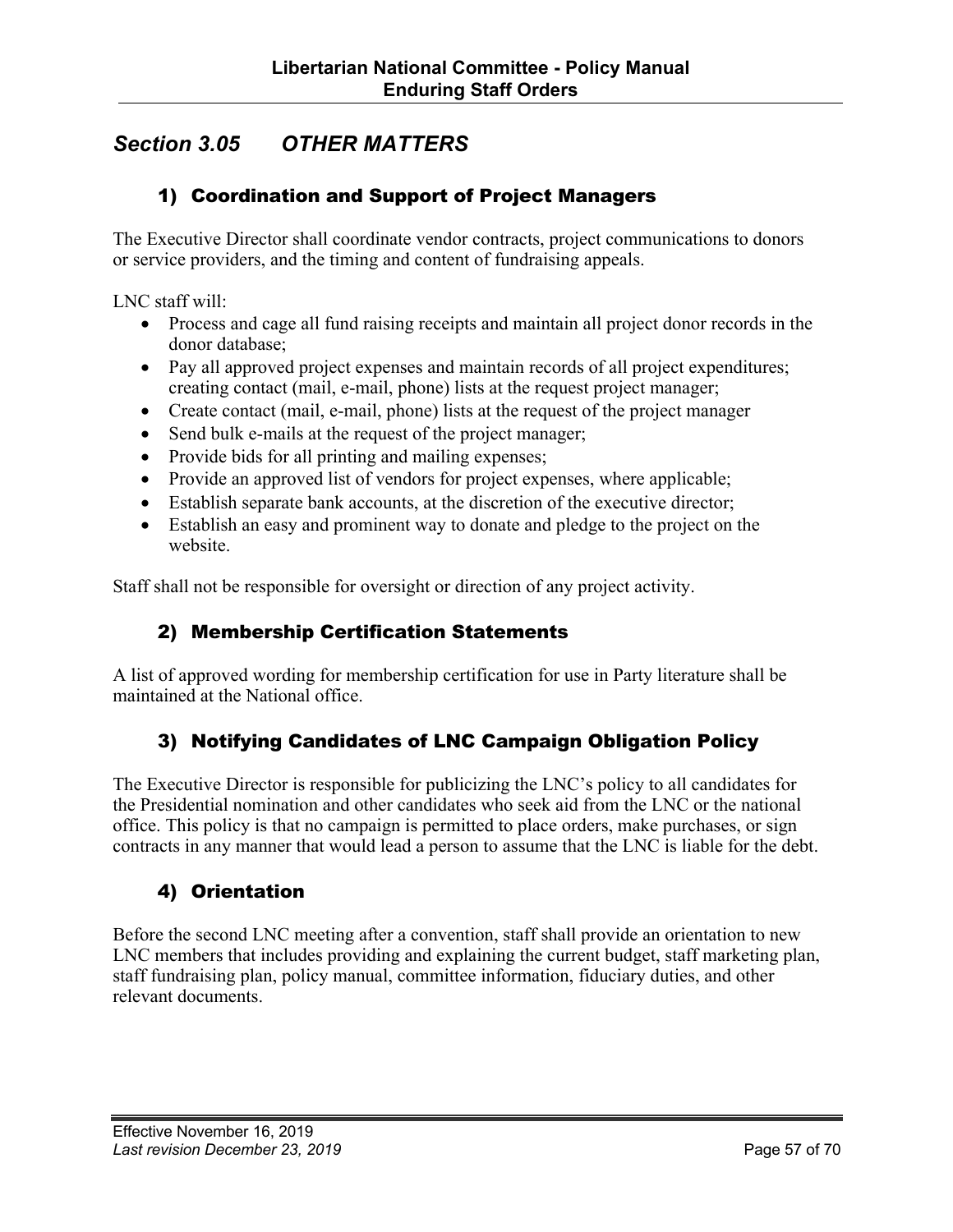## **Article IV. ENDURING EXECUTIVE ORDERS**

<span id="page-57-0"></span>Executive Orders are orders to staff by the Chair. They are a special category of Standing Rules, which relate to details of administration. They are superseded only by the parliamentary authority, Special Rules of Order, Bylaws, the Corporate Charter and any applicable procedural rule prescribed by federal, state or local law, unless the rules in such documents specifically provide for their own suspension.

Members of staff are responsible for reading, understanding, and complying with the articles of this Policy Manual entitled Standing Rules, Enduring Staff Orders, and Enduring Executive Orders. Special Rules of Order are generally not applicable to staff.

An Executive Order, just like any other standing rule, may be adopted, amended, rescinded or suspended. However, since the Chair is effectively a committee of one, his unilateral decision to create, amend or repeal such Executive Orders will always meet the threshold of a majority of the entire committee, so notice is not required.52

There is no requirement that the Chair commit Executive Orders to writing.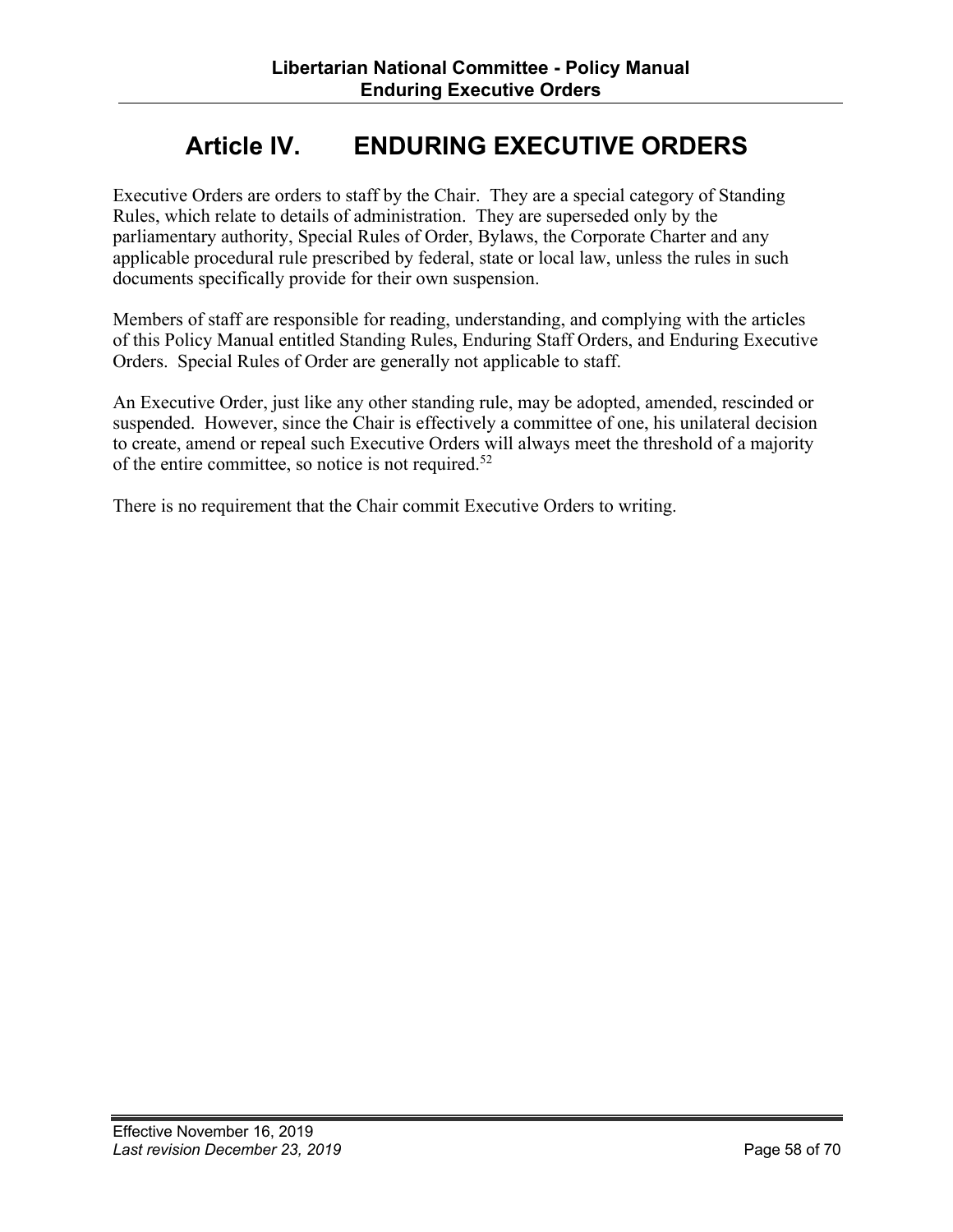## <span id="page-58-0"></span>*Section 4.01 EXECUTIVE DIRECTOR MATTERS*

#### 1) Position Description of Executive Director

The ED is the chief operating officer of the Party, serving at the pleasure of the Chair, with a compensation package (with a bonus incentive structure) specified in a contract negotiated by the LNC Chair. The position shall have the following responsibilities:

#### ADMINISTRATION

- Establish the organizational structure of the staff.
- Direct, coordinate and administer the activities of the staff within the parameters of the approved budget and established policy.
- Support the development of the annual budget, in coordination with the Treasurer, for submission to the LNC for approval.

#### **PERSONNEL**

- Recruit, train and assign all staff members
- Implement the Employee Manual; ensure that it is reviewed and modified as appropriate to continually reflect that all employees are highly valued and their rights are protected.
- Regularly evaluate the performance of all staff; counsel them regarding improvement and how to better contribute to staff effectiveness.
- Appoint, employ and terminate staff in consultation with the Chair.

#### **COMMUNICATIONS**

- Maintain frequent and substantive contact with the LNC Chair; keep members of the LNC informed as appropriate
- Provide data, information and other support to affiliates
- Reports:
	- o Monthly, provide a Membership Report
	- o Monthly, a Financial Report to the LNC (upon approval by the Treasurer).
	- o Two weeks prior to a scheduled LNC meeting, provide an Operational Report to include input from key staff members and a summary of staff personnel changes.
	- o At the LNC meeting following a general election, make a best effort to provide a summary of all elected Party officeholders.

#### FINANCIAL

- Execute the LNC approved annual budget; coordinate with the Chair and the Treasurer if available resources will not support budget execution.
- Submit all contracts over \$7,500 to the Chair for approval prior to commitment.
- Be responsible for soliciting major donor participation. Maintain a listing of major donors and grow that list.
- Direct the development and execution of fundraising direct mail; assess and analyze the effectiveness of each mailing.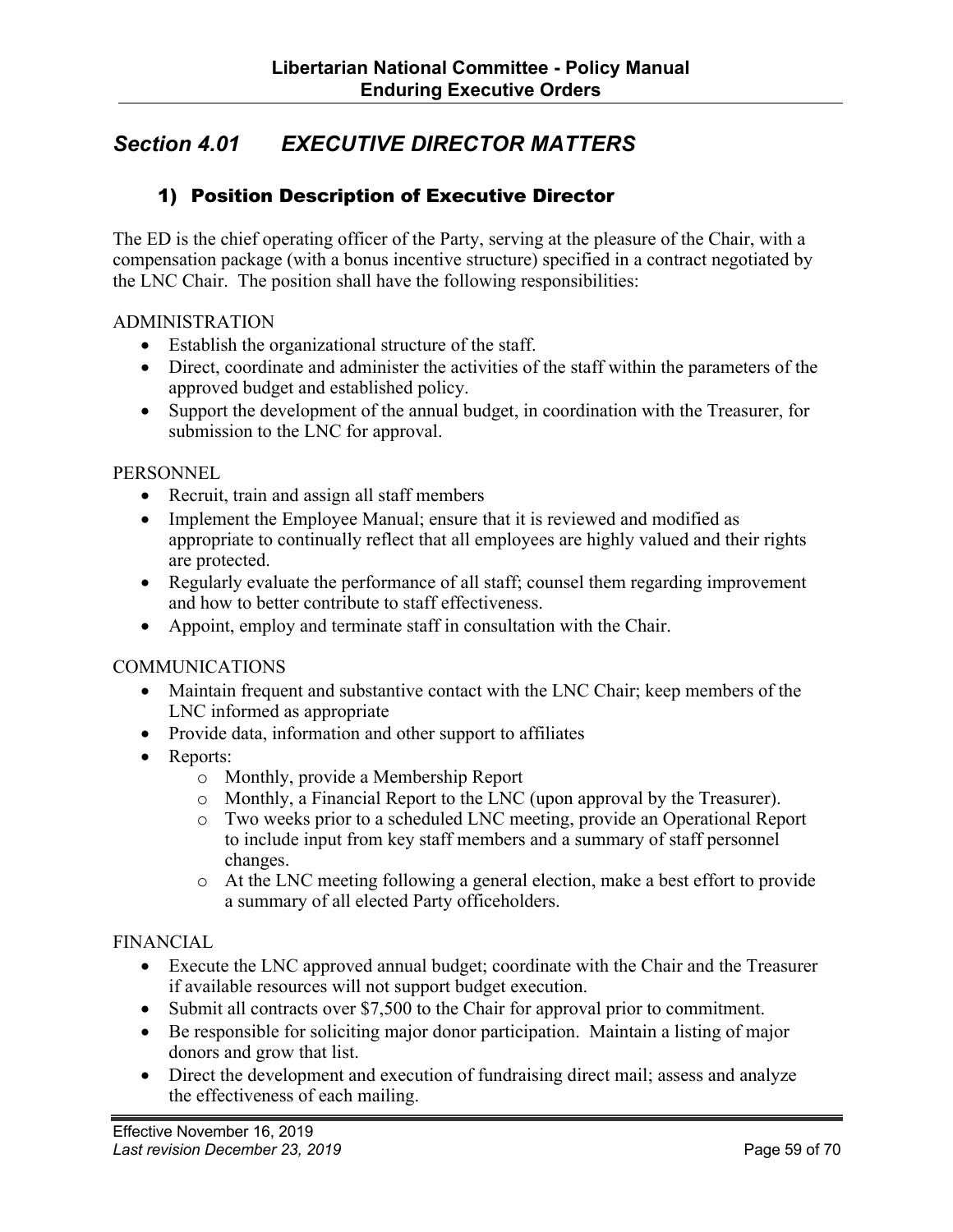#### **OUTREACH**

- Represent the Party in the DC community and act as a spokesperson for the Party.
- Develop and nurture effective working relationships with the news media, political entities and relevant think tanks.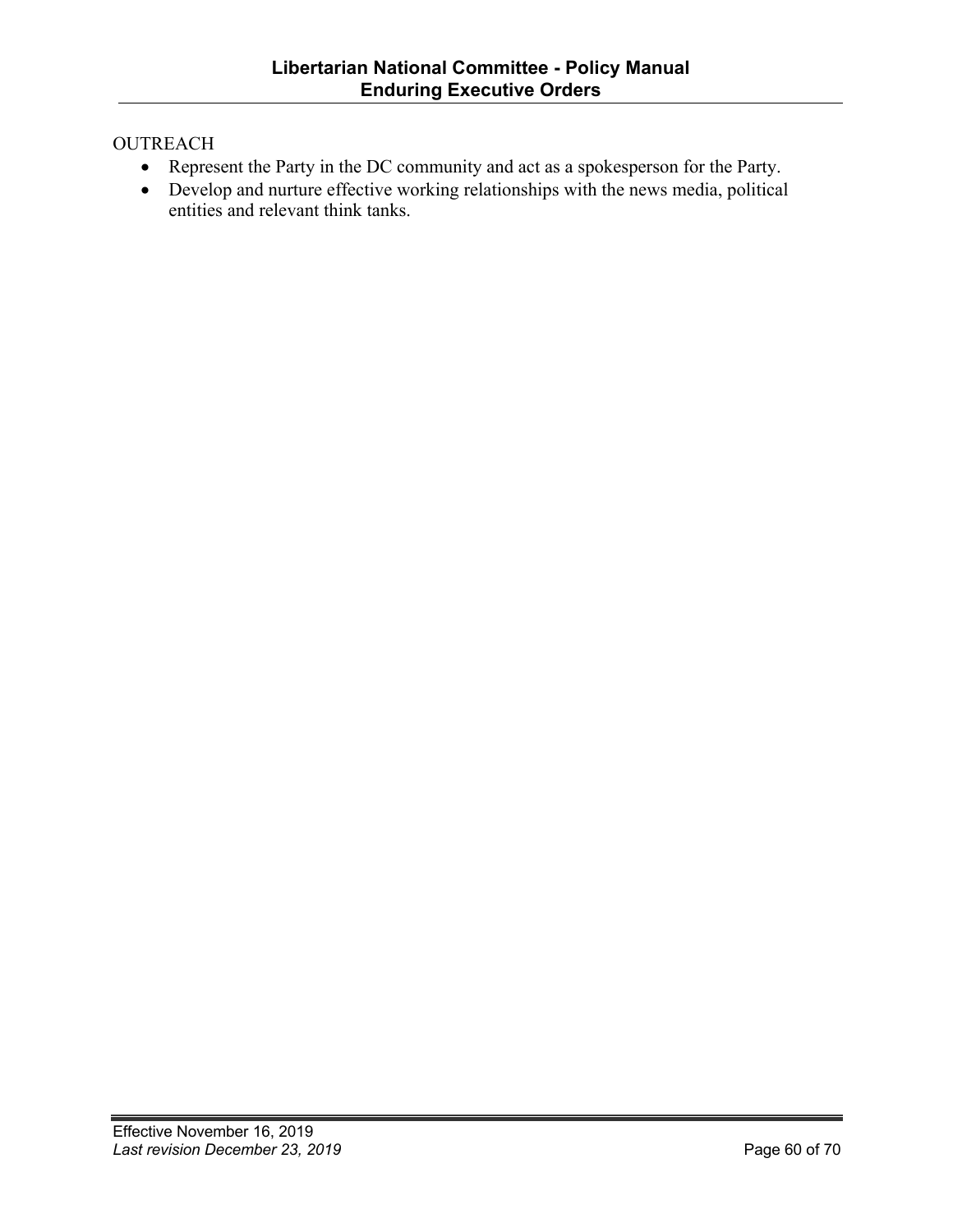## **LOG OF CHANGES1**

<span id="page-60-0"></span>

| November 17, 2019  | Special Events Section 2.03.12 [191117-16]                    |
|--------------------|---------------------------------------------------------------|
| November 17, 2019  | Terms and Conditions [1911117-15]                             |
| November 16, 2019  | Budget Section 2.03.3 [1911116-1]                             |
| August 11, 2019    | Orientation Section 3.05.4 [190804-1]                         |
| March 9, 2019      | Affiliate Relations Section 3.03 [190310-5]                   |
| March 9, 2019      | Electronic Mail Ballot Procedures Section 1.04.1 [190309-9]   |
| January 6, 2019    | Committee Appointments, Section 1.03 [190106-3]               |
| January 6, 2019    | Hiring and Termination, Section 2.09.4 [190106-5]             |
| December 1, 2018   | Office Mortgage, Section 2.03.17 [181201-01]                  |
| September 30, 2018 | Electronic Mail Ballot Procedures, Section 1.04.1 [180930-13] |
| September 30, 2018 | Party Communications, Section 2.06.2 [180930-10]              |
| September 29, 2018 | Committee Appointments and Terms of Office (Historical        |
|                    | Preservation Committee), Section 1.03.1 [180929-13]           |
| September 29, 2018 | Fixed Assets, Section 2.03.6 [180929-1]                       |
| July 27, 2018      | Footnotes 44, 45, and 48 [Email Ballot 2018-18]               |
| June 30, 2018      | Contracts and Contract Approval, Section 2.04.3               |
| June 21, 2018      | Awards Committee, Section 2.02.5                              |
| June 2, 2018       | Electronic Meetings, Section 1.02.7                           |
| April 22, 2018     | Authorization of Lawsuits, Section 2.04.2                     |
| April 22, 2018     | Benefits, Section 2.05.4                                      |
| April 22, 2018     | Association Levels, Section 2.05.2                            |
| April 22, 2018     | Awards Committee, Section 2.02.5                              |
| April 21, 2018     | Candidate Support Committee, Section 2.02.6                   |
| April 21, 2018     | Qualifications for Party Support, Section 2.08.1              |
| January 15, 2018   | Meeting Minutes, Section 1.02.6                               |
| December 9, 2017   | Historical Preservation Committee, Section 2.02.11            |
| December 9, 2017   | Committee Appointments, Section 1.03.01                       |
| December 9, 2017   | Association Levels, Section 2.05.2                            |
| August 20, 2017    | Candidate Support Committee, Sections 1.03.1 and 2.02.6       |
| July 10, 2017      | Committee Appointments (COC), Section 1.03.1                  |
| December 11, 2016  | Committee Reports, Section 2.02.1                             |
| May 26, 2016       | Inserted new Section 2.03.18, Debt and Capital Leases         |
| May 26, 2016       | Employment Terms, Section 2.01.3                              |
| February 20, 2016  | Treasurer's Reports, Section 2.03.15                          |
| November 15, 2015  | Employment Terms, Section 2.01.3                              |
| November 14, 2015  | Convention Speakers, Section 2.09.7                           |
| October 31, 2015   | Amended Sections 1.03.1, 2.02.7 and 2.04.3 regarding EPCC     |
|                    | and Contract Review                                           |
| July 18, 2015      | Deleted Section 2.07.5, Minutes of Conference Calls           |

<sup>1</sup> This log of changes only includes substantive amendments formally passed by the Libertarian National Committee. Non-substantive formatting changes or corrections of scrivener's errors are not included. Beginning with the LNC term of 2018-2020, ballot/vote reference numbers are included for the LNC action resulting in the change.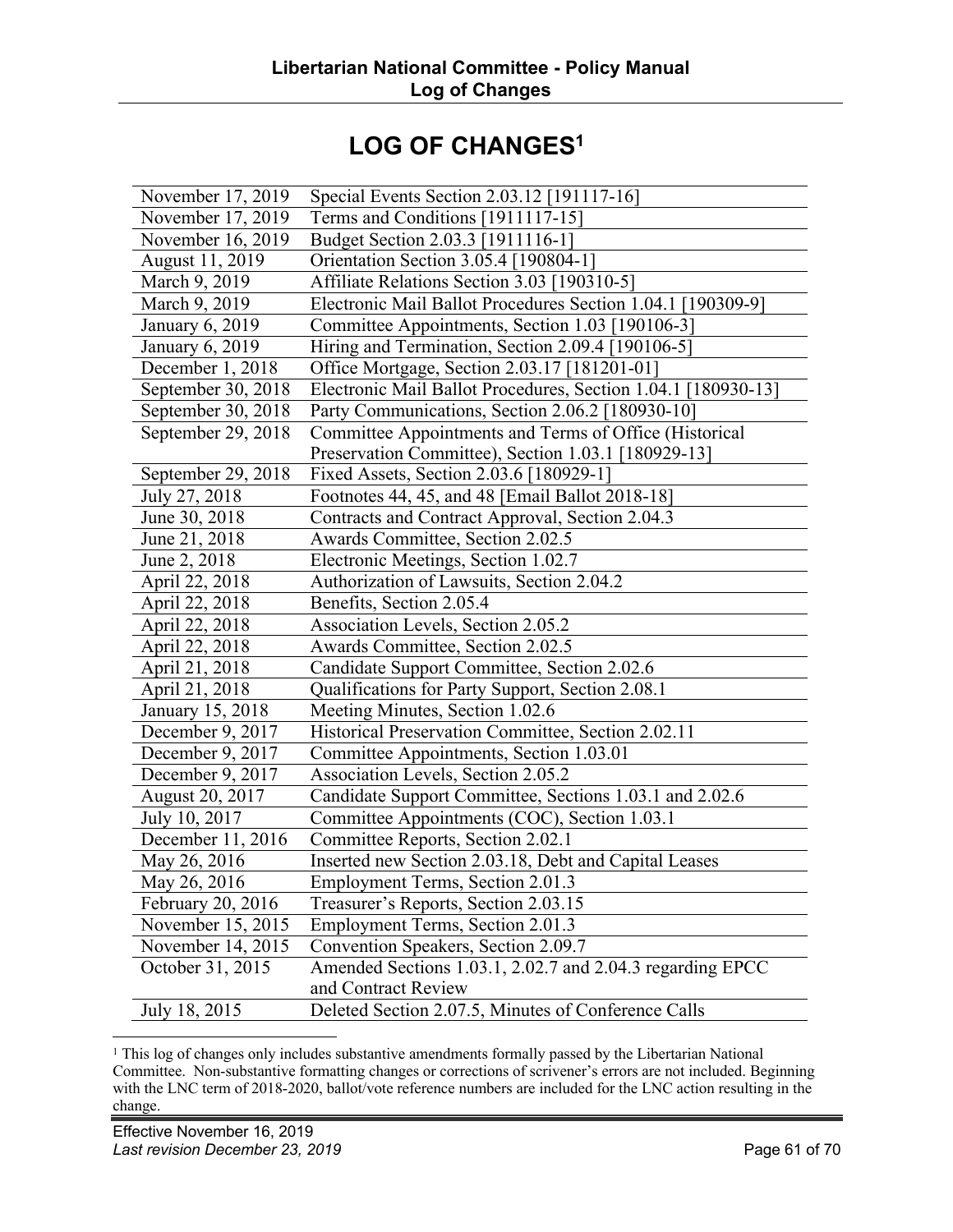#### **Libertarian National Committee - Policy Manual Log of Changes**

| July 18, 2015      | Inserted new Section 2.02.1, Committee Reports                            |
|--------------------|---------------------------------------------------------------------------|
| July 18, 2015      | Meeting Minutes, Section 1.02.6                                           |
| July 18, 2015      | Graphic Symbols, Section 2.06.2                                           |
| March 28, 2015     | Inserted new Section 2.02.8, Ballot Access Committee and                  |
|                    | inserted new corresponding row in Section 1.03.1                          |
| December 14, 2014  | Inserted new Section 1.02.7, Electronic Meetings                          |
| December 14, 2014  | Meeting Minutes, Section 1.02.6                                           |
| December 14, 2014  | Affiliate Support Committee, Section 2.02.2                               |
| December 14, 2014  | Awards Committee, Section 2.02.4                                          |
| December 14, 2014  | Committee Appointments (Awards Committee), Section 1.03.1                 |
| December 14, 2014  | Committee Terms of Office, Section 1.03.2                                 |
| December 14, 2014  | Convention Oversight Committee, Section 2.02.5                            |
| September 20, 2014 | Previous Notice, Section 1.02.1                                           |
| September 20, 2014 | International Representative, Section 2.09.3                              |
| September 20, 2014 | Format of Proposed Agenda, Section 1.02.2                                 |
| September 20, 2014 | Outreach Committee, Sections 1.03.1, 2.02.10                              |
| September 20, 2014 | Convention Committees, Sections 1.03.1, 2.02.5                            |
| August 1, 2014     | Membership Policies adopted December 11, 2011 went into                   |
|                    | effect - Sections 2.05.2, 2.05.3, and 2.05.4                              |
| July 13, 2014      | Inserted new Section 2.09.3, International Representatives                |
| June 29, 2014      | Information Technology Committee, Section 2.02.9                          |
| June 29, 2014      | Committee Appointments, IT Committee, Section 1.03.1                      |
| June 29, 2014      | Committee Appointments, APRC, Section 1.03.1                              |
| May 22, 2014       | Amended Section 2.05, Membership Policies, to revise effective<br>dates   |
| March 2, 2014      | Deleted Section 2.09.3, Project Administration                            |
| March 2, 2014      | Amended and renamed Section 2.03.13, Project Funding                      |
| March 1, 2014      | Amended Section 2.06.1, Official Spokesperson                             |
| March 1, 2014      | Amended Section 2.03.4, Conventions                                       |
| March 1, 2014      | Inserted new Section 2.03.17, Office Mortgage                             |
| March 1, 2014      | Inserted new Section 1.03.4, Interim Committee Chairs                     |
| August 9, 2013     | Inserted new Section 2.03.9, Related Party Reporting                      |
| August 9, 2013     | Documentation and related party transactions, Section 2.04.3              |
| August 9, 2013     | Inserted new Section 2.03.8, Inventories                                  |
| August 9, 2013     | Inserted new Section 2.03.7, Time Sheets and Expense                      |
|                    | Allocation                                                                |
| August 9, 2013     | Inserted new Section 2.03.6, Fixed Assets                                 |
| August 9, 2013     | Credit cards and receipts for expenditures, Section 2.03.5                |
| August 9, 2013     | Inserted new Section 3.03.3, Accounting Policies and Procedures<br>Manual |
| March 28, 2013     | Renamed Convention Organizing Committee to Convention                     |
|                    | <b>Management Committee</b>                                               |
| March 17, 2013     | Convention Committees, Sections 1.03.1, 2.02.5, 2.02.6, 2.02.7            |
| March 17, 2013     | Inserted new Section 2.03.12, Presidential Campaign Support<br>Fund       |
| March 17, 2013     | Removed sections "Members of LNC-Created Committees" and                  |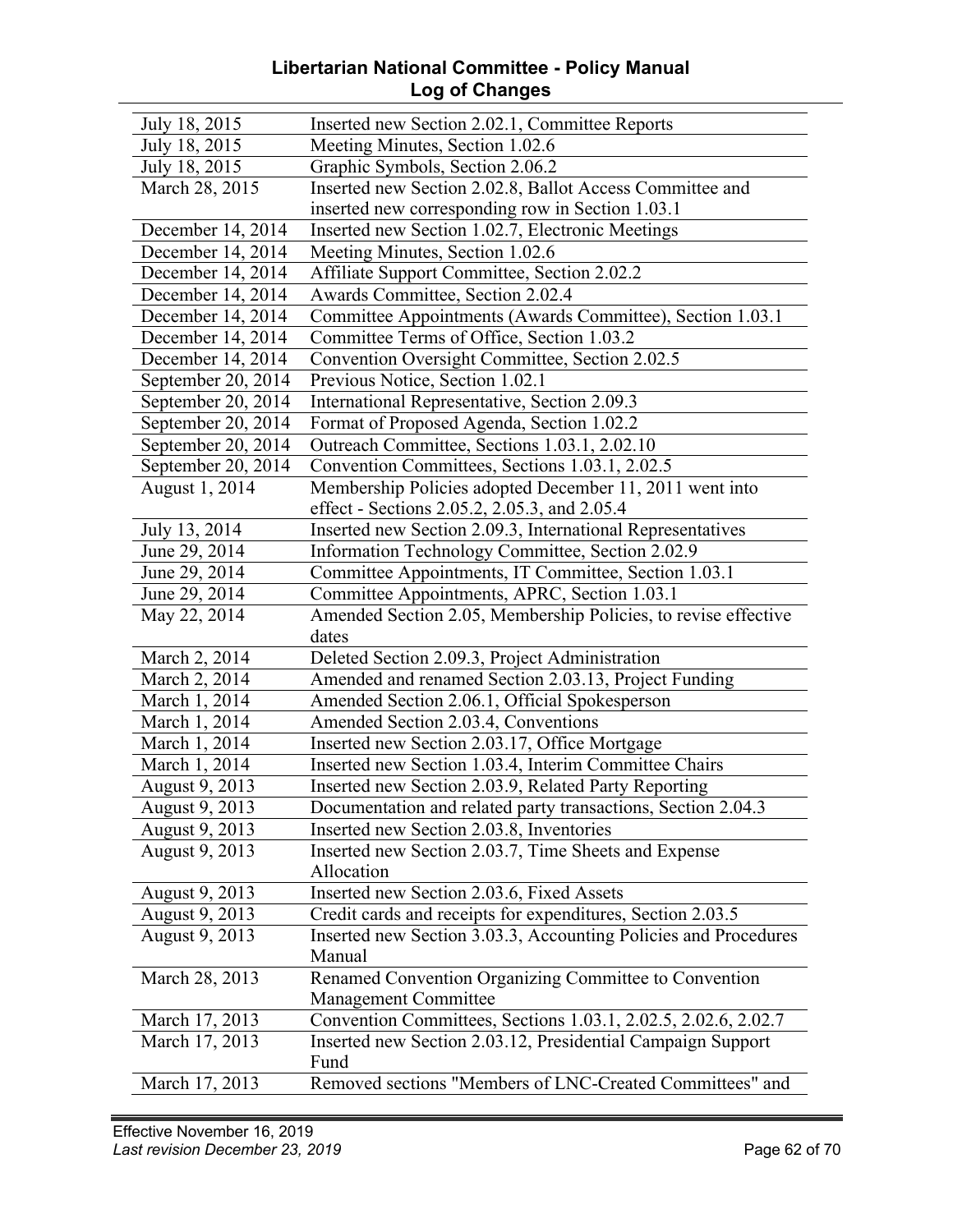#### **Libertarian National Committee - Policy Manual Log of Changes**

|                    | "Members of Bylaws-Mandated Committees"                         |
|--------------------|-----------------------------------------------------------------|
| March 16, 2013     | Effective date of new Membership Policies postponed,            |
|                    | Sections 2.05.2, 2.05.3, and 2.05.4                             |
| December 30, 2012  | Effective date of new Membership Policies postponed, Sections   |
|                    | 2.05.2, 2.05.3, and 2.05.4                                      |
| December 6, 2012   | Inserted new Section 2.07.6, Access to Corporate Records        |
| October 21, 2012   | Affiliate Support Committee, Section 2.02.2                     |
| July 16, 2012      | Treasurer's Reports, Section 2.03.11                            |
| July 16, 2012      | Conflict of Interest, Section 2.01.2                            |
| July 16, 2012      | Format of Proposed Agenda, Section 1.02.2                       |
| July 16, 2012      | Proposed Agenda and Reports, Section 2.07.1                     |
| July 16, 2012      | Deleted Section 1.02.7, Motion Protocol                         |
| July 16, 2012      | Previous Notice, Section 1.02.1                                 |
| July 16, 2012      | Convention Speakers, Section 2.09.7                             |
| May 6, 2012        | Effective date of new Membership Policies postponed, Sections   |
|                    | 2.05.2, 2.05.3, and 2.05.4                                      |
| May 2, 2012        | Inserted new Section 2.04.4, Legal Matters Indemnification      |
| May 2, 2012        | Inserted new Awards Committee, Sections 1.03.1 and 2.02.4 and   |
|                    | alphabetized the subsections of Section 2.02                    |
| March 11, 2012     | Updated RONR references to 11 <sup>th</sup> edition             |
| March 6, 2012      | Conventions, Section 2.03.4                                     |
| March 5, 2012      | Convention Speakers, Section 2.09.7                             |
| December 11, 2011  | Committee Appointments, Section 1.03.1                          |
| December 11, 2011  | Meeting Minutes, Section 1.02.6                                 |
| December 11, 2011  | Membership Policies – Sections 2.05.2, 2.05.3, and $2.05.4$ –   |
|                    | Effective July 1, 2012                                          |
| December 10, 2011  | Format of Proposed Agenda, Section 1.02.2                       |
| December 10, 2011  | Committee Appointments, Section 1.03.1                          |
| November 25, 2011  | Inserted new Section 2.09.1, Libertarian National Congressional |
|                    | Committee                                                       |
| September 21, 2011 | Format of Proposed Agenda, Section 1.02.2                       |
| August 21, 2011    | Benefits, Section 2.04.7                                        |
| August 21, 2011    | Contracts and Contract Approval, Section 2.04.3                 |
| August 21, 2011    | Employment Policy & Compensation Committee, Section 2.02.4      |
| August 21, 2011    | Committee Terms of Office, Section 1.03.2                       |
| August 21, 2011    | Affiliate Support Committee, Section 2.02.5 and 1.03.1          |
| June 22, 2011      | Assuring Quality Communications, Section 2.06.5                 |
| May 26, 2011       | Advertising & Publication Review Committee, Section 2.02.1      |
| February 20, 2011  | Sections 1.01.3, 1.04.1, and 2.07.4                             |
| January 11, 2011   | Treasurer's Reports, Section 2.03.10                            |
| December 26, 2010  | Budget details, Section 2.03.3                                  |
| December 12, 2011  | Committee Appointments (IT Committee), Section 1.03.1           |
| November 21, 2010  | Previous Notice, Section 1.02.1                                 |
| October 25, 2010   | IT and Convention Oversight Committee, Section 1.03.1           |
| October 8, 2010    | Convention Oversight Committee, Section 2.02.3                  |
| July 11, 2010      | Information Technology Committee, Section 1.03.1 & Section      |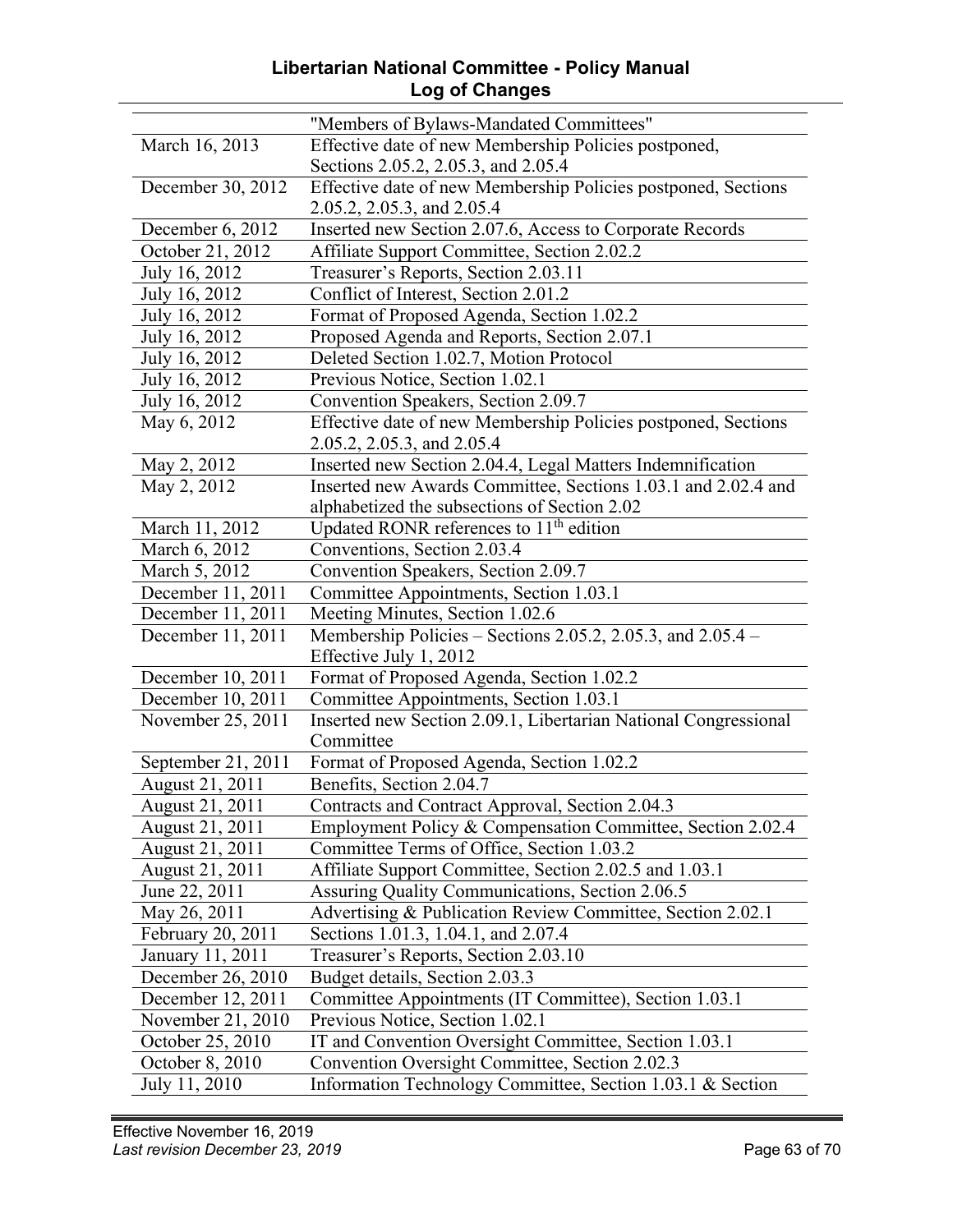#### **Libertarian National Committee - Policy Manual Log of Changes**

|                    | 2.02.6                                                        |
|--------------------|---------------------------------------------------------------|
| July 11, 2010      | Outreach Committee, Section 1.03.1 & Section 2.02.7           |
| July 10, 2010      | Meeting Minutes, Section 1.02.6                               |
| May 31, 2010       | EPCC and Convention Committee, Section 1.03.1                 |
| February 28, 2010  | Affiliate Support Committee, Section 2.                       |
| December 6, 2009   | Membership Benefits - Renewals, Section 2.05                  |
| December 6, 2009   | Agenda Format, Section 1.02.1                                 |
| December 6, 2009   | Definition of Previous Notice for Meetings, Section 1.02.1    |
| December 6, 2009   | APRC, Section 2.02                                            |
| December 6, 2009   | Hiring and Termination, Section 2.09.3                        |
| December 5, 2009   | Policy on Merit Based Relationships, Section 2.01.3           |
| December 5, 2009   | EPCC Responsibilities, Section 2.02.4                         |
| December 5, 2009   | Authority to set Agenda, Sections 1.01.1, 2.07.1, 3.05.1      |
| November 19, 2009  | Employee Performance Standards, Section 2.09.4                |
| September 28, 2009 | Membership, Section 2.05, 3.03                                |
| September 11, 2009 | General Delegation of Authority – Executive Committee,        |
|                    | Section 1.01.3                                                |
| September 6, 2009  | Authorize Secretary to make Technical Changes, Section 1.01.4 |
| August 20, 2009    | <b>Adoption of Reformatted Policy Manual</b>                  |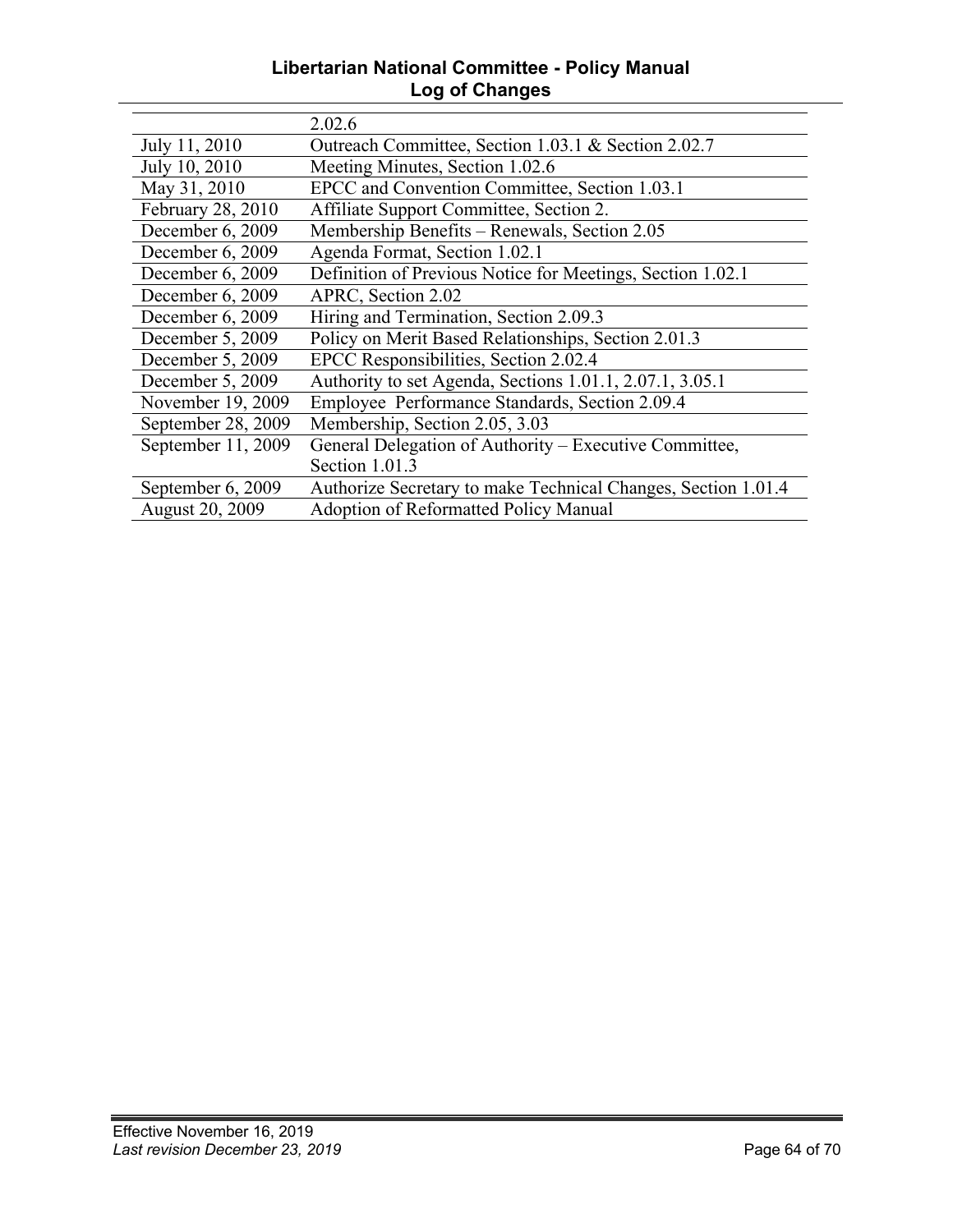#### **Libertarian National Committee - Policy Manual Endnotes**

## **ENDNOTES**

<span id="page-64-0"></span><sup>1</sup> Other terms defined in the Bylaws may also be included in this document.

<sup>2</sup> See RONR, p. 260 lines 19-22, p. 264 line 29-p. 265 line 23.

<sup>3</sup> Normally, alternates may only fill vacancies, not absences. However, Bylaw Article 7.1 authorizes the LNC to delegate its authority to others, otherwise only members could participate in meetings. In the absence of this rule, the only role for alternates would be voting in mail ballots, in accordance with Bylaw Article 13.

<sup>4</sup> In the absence of this rule, RONR p. 459 states that the Secretary would be responsible for preparing "prior to each meeting an order of business for the use of the presiding officer, showing in their exact order, under the correct headings, all matters known in advance that are due to come up and – if applicable – the times for which they are set."

Note: RONR p. 82 defines session as a "meeting or series of connected meetings devoted to a single order of business, program, agenda or announced purpose, in which—when there is more than one meeting—each succeeding meeting is scheduled with a view to continuing business at the point where it was left off at the previous meeting."

<sup>5</sup> LNC is delegating its authority in accordance with Bylaw Article 7.1, which states "The National Committee may delegate its authority in any manner it deems necessary." In the absence of this rule, all authority would be retained by the LNC.

<sup>6</sup> RONR p.598-599 authorizes an assembly to delegate technical changes of documents, provided they do not change the meaning. In the absence of this Rule, virtually all changes would require a vote of the LNC.

<sup>7</sup> There are two divisions of main motions, original main motions and incidental main motions. See RONR pp.100-102.

<sup>8</sup> In the absence of this rule, the procedure for providing previous notice is as described in RONR on pp.121-124, and varies depending on whether there is more than a quarterly time interval between meetings. In the case where there is no more than a quarterly time interval between meetings, the announcement must be made at the previous meeting. In the case where more than a quarterly time interval exists between meetings, the member gives notice to the Secretary, who sends it out with the call of the meeting.

In the absence of this rule, previous notice would not require the full text of the motion or resolution, only an accurate and complete statement of purport.

Note: RONR p. 82 defines session as a "meeting or series of connected meetings devoted to a single order of business, program, agenda or announced purpose, in which—when there is more than one meeting—each succeeding meeting is scheduled with a view to continuing business at the point where it was left off at the previous meeting."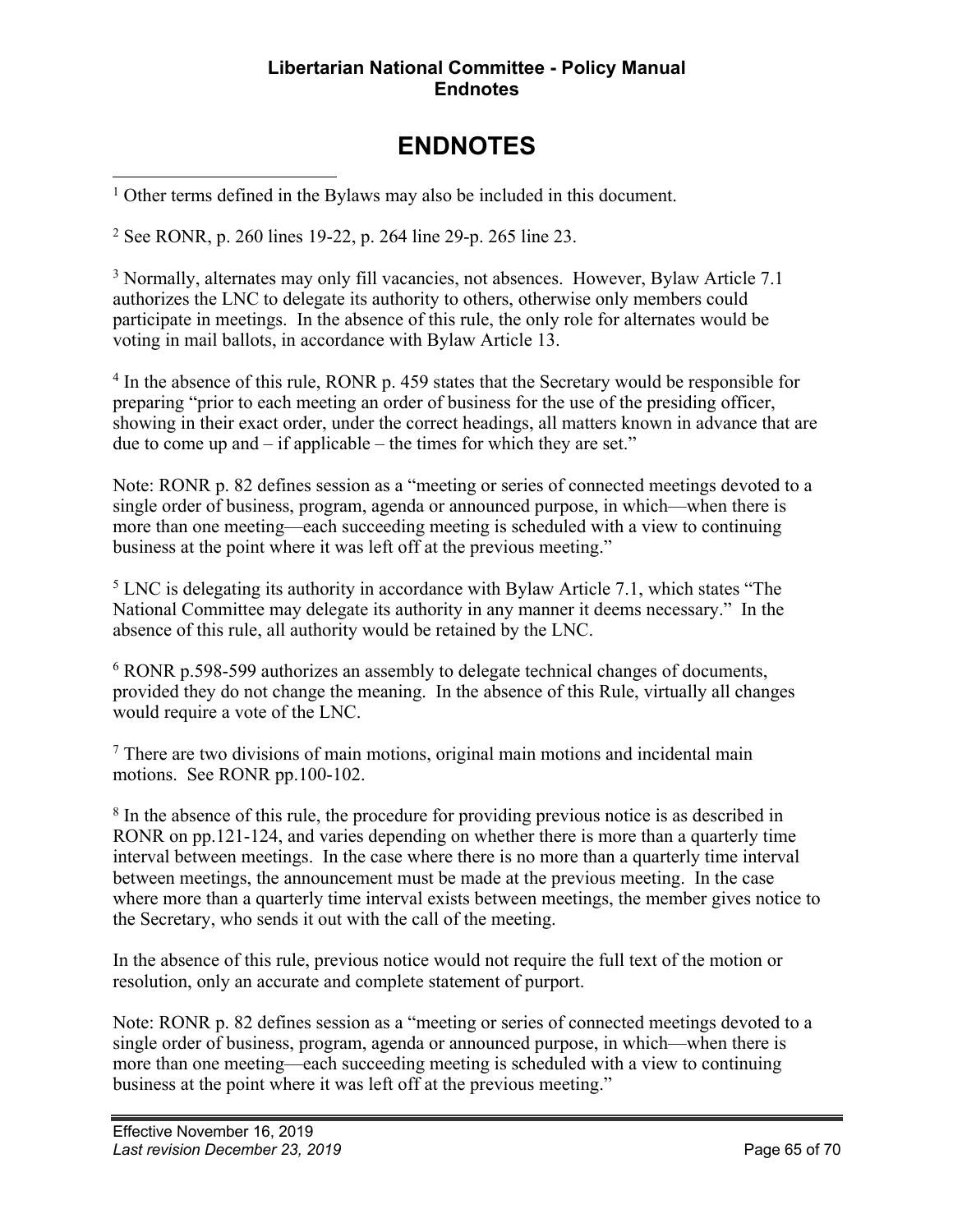Note: A motion to adopt, amend or rescind a special rule of order requires either (a) a twothirds vote with previous notice or (b) a vote of a majority of the entire membership of the Libertarian National Committee. See RONR, p. 17 lines 28-31, p. 87 line 33 – p. 88 line 5, p. 265 lines 19-23, p. 390 lines 13-15.

<sup>9</sup> In the absence of this rule, we would follow the default of order of business as described in RONR beginning p. 353.

 $10$  In the absence of this rule, changing the order of the agenda requires amending something previously adopted, which requires a 2/3 vote or a majority of the entire membership of the LNC or unanimous consent. See RONR p. 373.

<sup>11</sup> In the absence of this rule, Roberts requires a suspension of the rules (two-thirds vote) to allow a nonmember to speak in debate. See RONR p. 263 footnote.

<sup>12</sup> RONR on p. 96 states "A member can be punished under disciplinary procedures if he violates the secrecy of an executive session. Anyone else permitted to be present is honorbound not to divulge anything that occurred."

<sup>13</sup> In the absence of this rule, the LNC could enter executive session for any reason with only a majority vote, and there would be no such content requirements for the motion to enter executive session. RONR p. 95 states that "a motion to go into executive session is a question of privilege, and therefore is adopted by a majority vote."

<sup>14</sup> In the absence of this rule, it would only require a majority vote rather than a two-thirds vote to enter executive session for these reasons. RONR p. 95 states that "a motion to go into executive session is a question of privilege, and therefore is adopted by a majority vote."

<sup>15</sup> In the absence of this rule, action can be taken in executive session. RONR on p. 96 states, "the minutes, or record of proceedings, of an executive session must be read and acted upon only in executive session, unless that which would be reported in the minutes – that is, the action taken, as distinct from that which was said in debate – was not secret, or secrecy has been lifted by the assembly."

 $16$  In the absence of this rule, a motion would be required before allowing debate. RONR p. 34 "Unless the assembly has specifically authorized that a particular subject be discussed while no motion is pending, however, such a discussion can be entered into only at the sufferance of the chair or until a point of order is made…"

 $17$  In the absence of this rule, this action of making public these minutes would be made in executive session. RONR on p. 96 states, "the minutes, or record of proceedings, of an executive session must be read and acted upon only in executive session, unless that which would be reported in the minutes – that is, the action taken, as distinct from that which was said in debate – was not secret, or secrecy has been lifted by the assembly."

 $\overline{a}$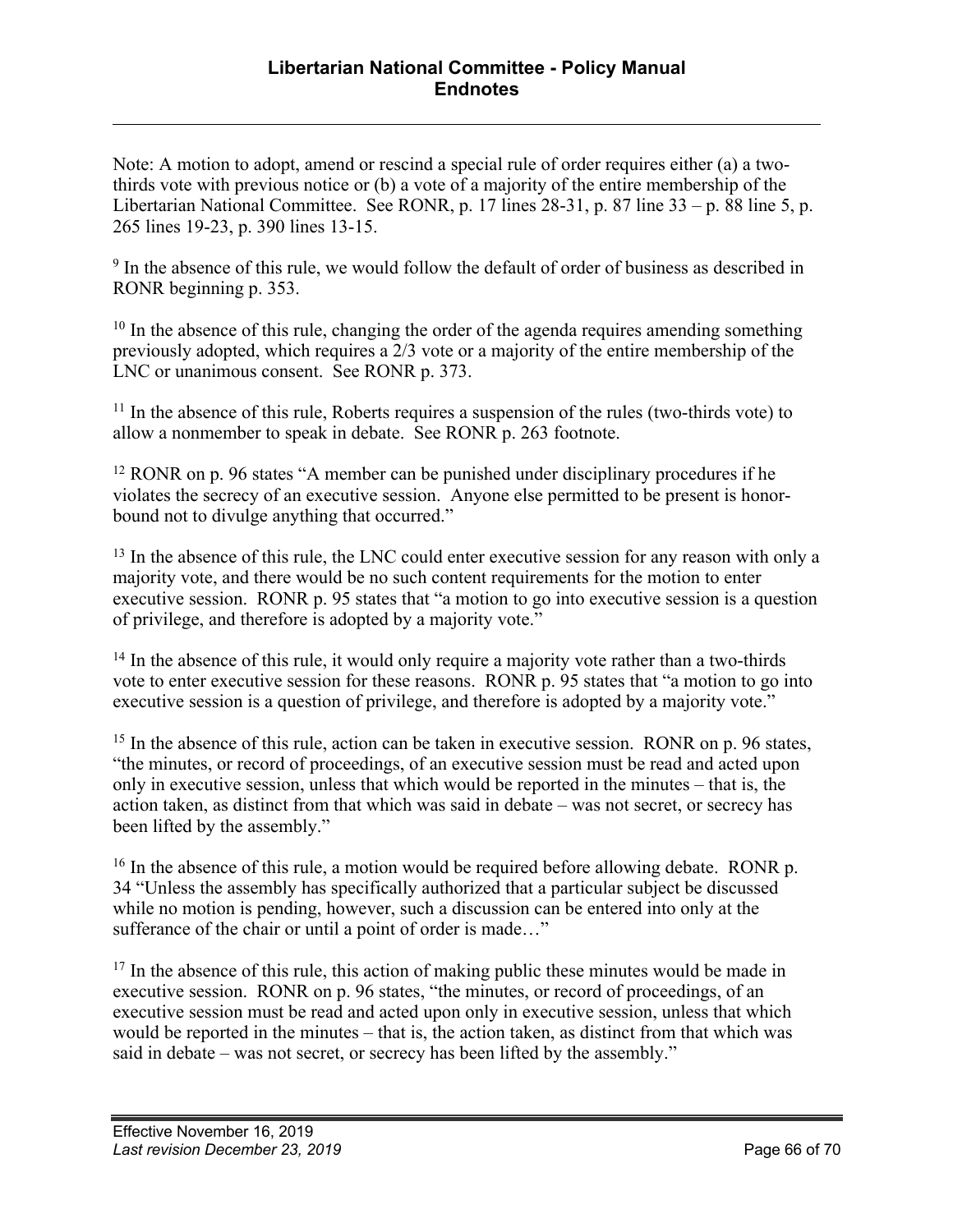$\overline{a}$ In addition, under RONR, lifting secrecy is a regular motion requiring only a majority vote, so any requirement for a two-thirds vote is more burdensome.

 $18$  In the absence of this rule, the minutes would not reflect who was absent from an Executive Session. See RONR beginning at p. 468 for the contents of minutes.

 $19$  In the absence of this rule, this information may not violate the secrecy of Executive Session. RONR on p. 96 states "A member can be punished under disciplinary procedures if he violates the secrecy of an executive session. Anyone else permitted to be present is honorbound not to divulge anything that occurred."

 $20$  In the absence of this rule, lifting secrecy would require only the consent of the LNC. RONR on p. 96 states, "the minutes, or record of proceedings, of an executive session must be read and acted upon only in executive session, unless that which would be reported in the minutes – that is, the action taken, as distinct from that which was said in debate – was not secret, or secrecy has been lifted by the assembly."

<sup>21</sup> In the absence of this rule, the minutes would not reflect disclosed conflicts of interest. See RONR beginning at p. 468 for the contents of minutes.

 $22$  Robert's recommends against attempting to conduct business by electronic email, as it does not constitute a deliberative assembly and will result in many situations unprecedented in parliamentary law, and many rules and customs of parliamentary law cannot be applied. See RONR footnote on p. 1 and also p. 98 lines 14-19.

 $^{23}$  In the absence of this rule, each day's minutes would be approved at the beginning of the next day of the session and the final day's minutes would be approved before the final adjournment, unless the body authorizes the executive board or a committee to approve the minutes at a later time. See RONR p. 473-475.

 $24$  In the absence of this rule, minutes would only be accessible by members of the Executive Committee. RONR p. 460 lines 13-20 states "Any member has a right to examine these reports and the record book(s) referred to on p. 459, lines 13-16 including the minutes of an executive session, at a reasonable time and place, but this privilege must not be abused to the annoyance of the secretary. The same principle applies to records kept by boards and committees, these being accessible to members of the boards or committees but to no others (but see p. 487, ll. 13-20)."

<sup>25</sup> In the absence of this rule, each day's minutes would be approved at the beginning of the next day of the session and the final day's minutes would be approved before the final adjournment, unless the body authorizes the executive board or a committee to approve the minutes at a later time. See RONR p. 473-475.

<sup>26</sup> In the absence of this rule and Bylaw Article 9.2, the LNC would select the committee sizes, select the committee members, and would have the option of appointing the committee chairs. See RONR p. 492, lines 13-22.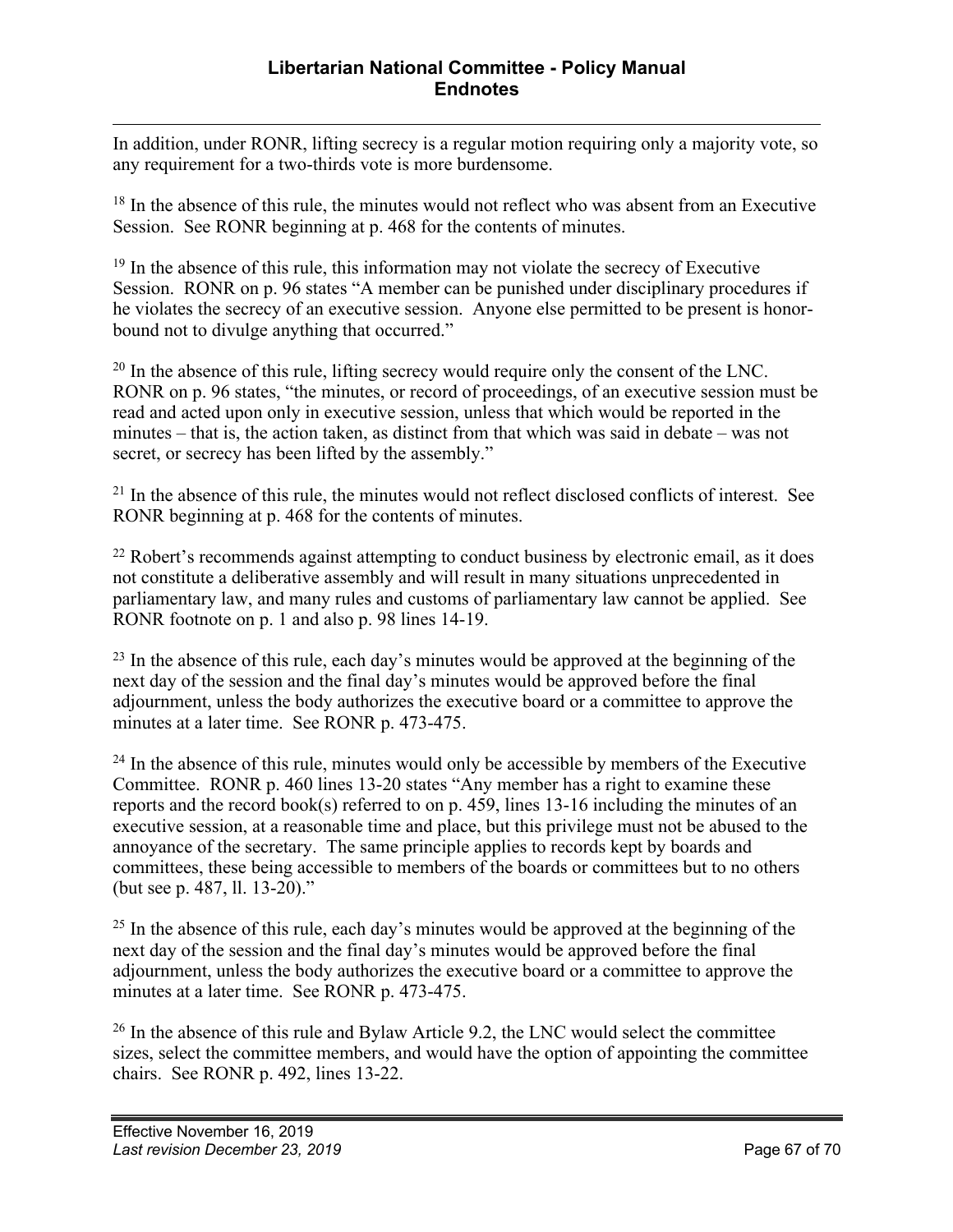<sup>27</sup> Bylaw Article 9.2 requires a standing Audit Committee and specifies the details noted in the "size" and "member selection" columns of this table. In the absence of this row, the nonofficer LNC members would have the option of appointing the committee chair. See RONR p. 492, lines 20-22.

 $28$  In the absence of this rule, the term of office of a special committee would expire when the assigned task is completed and the committee reported back to the assembly (see RONR p. 492 lines 3-7), except that in a board the special committee would expire with the body that appointed it (see RONR p. 502 lines 31-35). Standing committees are appointed for a term corresponding to that of the officers, but the members of standing committees continue their duties until their successors are chosen (see RONR p. 502 lines 14-25).

 $29$  In the absence of this rule, the chair would not automatically be a member – voting or nonvoting – on any committee, unless appointed to the position. See RONR p. 456-457.

 $30$  RONR p. 1 footnote states: "A group that attempts to conduct the deliberative process in writing – such as by postal mail, electronic mail (e-mail), or facsimile transmission  $(fax)$  – does not constitute a deliberative assembly. When making decisions by such means, many situations unprecedented in parliamentary law will arise, and many of its rules and customs will not be applicable (see also pp. 97-99).

 $31$  In the absence of this rule, without notice, the LNC can amend this with a two-thirds vote or a majority of the entire board; or with notice, the LNC can amend with a majority vote. See RONR, p. 306.

 $32$  LNC is delegating its authority. In the absence of this rule, such an amendment would require LNC approval.

<sup>33</sup> LNC is delegating its authority. In the absence of this rule, such an amendment would require LNC approval.

 $34$  LNC is delegating its authority. In the absence of this rule, such an amendment would require LNC approval.

<sup>35</sup> In the absence of this rule, a majority vote of the LNC would be sufficient to grant an honorary life membership. Note that honorary life memberships do not confer status as a sustaining member.

<sup>36</sup> See RONR, p. 264 line 29 – p. 265 line 7.

<sup>37</sup> Current Bylaws-specified committees include Judicial, Bylaws and Rules, Platform and Credential Committees.

<sup>38</sup> This policy assigns some tasks to the Audit Committee in addition to those specified in Bylaw Article 9.2.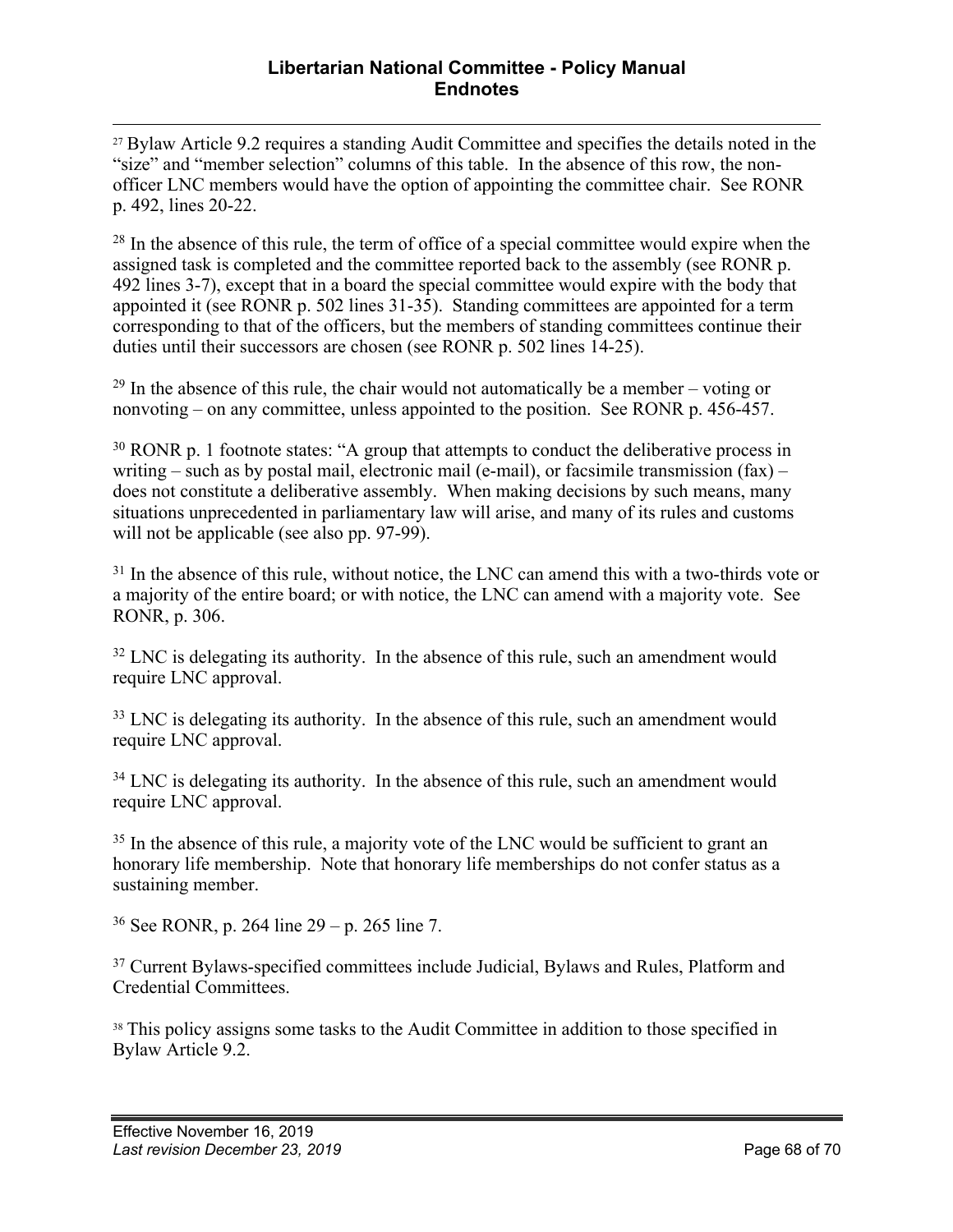<sup>39</sup> In the absence of this rule, the committee could not begin its work until all of its members were named (see RONR p. 496 lines 8-11).

<sup>40</sup> The term "fixed membership" is defined in the footnote on RONR p. 403.

<sup>41</sup> Note that the D.C. corporation code requires board approval to open a bank account.

<sup>42</sup> Bylaws Article 9.4 states, "The National Committee shall have the power to designate the depository of all funds of the Party, and shall appoint such officers and employees as in its judgment may seem advisable to deposit and withdraw funds." The National Committee is delegating its authority here in accordance with Bylaws Article 7.1.

<sup>43</sup> In the event that a budget is not adopted by the LNC, Bylaws Article 9.1 authorizes the Treasurer to spend money using the previous year's budget. "The fiscal term of the Party shall begin on January 1 of each year. From January 1 until the National Committee has approved a budget, the Treasurer may authorize expenditures for any item incorporated in the previous year's budget as long as the level of expenditure is consistent with that budget."

<sup>44</sup> Authorized by Bylaw Article 6.6.

<sup>45</sup> Authorized by Bylaw Article 6.6.

<sup>46</sup> This policy is derived from and serves as an interpretation of Bylaw Article 9.5.

<sup>47</sup> Authorized by Bylaw Article 4.2.

<sup>48</sup> Qualifications for sustaining membership are defined by Bylaw Article 4.4.

<sup>49</sup> In the absence of this rule there is no requirement in RONR to send such documents in advance. RONR p. 459 states that the Secretary is responsible for preparing "prior to each meeting, an order of business for the use of the presiding officer, showing in their exact order, under the correct headings, all matters known in advance that are due to come up and – if applicable – the times for which they are set."

RONR p. 372 states that a proposed agenda is not binding. "In some organizations, it is customary to send each member, in advance of a meeting, an order of business or agenda, with some indication of the matters to be considered under each heading. Such an agenda is often provided for information only, with no intention or practice of submitting it for adoption. Unless a pre-circulated agenda is formally adopted at the session to which it applies, it is not binding as to detail or order of consideration, other than as it lists preexisting orders of the day (pp. 364ff.) or conforms to the standard order of business (pp. 25-26, 353ff.) or an order of business prescribed by the rules of the organization (pp. 16, 25)."

It requires a simple majority for the LNC to adopt an agenda (RONR p. 372).

<sup>50</sup> Robert's recommends against attempting to conduct business by electronic email, as it does not constitute a deliberative assembly and will result in many situations unprecedented in